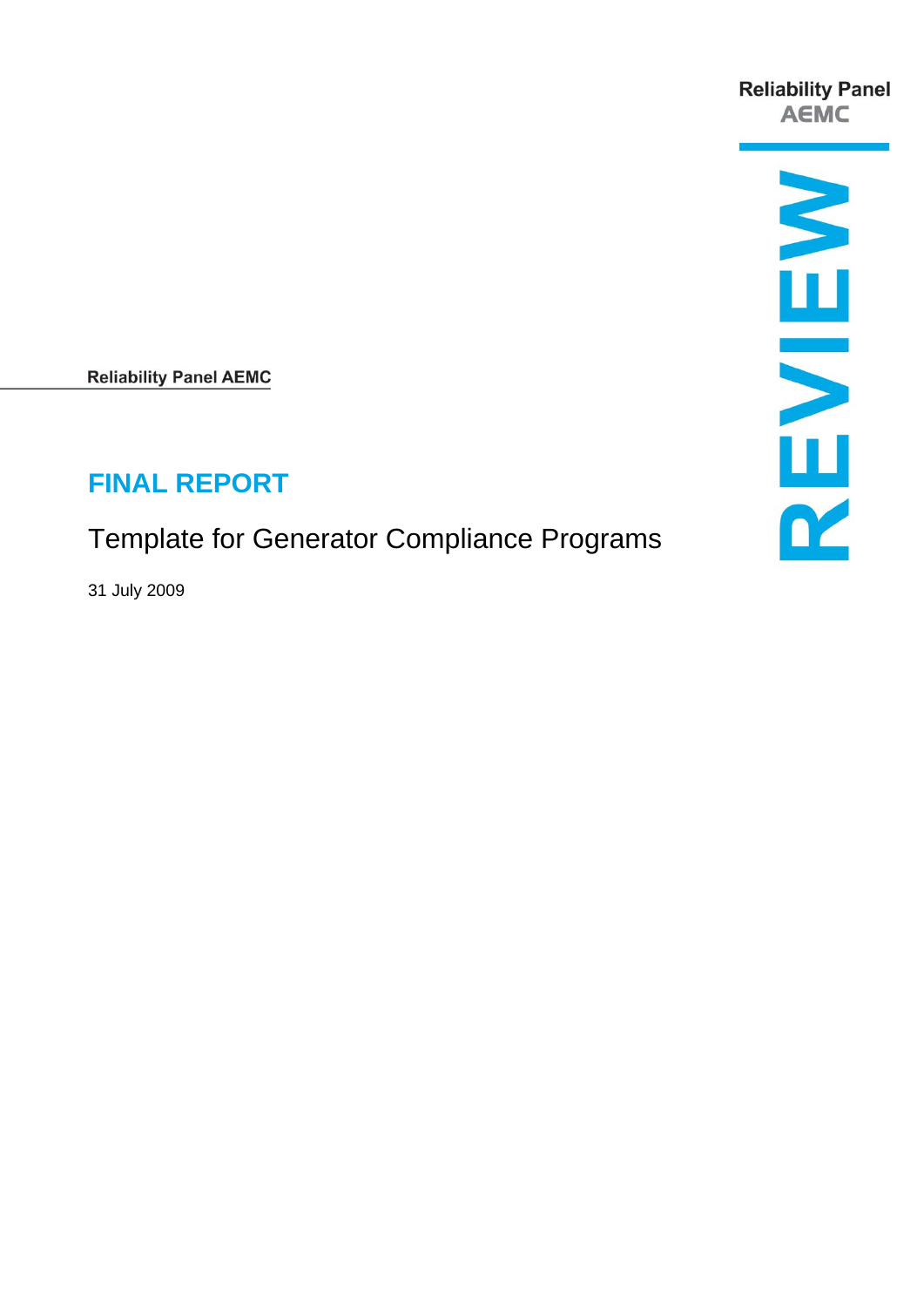# **Inquiries**

Ian Woodward Chairman of the Reliability Panel The Australian Energy Market Commission PO Box A2449 Sydney South NSW 1235

**E:** panel@aemc.gov.au **T:** (02) 8296 7800

**F:** (02) 8296 7899

#### **Citation**

AEMC Reliability Panel 2009, *Template for Generator Compliance Programs*, Final Report, 31 July 2009, Sydney

# **About the AEMC**

The Council of Australian Governments, through its Ministerial Council on Energy (MCE), established the Australian Energy Market Commission (AEMC) in July 2005 to be the Rule maker for national energy markets. The AEMC is currently responsible for Rules and policy advice covering the National Electricity Market and elements of the natural gas markets. It is a statutory authority. Our key responsibilities are to consider Rule change proposals, conduct energy market reviews and provide policy advice to the MCE as requested, or on AEMC initiative.

# **About the AEMC Reliability Panel**

The AEMC Reliability Panel (Panel) is a specialist body within the AEMC and comprises industry and consumer representatives. It is responsible for monitoring, reviewing and reporting on the safety, security and reliability of the national electricity system and advising the AEMC in respect of such matters. The Panel's responsibilities are specified in section 38 of the National Electricity Law (NEL).

#### **Disclaimer**

The views and recommendations set out in this document are those of the Panel and are not necessarily those of the AEMC.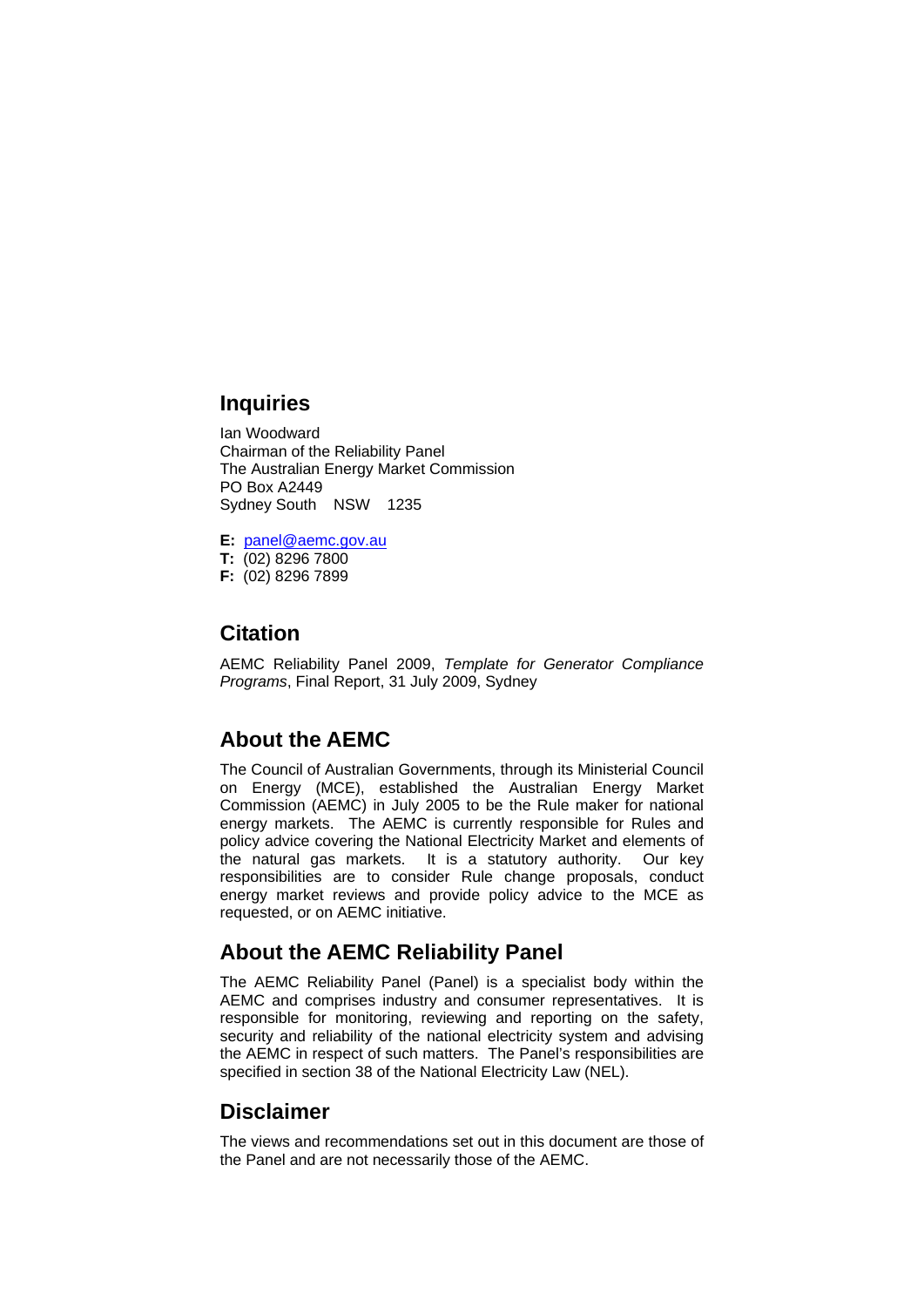# **Reliability Panel Members**

# **Chairman**

Ian C Woodward, Commissioner, Australian Energy Market Commission **Other AEMC Reliability Panel Members**  Gavin Dufty, Manager Policy and Research, St Vincent de Paul Society, Victoria Hugh Gleeson, Chief Executive Officer, United Energy Mark Grenning, Chief Advisor Energy, Rio Tinto Gordon Jardine, Chief Executive, Powerlink Tim O'Grady, Head of Public Policy, Origin Energy Stephen Orr, Commercial Director, International Power Australia Brian Spalding, Executive General Manager – Operations, AEMO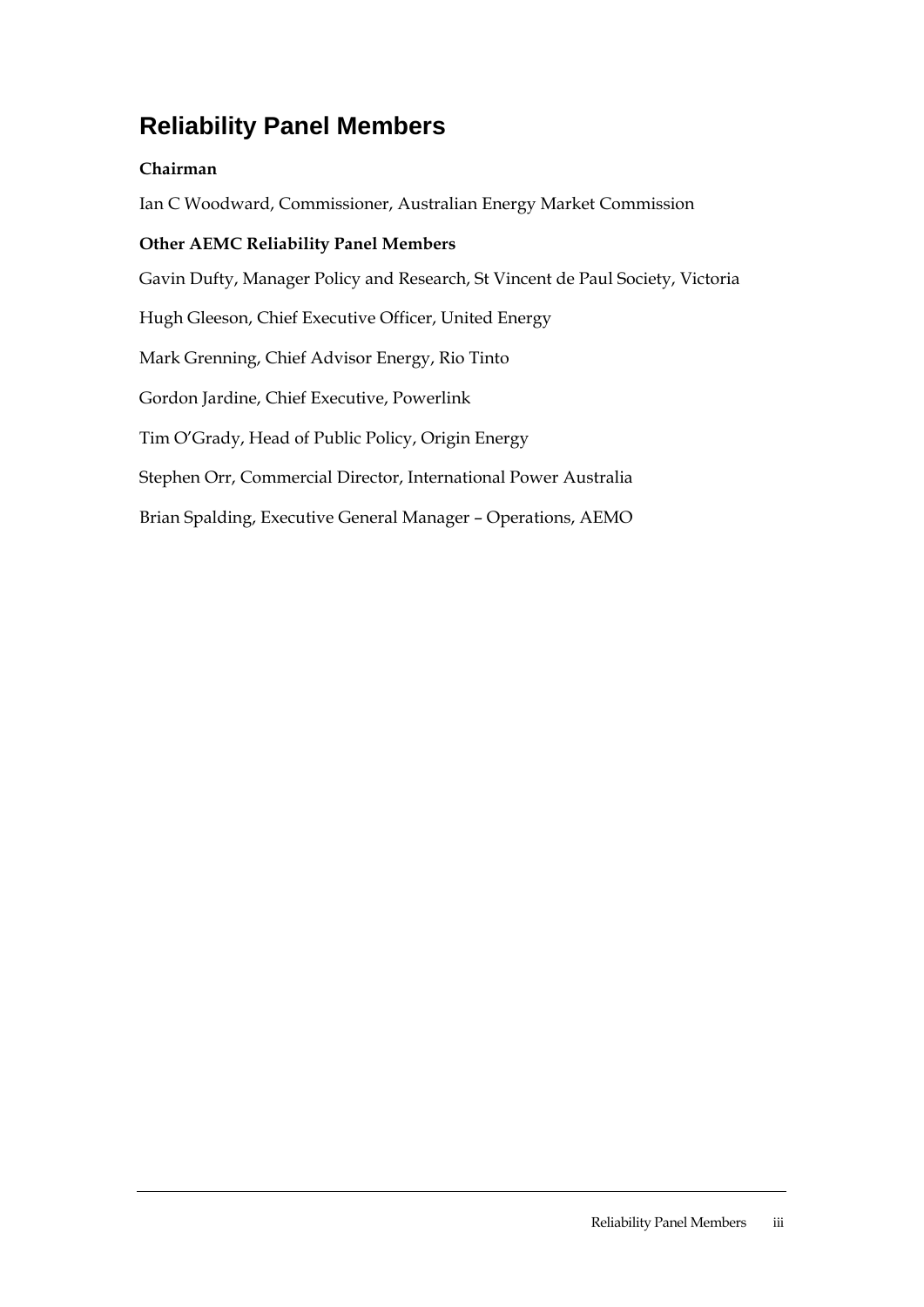# **Contents**

| 1              |                                                                         |  |
|----------------|-------------------------------------------------------------------------|--|
| 1.1            |                                                                         |  |
| 1.2            | The Panel's powers in making the template for generator compliance      |  |
|                |                                                                         |  |
| 1.3            |                                                                         |  |
| 1.4            | Transition requirements for generator compliance programs5              |  |
| 1.5            |                                                                         |  |
| 1.6            |                                                                         |  |
| $\overline{2}$ | Development of the template for generator compliance programs 9         |  |
| 2.1            |                                                                         |  |
| 2.2            |                                                                         |  |
| 2.3            | Common issues raised in submissions on the Issues Paper 10              |  |
| 2.4            |                                                                         |  |
| 2.5            | Specific proposed changes to the template as raised in submissions on   |  |
|                |                                                                         |  |
| 2.6            |                                                                         |  |
| 3              | Principles for the development of the template for generator compliance |  |
|                | programs and guidelines for its application to compliance programs29    |  |
| 3.1            |                                                                         |  |
| 3.2            |                                                                         |  |
| 3.3            |                                                                         |  |
| 3.4            | The framework for the development of a compliance program31             |  |
| 3.5            | The need for documentation within the overall compliance arrangements34 |  |
|                |                                                                         |  |
| $\overline{4}$ | Table for developing generator compliance programs35                    |  |
| 4.1            |                                                                         |  |
| 4.2            |                                                                         |  |
| 4.3<br>4.4     |                                                                         |  |
| 4.5            |                                                                         |  |
| 4.6            |                                                                         |  |
| 4.7            |                                                                         |  |
| 4.8            |                                                                         |  |
| 4.9            | Table to assist development of generator compliance programs39          |  |
|                |                                                                         |  |
| A              |                                                                         |  |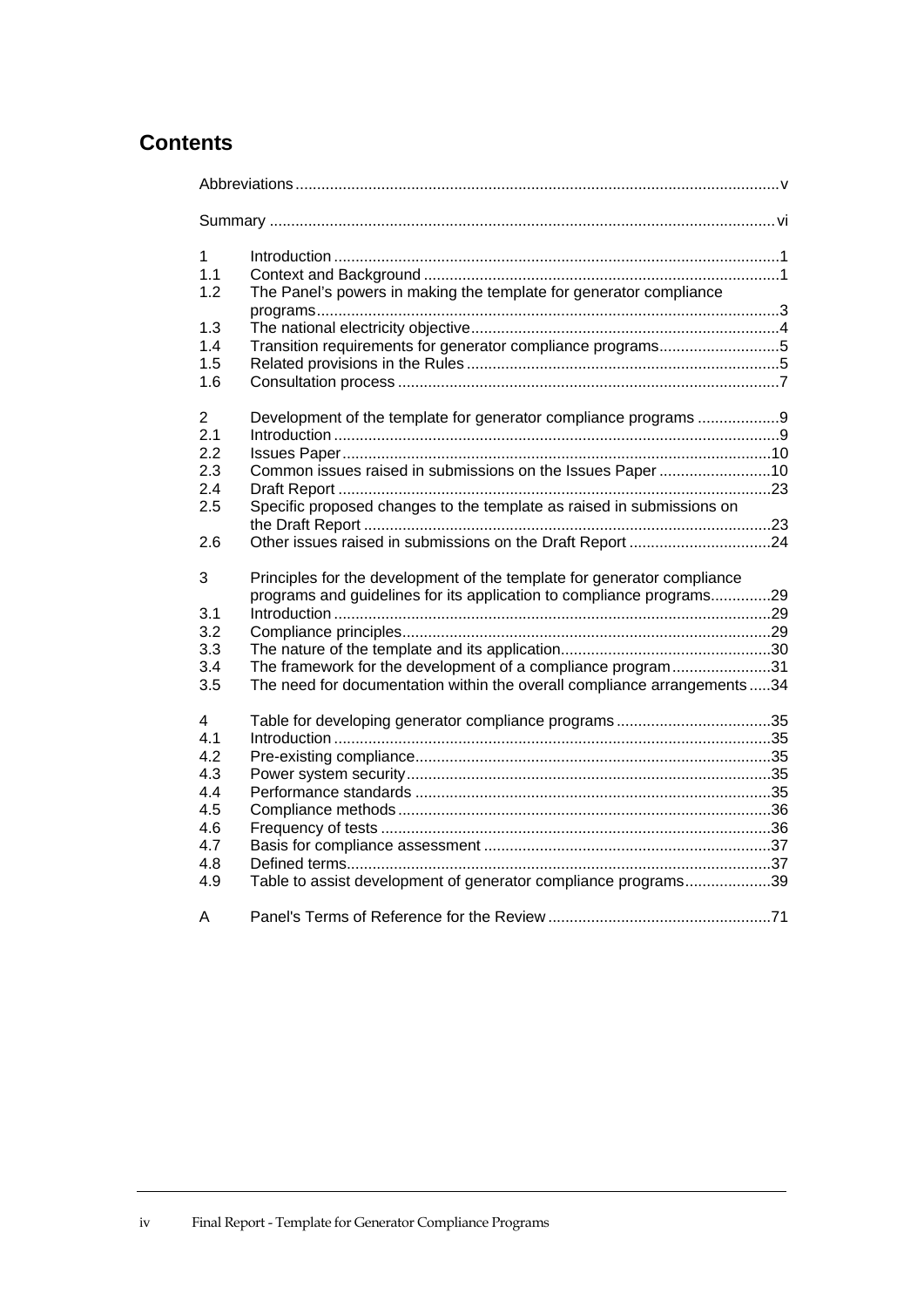# **Abbreviations**

| <b>AEMC</b>    | <b>Australian Energy Market Commission</b>                |
|----------------|-----------------------------------------------------------|
| <b>AEMO</b>    | Australian Energy Market Operator                         |
| <b>AER</b>     | <b>Australian Energy Regulator</b>                        |
| Code           | <b>National Electricity Code</b>                          |
| <b>ESIPC</b>   | Electricity Supply Industry Planning Council (now AEMO)   |
| <b>NEL</b>     | National Electricity Law                                  |
| <b>NEM</b>     | <b>National Electricity Market</b>                        |
| <b>NEMMCO</b>  | National Electricity Market Management Company (now AEMO) |
| <b>NGF</b>     | <b>National Generators Forum</b>                          |
| <b>NSP</b>     | Network Service Provider                                  |
| Panel          | <b>Reliability Panel</b>                                  |
| Rules          | <b>National Electricity Rules</b>                         |
| Template       | Template for generator compliance programs                |
| <b>VENCorp</b> | Victorian Energy Networks Corporation (now AEMO)          |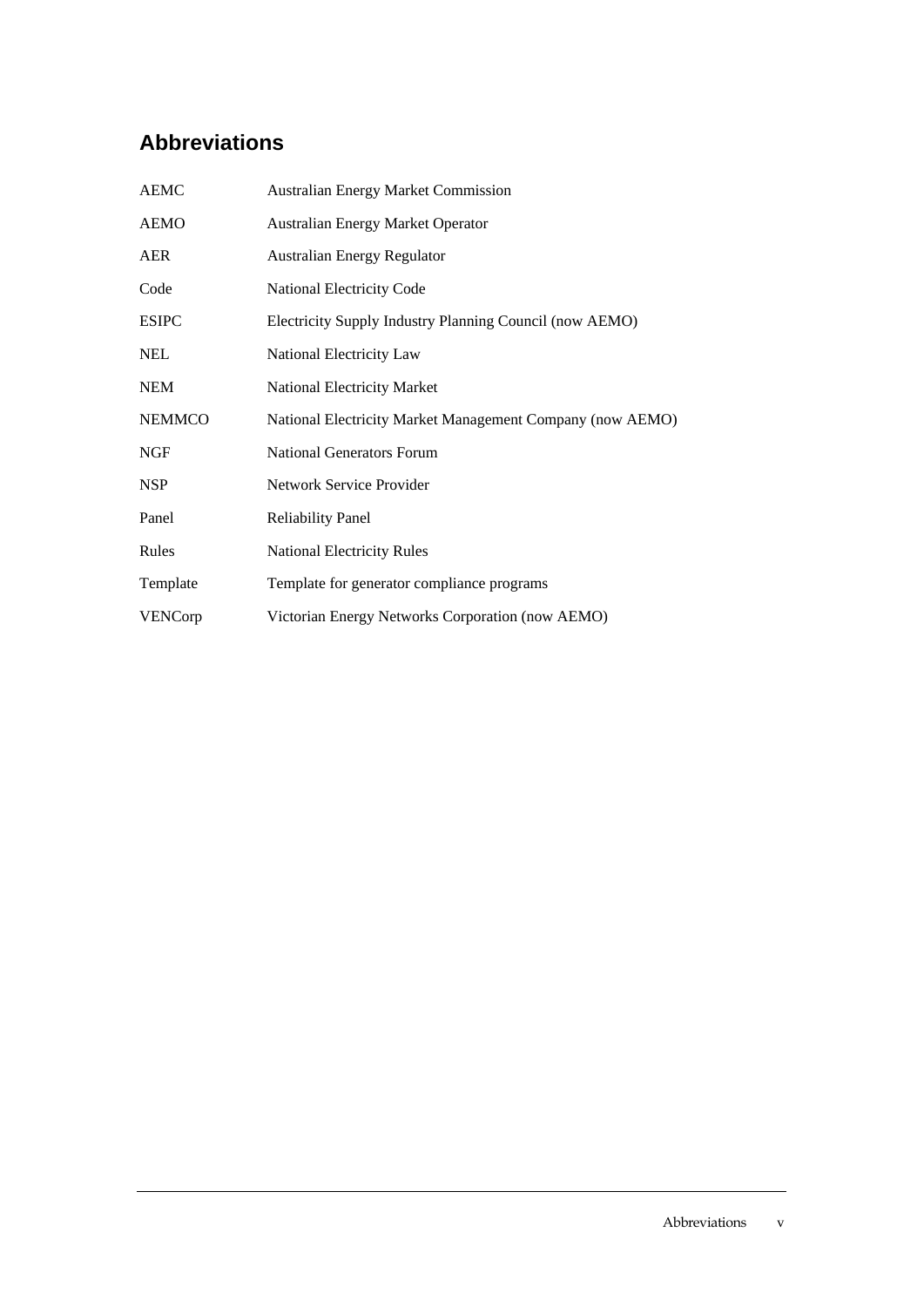# **Summary**

 $\overline{a}$ 

Compliance with technical standards is crucial to ensuring power system security in the National Electricity Market (NEM). Ensuring high levels of compliance with effective standards is fundamental to the safe and reliable operation of the power system within the power system's technical envelope. If this were not the case, the risk of a major power system incident would materially increase.<sup>a</sup>

Clause 8.8.1(a)(2b) of the National Electricity Rules (Rules) includes requirements for the Reliability Panel (Panel) to develop a template for generator compliance programs (template) based on a public consultation process.<sup>b</sup> The template seeks to define "good electricity industry practice" in the management of generator plant performance and adherence to standards (but does not of itself fully define nor guarantee good electricity industry practice), and hence provides certainty for Generators as to what is required of their compliance programs. Generators must develop and maintain compliance programs in line with the template.

Clause 8.8.3(ba) of the Rules also provides an ongoing role for the Panel including an obligation to review the template at least every three years or as the AEMC directs. The Panel intends to regularly review the template in order to ensure its consistency with the Rules and to provide a continual improvement focus.

In November 2008, the Commission provided Terms of Reference to the Panel requiring it to conduct this review as required under clause 8.8.3 of the Rules. A copy of the Terms of Reference is provided in Appendix A of this Final Report.

The Panel has undertaken an extensive consultation process in developing the template. This process included:

- forming an ad-hoc Working Group under the direction of Panel to assist in the development of the template. The Working Group was chaired by a member of the Panel and had representation from the NGF, the Clean Energy Council, Transmission Network Service Providers, the AER and AEMO. Members of the Working Group have contributed their extensive experience to the development task;
- giving notice to all Registered Participants of the Panel's review to develop the template in accordance to clause 8.8.3(d) of the Rules and publishing an Issues Paper on 22 January 2009. Submissions closed on 6 March 2009;
- publishing a Draft Report on 8 May 2009. Submissions closed on 19 June 2009; and

a Final Report of the AEMC Review of Enforcement of and Compliance with Technical Standards (dated 1 September 2006), p.4.

b This provision in the Rules was the result of the October 2008 Rule change (Performance Standard Compliance of Generators).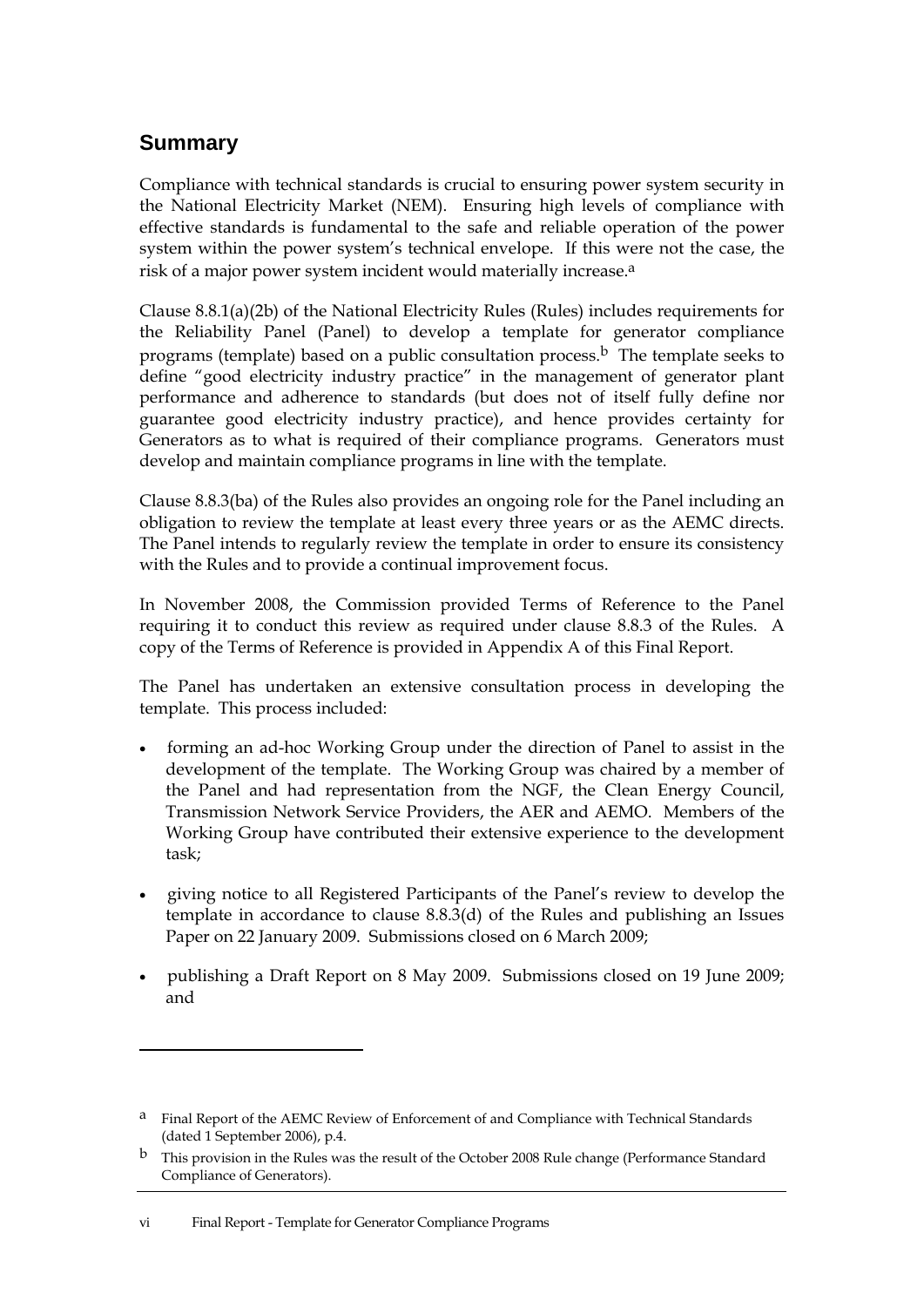• holding a meeting which was open to all Registered Participants on its draft template at the office of the AEMC on 12 June 2009.

This Final Report represents the third stage in the Panel's review to develop the template.

The Panel submits the Final Report and the template to the AEMC for publication. This report sets out the Panel's reasons for, and determination of, the template in accordance with clause 8.8.3(j) of the Rules.

All enquiries on this project should be addressed to Charles Hoang on (02) 8296 7800.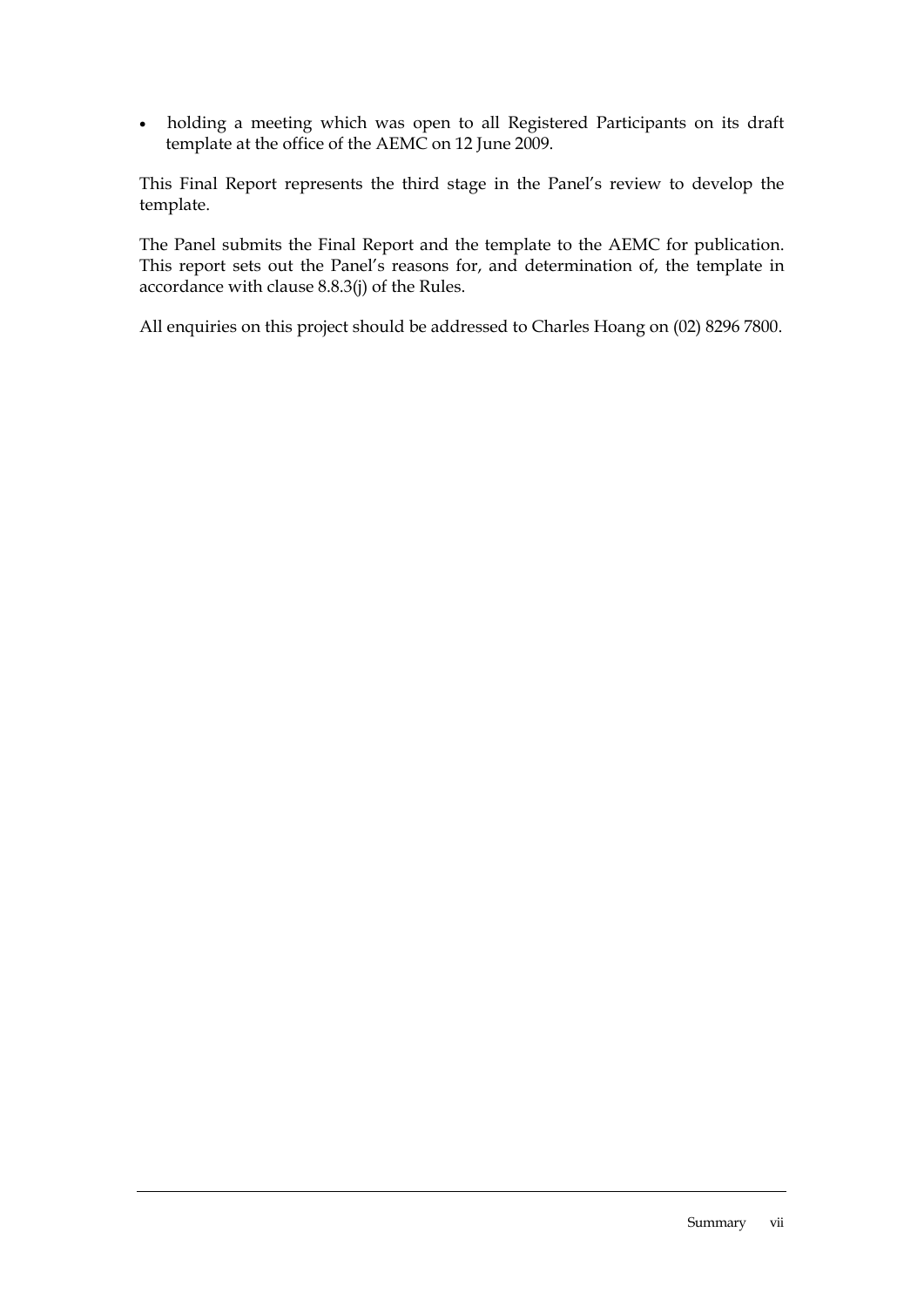This page has been intentionally left blank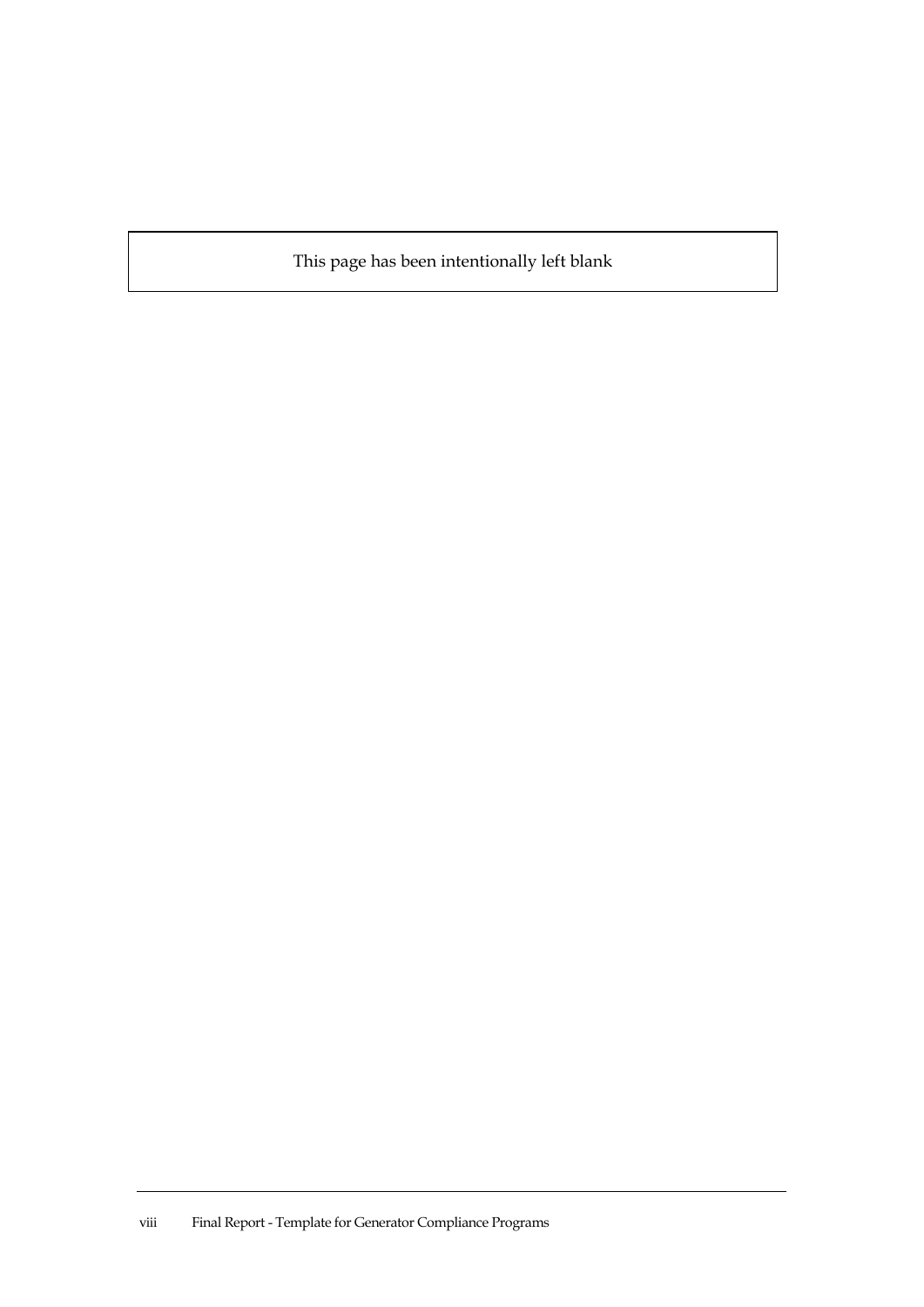# **1 Introduction**

# **1.1 Context and Background**

In its 2006 review of enforcement of and compliance with technical standards, the Australian Energy Market Commission (AEMC) considered that the process of establishing compliance programs for Generators was flawed.<sup>1</sup> It considered that the National Electricity Rules (Rules) were silent on how a compliance agreement should be established if a Generator could not agree with the relevant NSP and NEMMCO (now AEMO) on the requirements for a compliance program.2 The Rules also provided little guidance on the factors that should be taken into account when agreeing to a compliance program.3 It considered that there were flaws in the negotiate-agree model for compliance programs under the Rules for Generators.4 The AEMC made a number of recommendations including the development of guidelines in its 2006 review.<sup>5</sup> It considered the guidelines would allow greater clarity on the form that a compliance program might take and clarity on what would be required to demonstrate compliance.<sup>6</sup> The concept of guidelines was later replaced with the terminology of a "template" for generator compliance programs.7

In its Rule change proposal<sup>8</sup> in February 2008, the National Generators Forum (NGF) proposed (and modified in some cases) the implementation of some of the recommendations from the AEMC's 2006 review. It considered that the template for generator compliance programs (template) would effectively define "good industry practice" for the purposes of the Rules, allow for improvement in compliance plans based on market experience, allow the AER to audit compliance with the Rules in advance of incidents, and require Generators to develop and maintain compliance programs in a manner that was consistent with the template.9

On 23 October 2008, the AEMC published a notice under sections 102 and 103 of the National Electricity Law (NEL) of the making of the National Electricity Amendment

<sup>1</sup> Final Report of the AEMC Review of Enforcement of and Compliance with Technical Standards (dated 1 September 2006), p.43.

<sup>2</sup> Final Report of the AEMC Review of Enforcement of and Compliance with Technical Standards (dated 1 September 2006), p.43.

<sup>3</sup> Final Report of the AEMC Review of Enforcement of and Compliance with Technical Standards (dated 1 September 2006), p.43.

<sup>4</sup> Final Report of the AEMC Review of Enforcement of and Compliance with Technical Standards (dated 1 September 2006), p.44.

<sup>5</sup> Final Report of the AEMC Review of Enforcement of and Compliance with Technical Standards (dated 1 September 2006), Pp.8-11.

<sup>6</sup> Final Report of the AEMC Review of Enforcement of and Compliance with Technical Standards (dated 1 September 2006), p.46.

<sup>7</sup> AEMC 2008, Performance Standard Compliance of Generators, Rule Determination (23 October 2008, Sydney), p.v.

<sup>8</sup> NGF Rule change proposal, 14 February 2008.

<sup>9</sup> NGF Rule change proposal, 14 February 2008, p.2.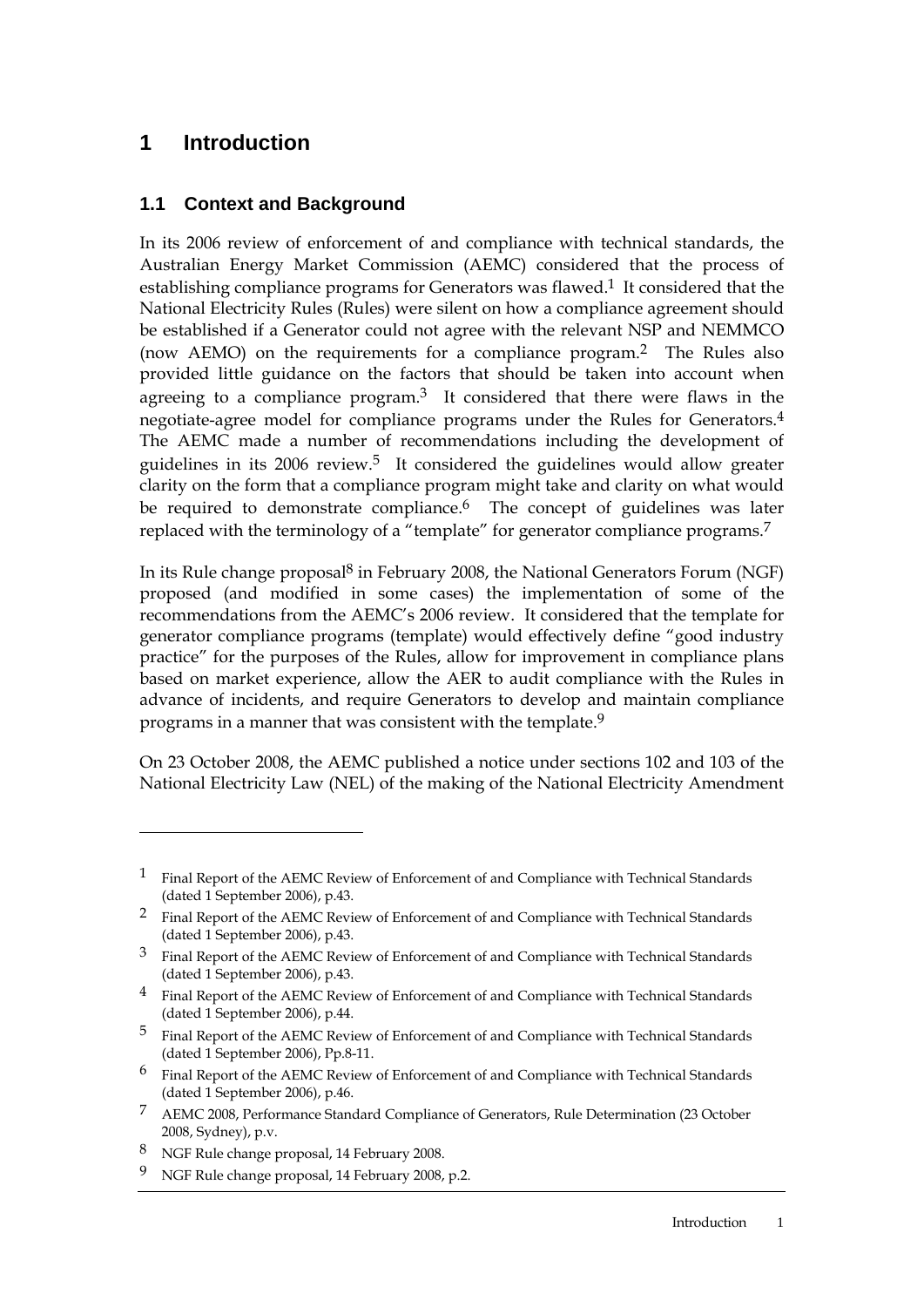(Performance Standard Compliance of Generators) Rule 2008 No. 10 and associated Rule determination. The Rule commenced operation on 23 October 2008.

The AEMC considered that the Rule change would promote efficient operation and use of electricity services and reliability, safety and security of the National Electricity Market (NEM) through a range of measures including the establishment of a framework where the processes and accountabilities for maintaining generator compliance are clearly defined.10

An outcome from that Rule change is that, as part of the framework of compliance programs, the Reliability Panel (Panel) is to develop the template in consultation with interested parties and using a public consultation process.<sup>11</sup> The Panel is also required to review this template within a defined time period in accordance with clause 8.8.3 of the Rules at least every three years or as the AEMC directs.12 Following such a review in accordance with clause 8.8.3, the Panel may amend the template in accordance with its report to the AEMC submitted under clause 8.8.3(j).

For the framework of compliance programs to function effectively, the AEMC anticipated that:13

- Registered Participants (Generators) will institute and maintain generator compliance programs based on the template;
- the AER will regularly conduct spot audits of selected Generators' compliance programs as part of its compliance monitoring activities; and
- Generators will engage with their own external auditors to independently audit their compliance programs to determine whether they are required to amend their compliance programs and amend if required.

At the second round of consultation of the Rule change process, the Panel indicated that it supported the AEMC's conclusions.<sup>14</sup> It also foreshadowed that the Panel would need approximately nine months to develop the initial template after the final Rule was approved.15

<sup>10</sup> AEMC 2008, Performance Standard Compliance of Generators, Rule Determination (23 October 2008, Sydney), p.vi.

<sup>11</sup> AEMC 2008, Performance Standard Compliance of Generators, Rule Determination (23 October 2008, Sydney), p.v.

<sup>12</sup> AEMC 2008, Performance Standard Compliance of Generators, Rule Determination (23 October 2008, Sydney), p.v.

<sup>13</sup> AEMC 2008, Performance Standard Compliance of Generators, Rule Determination (23 October 2008, Sydney), p.v.

<sup>14</sup> Panel submission on the draft Rule determination on Performance Standard Compliance of Generators, 15 August 2008, p.1.

<sup>15</sup> Panel submission on the draft Rule determination on Performance Standard Compliance of Generators, 15 August 2008, p.1.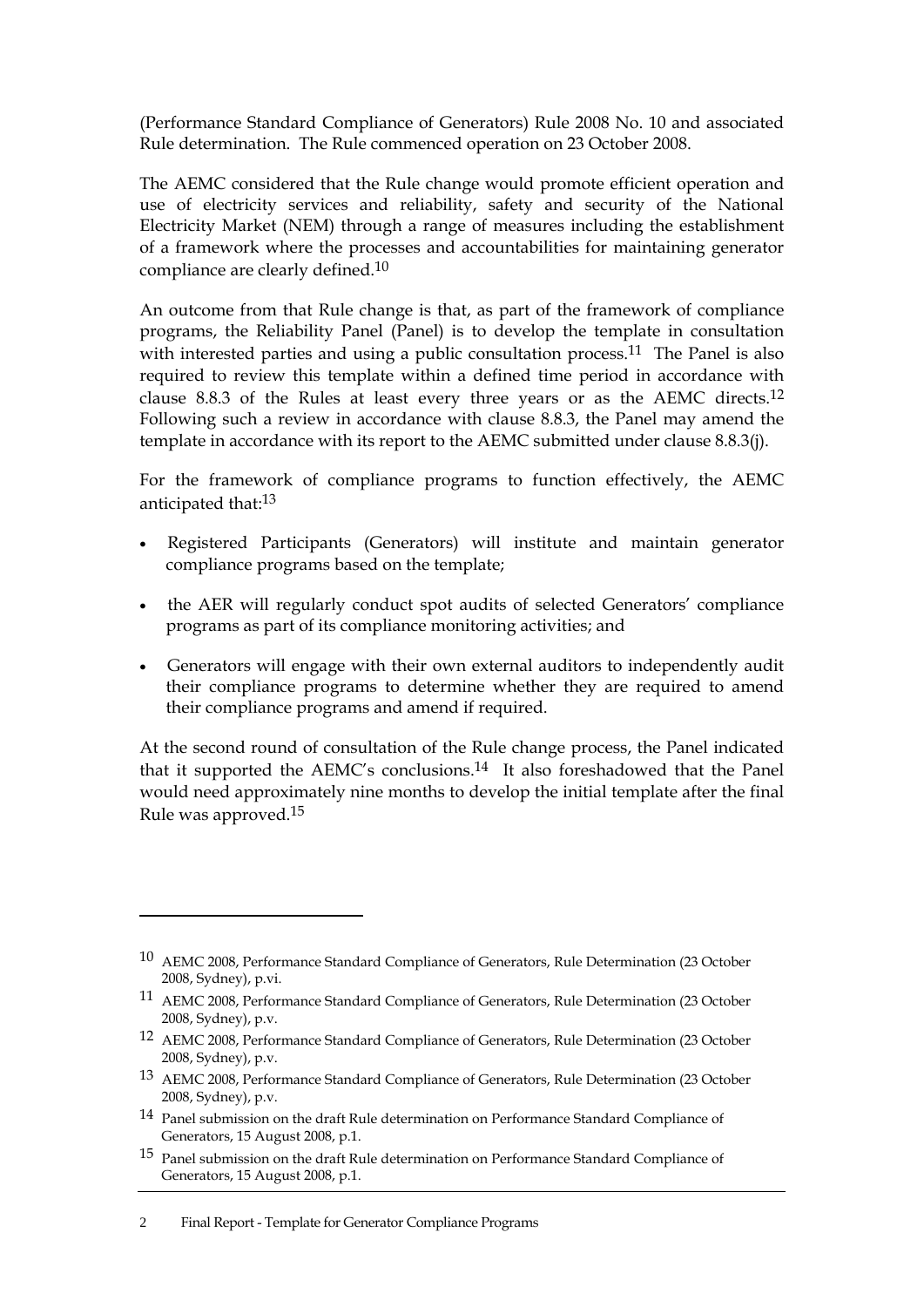#### **1.2 The Panel's powers in making the template for generator compliance programs**

Clause 8.8.1(a)(2b) of the Rules provides that the functions of the Panel are to determine and publish the template and clause 8.8.3(a)(6) of the Rules requires the Panel to determine the template as soon as possible in accordance with the review process of clause 8.8.3 of the Rules.

The AEMC requested the Panel to undertake the review to develop the template in accordance with section 38 of the NEL, clause 8.8.3(c) of the Rules and the national electricity objective.

To this end, in November 2008, the AEMC approved the Terms of Reference for the Panel's review to develop the template. A copy of the Terms of Reference is provided in Appendix A of this Final Report.

Clause 8.8.3(i) also requires that the Panel must take into consideration the policy statements, directions or guidelines published by the AEMC from time to time. Besides the Terms of Reference and final Rule determination<sup>16</sup>, no policy statements, directions or guidelines were provided to the Panel from the AEMC for this review.

| <b>Rules provision</b> | <b>Title</b>                                                                   |
|------------------------|--------------------------------------------------------------------------------|
| 4.3.1                  | Responsibility of AEMO for power system security                               |
| 4.8.1                  | Registered Participants' advice                                                |
| 4.14                   | Acceptance of Performance Standards                                            |
| 4.15                   | Compliance with Performance Standards                                          |
| 5.3.4A                 | Negotiated access standards                                                    |
| $5.7.3^{17}$           | Tests to demonstrate compliance with connection requirements<br>for generators |
| 5.8                    | Commissioning                                                                  |
| Schedule 5.218         | <b>Conditions for Connection of Generators</b>                                 |
| $S5.3.5^{19}$          | Power factor requirements                                                      |
| 8.8.1                  | Purpose of Reliability Panel                                                   |
| 8.8.3                  | Reliability review process                                                     |

Below is a summary of the provisions in the Rules that the Panel has cited in this review.

<sup>16</sup> AEMC 2008, Performance Standard Compliance of Generators, Rule Determination (23 October 2008, Sydney), p.vi.

<sup>17</sup> The applicable version of this clause can be found in the version of the Rules that was in force immediately prior to the commencement of the National Electricity Amendment (Performance Standards Compliance of Generators) Rule 2008. This historical version of the Rules is available on the AEMC website.

<sup>18</sup> Schedule 5.2 to the National Electricity Code has also been cited in this review.

<sup>19</sup> Clause S5.3.5 of the National Electricity Code has also been cited in this review.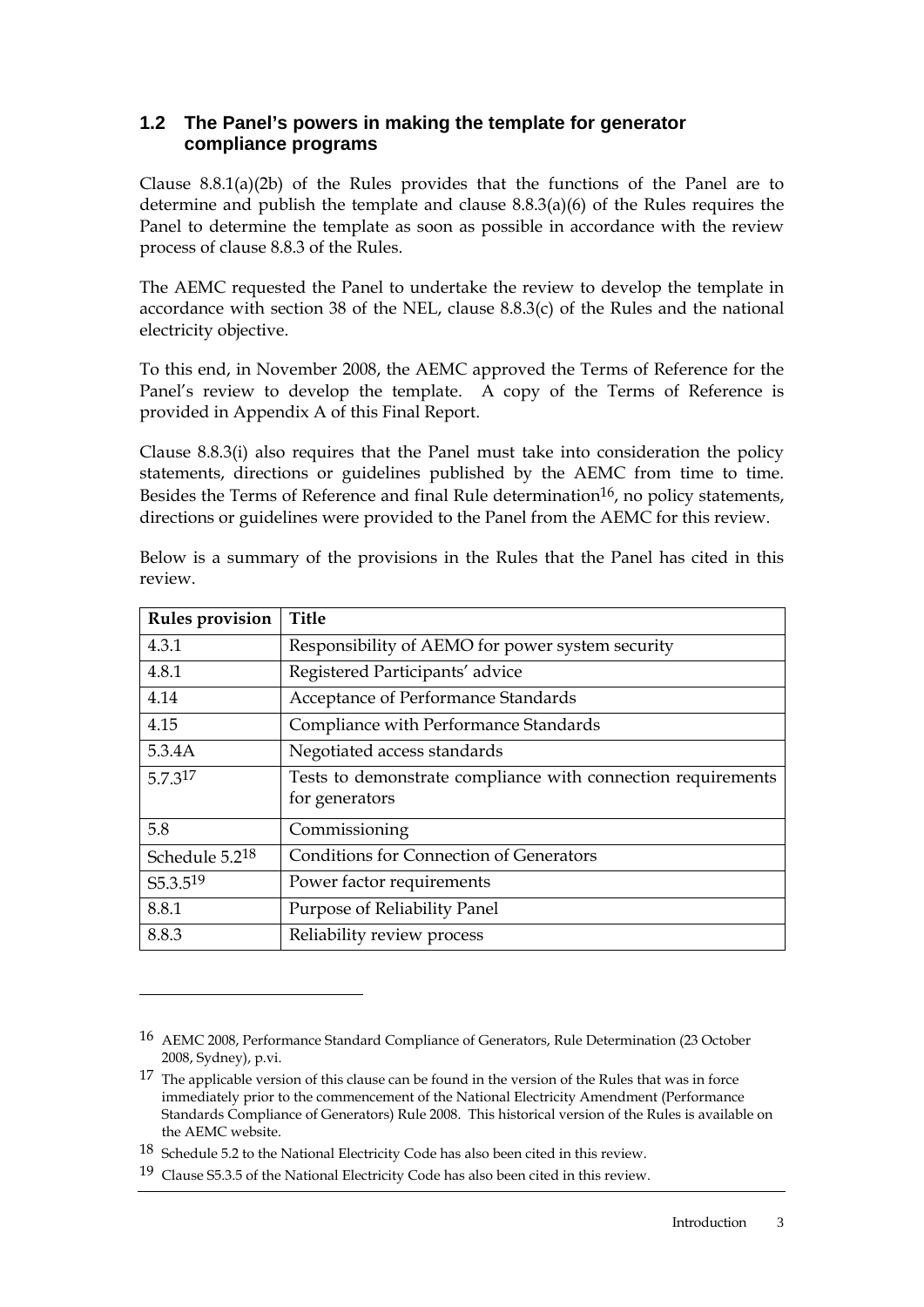| Rules provision   Title |                                                               |  |  |
|-------------------------|---------------------------------------------------------------|--|--|
| 11.23                   | Rules consequential on the making of the National Electricity |  |  |
|                         | Amendment (Performance Standards Compliance<br>of             |  |  |
|                         | Generators) Rule 2008                                         |  |  |

#### **1.3 The national electricity objective**

The AEMC provided the Panel with its Terms of Reference for the review in which the Panel also needed to take into account the national electricity objective (NEO) when undertaking the review process. Under section 7 of the NEL:

 The objective of this Law is to promote efficient investment in, and efficient operation and use of, electricity services for the long term interests of consumers of electricity with respect to—

- (a) price, quality, safety, reliability and security of supply of electricity; and
- (b) the reliability, safety and security of the national electricity system.

Having considered the issues raised in the submissions to the Issues Paper and Draft Report,<sup>20</sup> engaging with relevant stakeholders in developing the template,<sup>21</sup> and its own analysis,22 the Panel is satisfied that the review to develop the template satisfies the requirements of the NEL and will or is likely to contribute to the achievement of the NEO. The Panel considers the review to develop the template will or is likely to contribute to achievement of the NEO by:

- establishing a template supported by industry that will assist Generators to develop their own compliance programs as required under the Rules;
- providing clarity to industry as to what constitutes good electricity industry practice with respect to technical standards compliance;
- clarifying the compliance program framework to avoid duplicating other processes within the framework such as the scope of the template and supporting ongoing compliance;
- recommending compliance principles that could be used as a guide for the Panel in its future reviews of the template; and
- allowing for flexibility in the template by:
	- taking into account different technologies, types of plant, age of plant and size of plant in the design of the template;

<sup>20</sup> See Chapter 2 of this Final Report.

<sup>21</sup> See Chapter 2 of this Final Report.

<sup>22</sup> See Chapter 2 of this Final Report.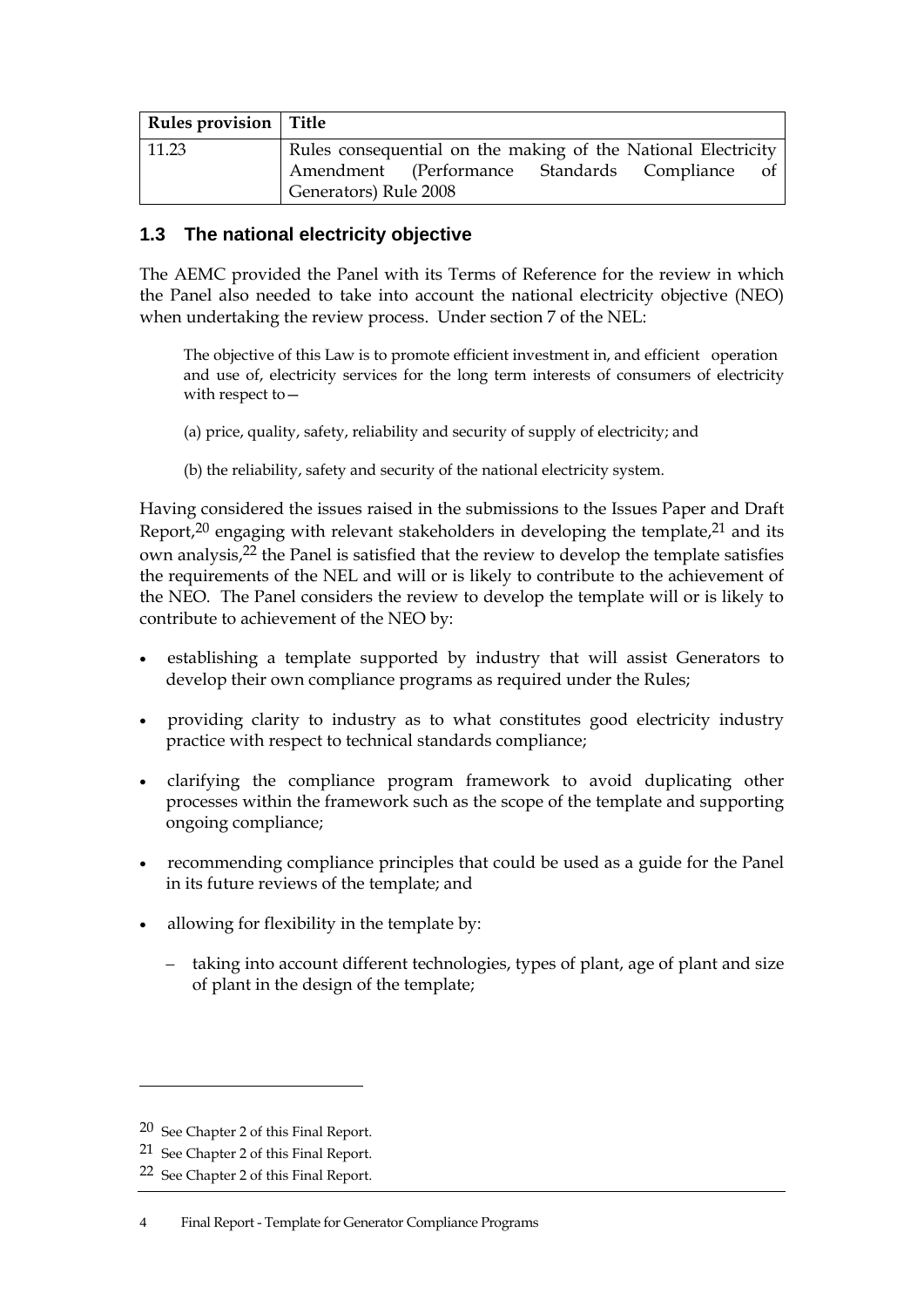- recognising historical versions of performance standards that individual registered performance standard<sup>23</sup> for a plant may be based on; and
- specifying various testing methods, frequency of testing relative to these methods, and bases for compliance assessment that these methods have to achieve for the particular performance standards.

### **1.4 Transition requirements for generator compliance programs**

According to the transitional provisions under rule 11.23:

- Registered Participants, which implemented compliance programs immediately after the commencement of the Rule change, are not required to comply with the obligation set out in rule  $4.15(b)^{24}$  until three months after the day on which the Panel publishes its initial template under clause 8.8.3 of the Rules or until a date that the Panel determines;
- Registered Participants, which implemented compliance programs immediately prior to the commencement of the Rule change (i.e. under the Old Clause  $5.7.3(b)^{25}$ ), must maintain compliance with those programs until three months after the day on which the Panel publishes its initial template under clause 8.8.3 of the Rules or until a date that the Panel determines; and
- Registered Participants, which have not implemented compliance programs under the Old Clause 5.7.3(b), must implement and maintain compliance programs under the Old Clause 5.7.3(b) until three months after the day on which the Panel publishes its initial template under clause 8.8.3 of the Rules or until a date that the Panel determines.

# **1.5 Related provisions in the Rules**

There are a number of clauses in the Rules which provide for the negotiation of technical standards for connecting Generators.26 Once technical standards for new

<sup>23 &</sup>quot;Performance standard" is defined in the Rules to be "A standard of performance that: (a) is established as a result of it being taken to be an applicable performance standard in accordance with clause 5.3.4A(i); or (b) is included in the register of performance standards established and maintained by AEMO under rule 4.14(n),

as the case may be."

<sup>24</sup> Rule 4.15(b) requires that a Registered Participant who engages in the activity of planning, owning, controlling or operating a plant to which a performance standard applies must institute and maintain a compliance program which complies with rule  $4.15(c)$ . The compliance program must be instituted, as soon as reasonably practicable, but no later than: (1) 6 months after the day that AEMO gives notice to the Registered Participant of registration of the performance standard under rule  $\overline{4.14(n)}$ ; or (2) 6 months after the day on which the plant commences operation.

<sup>&</sup>lt;sup>25</sup> Old Clause 5.7.3(b) means the clause 5.7.3(b) in the version of the Rules that was in force immediately prior to the commencement of the National Electricity Amendment (Performance Standards Compliance of Generators) Rule 2008.

<sup>26</sup> See rule 4.14 and clause 5.3.4A of the Rules.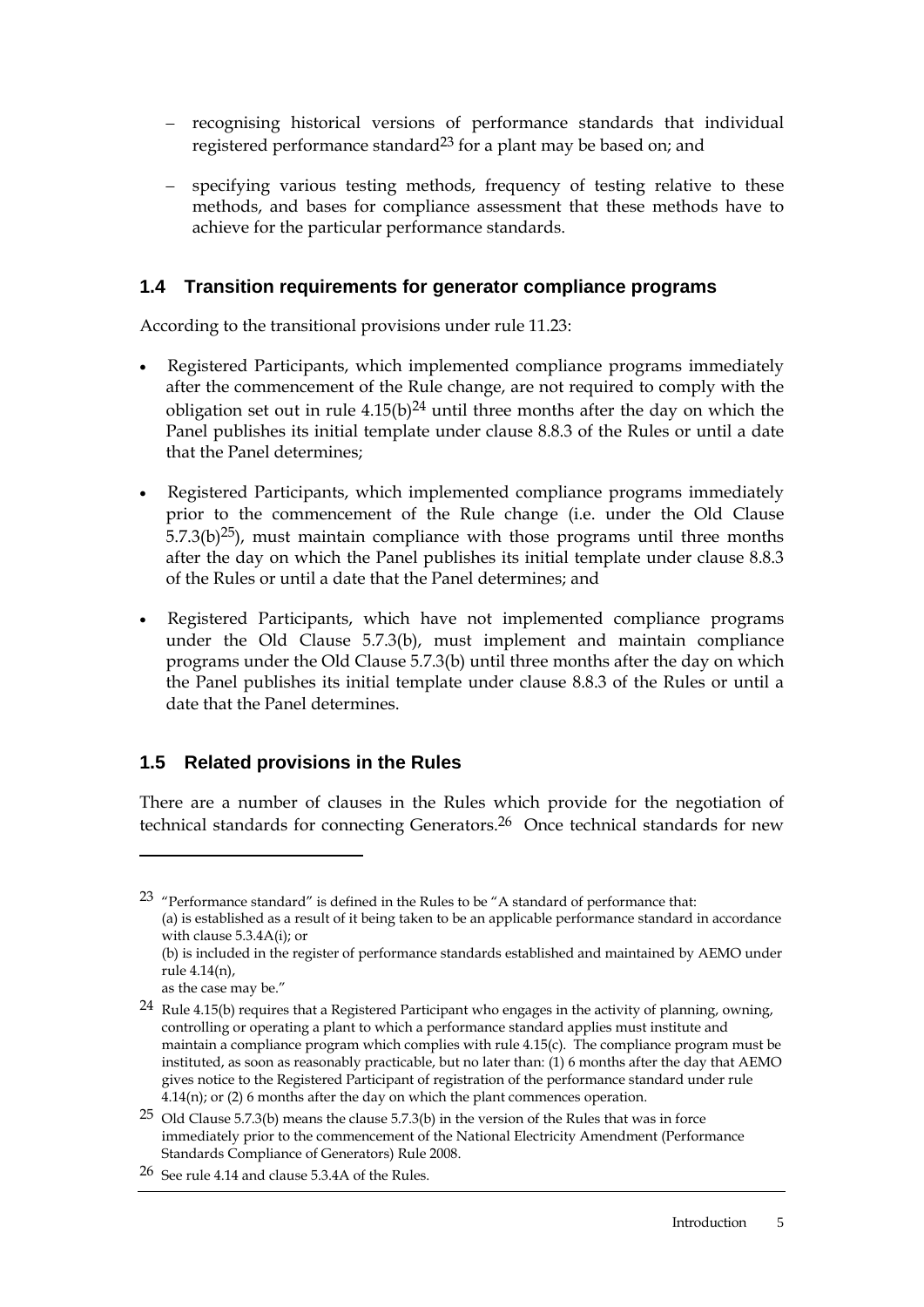Generators are set through this process, they are included in the connection agreement and there are provisions for commissioning testing to establish that Generators comply with those requirements.27

Whether negotiated under the current arrangements or not, there are provisions to register the required performance standards for all Generators operating in the market.28 These processes, taken together, establish a set of technical standards to which a Generator must adhere.

In developing any compliance program, it can be reasonably expected that these performance standards have been fulfilled and that the Generator's initial compliance with its registered performance standards have been established. It also needs to be recognised that the performance standards for individual Generators vary significantly both on the standards negotiated and the arrangements under which the technical standards might have been determined.

Under rule 4.15(ca), the template for generator compliance programs must:

- (1) cover all performance standards; and
- (2) define suitable testing and monitoring regimes for each performance standard so that a Registered Participant can select a regime that complies with the obligations set out in rules 4.15(a), 4.15(b) and 4.15(c) for their particular plant.

Rule 4.15(a) requires that a Registered Participant must:

- (1) ensure that its plant meets or exceeds the performance standard applicable to its plant; and
- (2) ensure that its plant is not likely to cause a material adverse effect on power system security through its failure to comply with a performance standard; and
- (3) immediately ensure that its plant ceases to be likely to cause a material adverse effect on power system security through its failure to comply with a performance standard, if:
	- (i) the Registered Participant reasonably believes that by failing to comply with a performance standard, its plant is likely to cause a material adverse effect on power system security; or
	- (ii) AEMO advises the Registered Participant that by failing to comply with a performance standard, the Registered Participant's plant is likely to cause a material adverse effect on power system security.

Rule 4.15(b) requires that a Registered Participant who engages in the activity of planning, owning, controlling or operating a plant to which a performance standard applies must institute and maintain a compliance program which complies with rule

<sup>27</sup> See rule 5.8 of the Rules.

<sup>28</sup> See rule 4.14 and clause 5.3.4A of the Rules.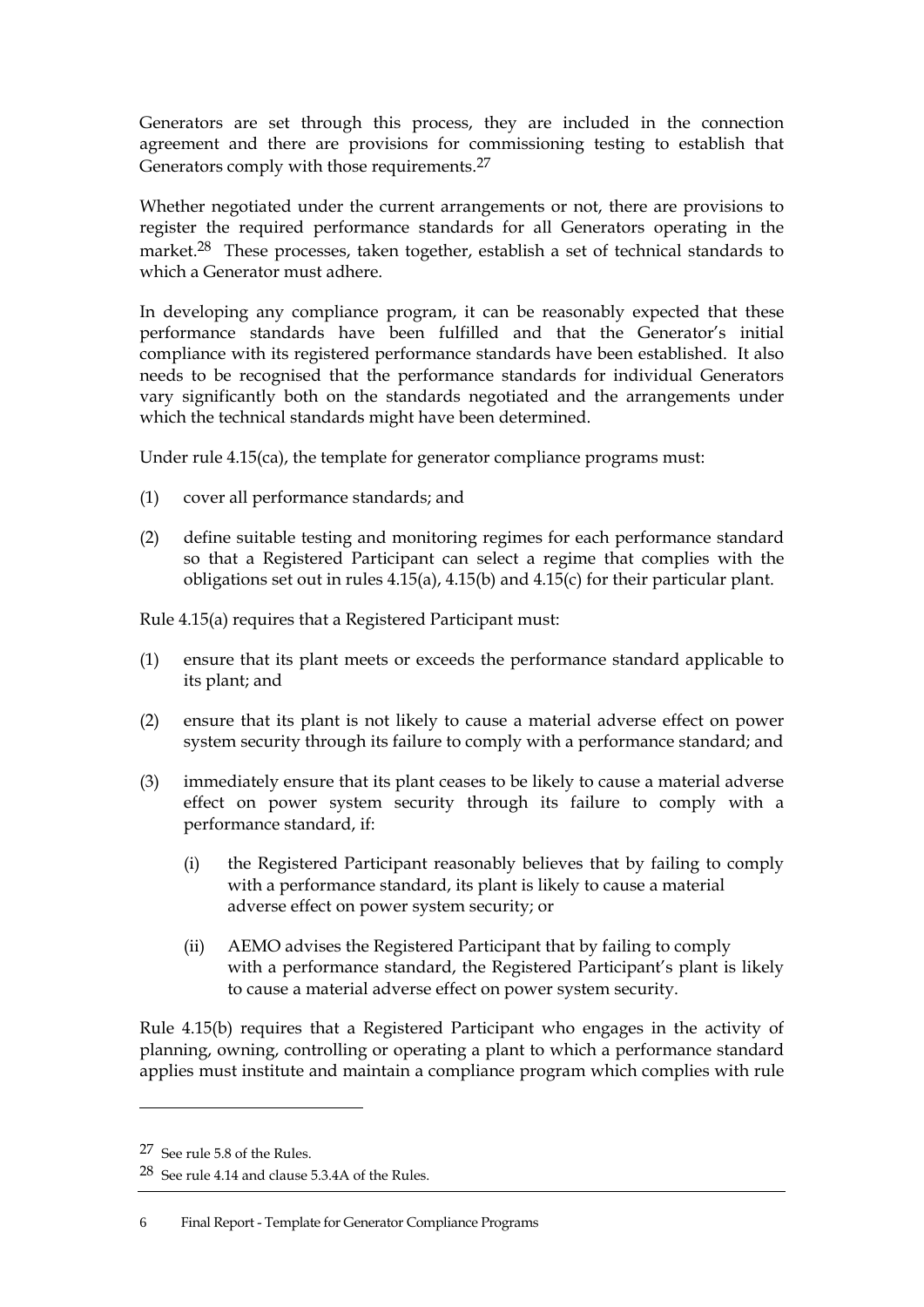4.15(c). The compliance program must be instituted, as soon as reasonably practicable, but no later than:

- (1) 6 months after the day that AEMO gives notice to the Registered Participant of registration of the performance standard under rule 4.14(n); or
- (2) 6 months after the day on which the plant commences operation.

Rule 4.15(c) requires that a compliance program instituted and maintained under rule 4.15(b) must:

- (1) be consistent with the template for generator compliance programs; and
- (2) include procedures to monitor the performance of the plant in a manner that is consistent with good electricity industry practice; and
- (3) be modified to be consistent with any amendments made under clause 8.8.3(ba) to the template for generator compliance programs, by no later than 6 months after amendments to the template for generator compliance programs are published or by a date determined by the Reliability Panel; and
- (4) provide reasonable assurance of ongoing compliance with each applicable performance standard.

# **1.6 Consultation process**

This review is likely to have important implications for NEM stakeholders, including Generators, NSPs and AEMO. As required by clause 8.8.3 of the Rules, the Panel involved stakeholders by seeking initial comments, submissions and holding meetings during this review and on each of its draft decisions.

The Terms of Reference from the AEMC required the Panel to deliver its Final Report by the end of July 2009.

The following key dates outlines the consultation process leading up to the delivery of the Panel's Final Report to the AEMC on its template.

| Date                | <b>Milestone</b>                                               |
|---------------------|----------------------------------------------------------------|
| 22 January 2009     | Publish Notice of Review and Issues Paper                      |
| 6 March 2009        | Close of submissions on Issues Paper                           |
| 8 May 2009          | <b>Publish Draft Report</b>                                    |
| 12 June 2009        | <b>Public Meeting</b>                                          |
| 19 June 2009        | Close of submissions on Draft Report                           |
| By end of July 2009 | Submit Final Report to AEMC and Publication of Final<br>Report |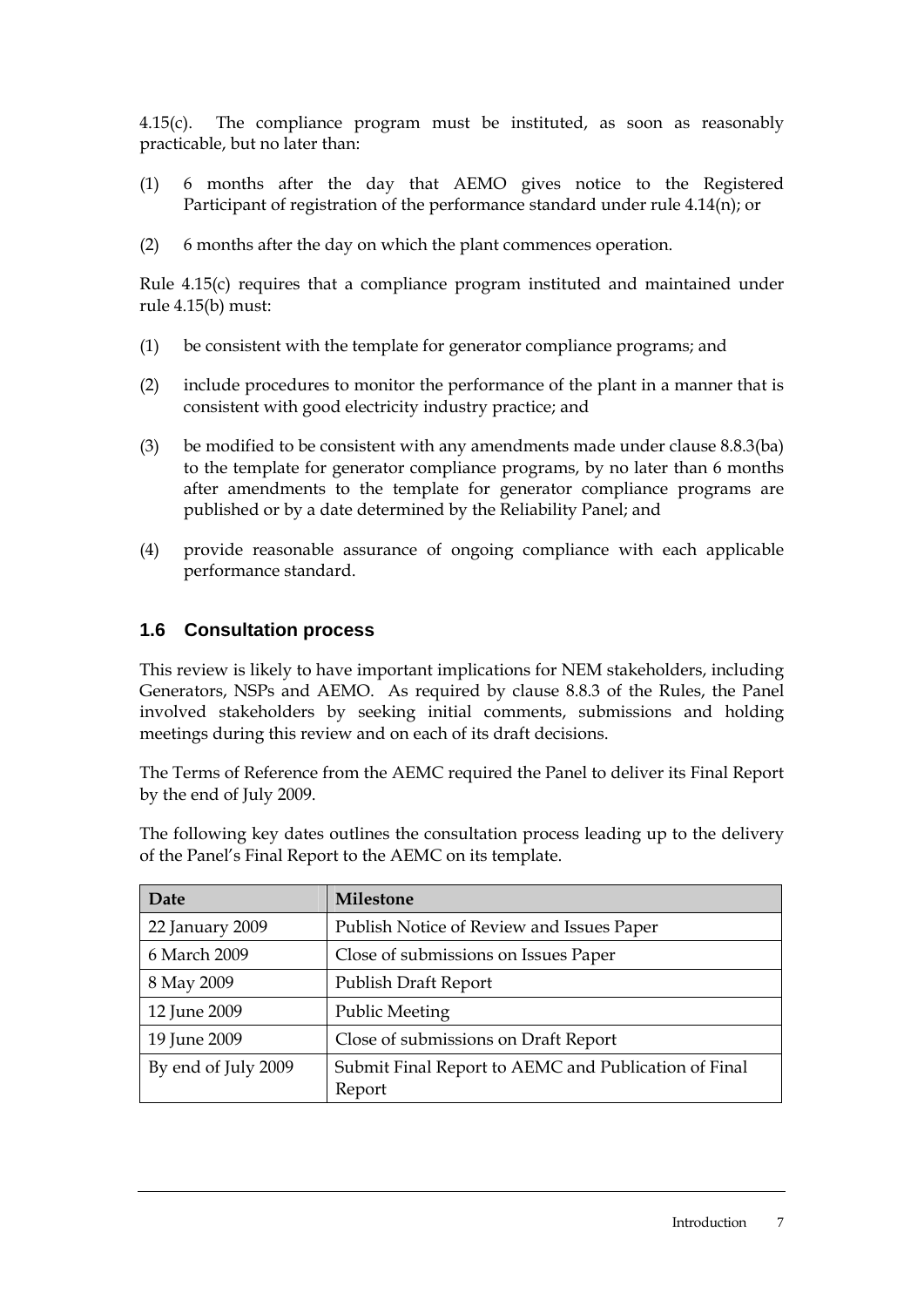This page has been intentionally left blank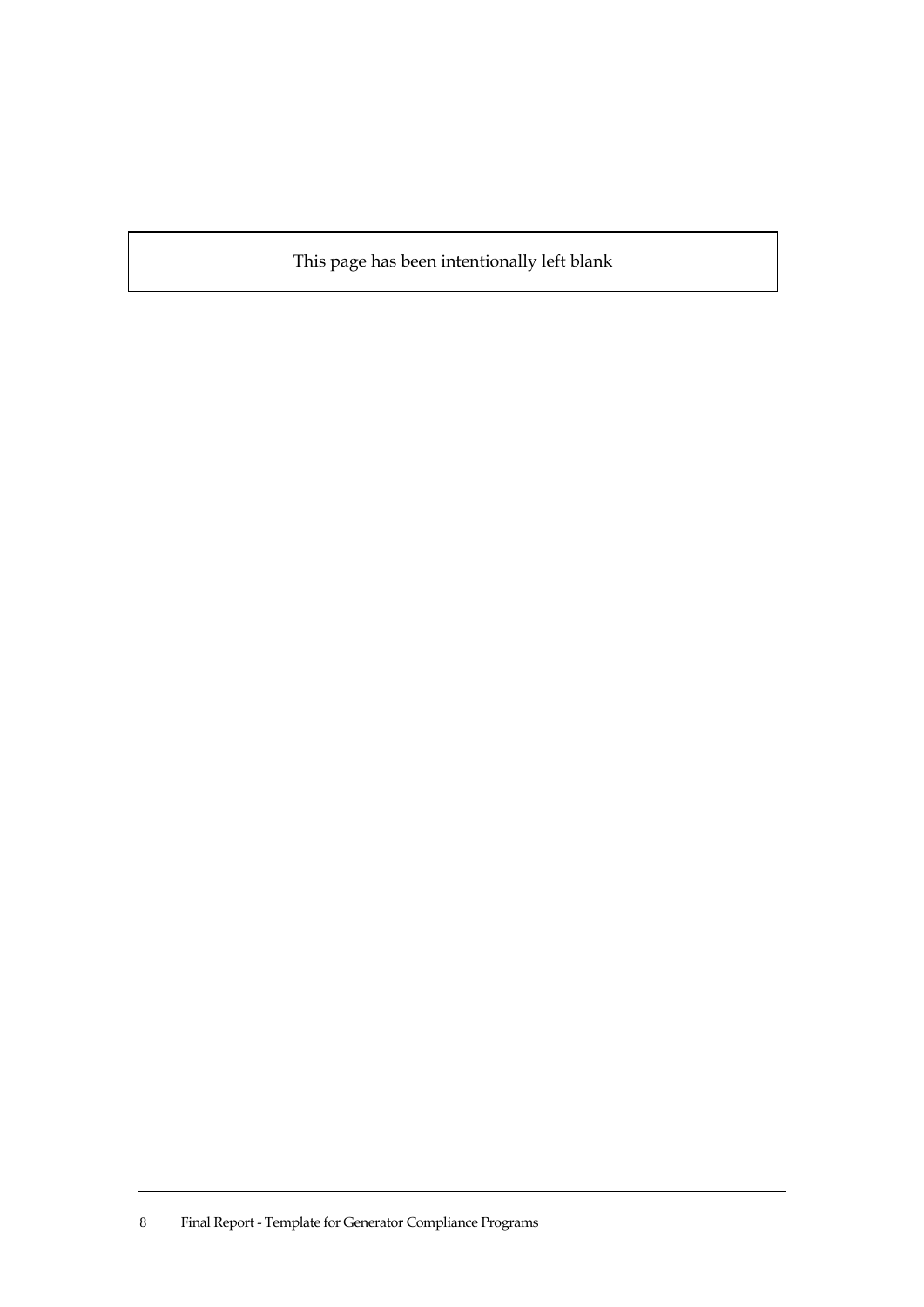# **2 Development of the template for generator compliance programs**

#### **2.1 Introduction**

The Panel has undertaken an extensive consultation process in developing the template in accordance with clause 8.8.3(j) of the Rules. This process included:

- forming an ad-hoc Working Group under the direction of Panel to assist in the development of the template. The Working Group was chaired by a member of the Panel and had representation from the NGF, the Clean Energy Council, Transmission Network Service Providers, VENCorp, the AER and NEMMCO. Members of the Working Group have contributed their extensive experience to the development task;
- giving notice to all Registered Participants of the Panel's review to develop the template in accordance to clause 8.8.3(d) of the Rules and publishing an Issues Paper on 22 January 2009. Submissions closed on 6 March 2009;
- publishing a Draft Report on 8 May 2009. Submissions closed on 19 June 2009; and
- holding a meeting which was open to all Registered Participants on its draft template at the office of the AEMC on 12 June 2009.

By the conclusion of the review, AEMO has assumed functions of NEMMCO, VENCorp and the ESIPC and for the balance of this document input from any of those organisations is referred to as input from AEMO.

A total of five submissions on the Issues Paper and Draft Report were received from:

- AEMO;
- the AER:
- Grid Australia;
- the NGF; and
- PacificHydro.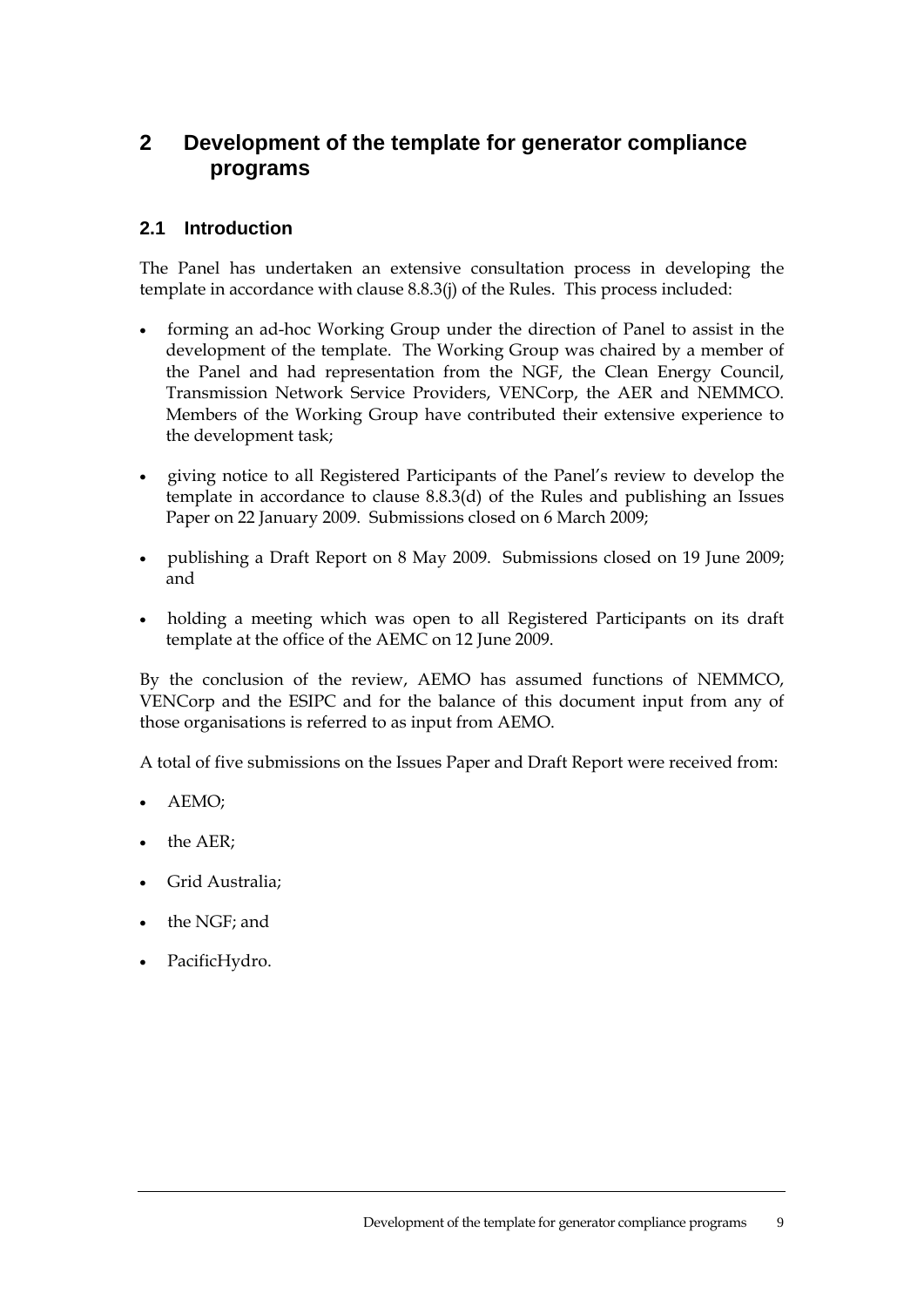# **2.2 Issues Paper**

The Issues Paper represented the first stage of the consultation process undertaken by the Panel. The Panel welcomed submissions from stakeholders on the issues identified in the Issues Paper and, in particular, sought stakeholder views on:29

- are there benefits in adopting a set of compliance principles and what are these benefits in terms of meeting the Rules requirements for the template?
	- if so, are the examples of compliance principles in Appendix A of the Issues Paper appropriate?
- are there benefits in adopting compliance program categories and, if so, what are these benefits in terms of meeting the requirements in the Rules for the template?
- is it necessary to draft guidelines for template and, if so, are the example guidelines in Appendix B of the Issues Paper appropriate?
- what should be covered in the scope of the template, how should it be structured and what should it contain?
- how prescriptive should the template be for each performance standard e.g. should test methodologies be included?
	- how should the variation in individual performance standards and versions of the Rules be handled?
	- whether the examples for developing the template in appendices A, B, C and D of the Issues Paper are appropriate to be incorporated into the Panel's template or what modifications should be considered?
- how can it be ensured that the template meets "good electricity industry practice" that would provide certainty for Generators as to what is required of their compliance programs? Stakeholders are invited to submit examples of existing compliance programs they consider would be appropriate in determining a best practice solution in formulating a template.
- having regard to the current processes for implementing the template already set in the Rules, what other implementation and transition issues may need to be addressed and how would these be put into effect?

# **2.3 Common issues raised in submissions on the Issues Paper**

Submissions on the Issues Paper demonstrated a broad range of ideas on what could be included in the scope of the template. Some of the common issues identified from submissions included:

<sup>29</sup> AEMC Reliability Panel 2009, Template for Generator Compliance Programs, Issues Paper (22 January 2009, Sydney), p.vii.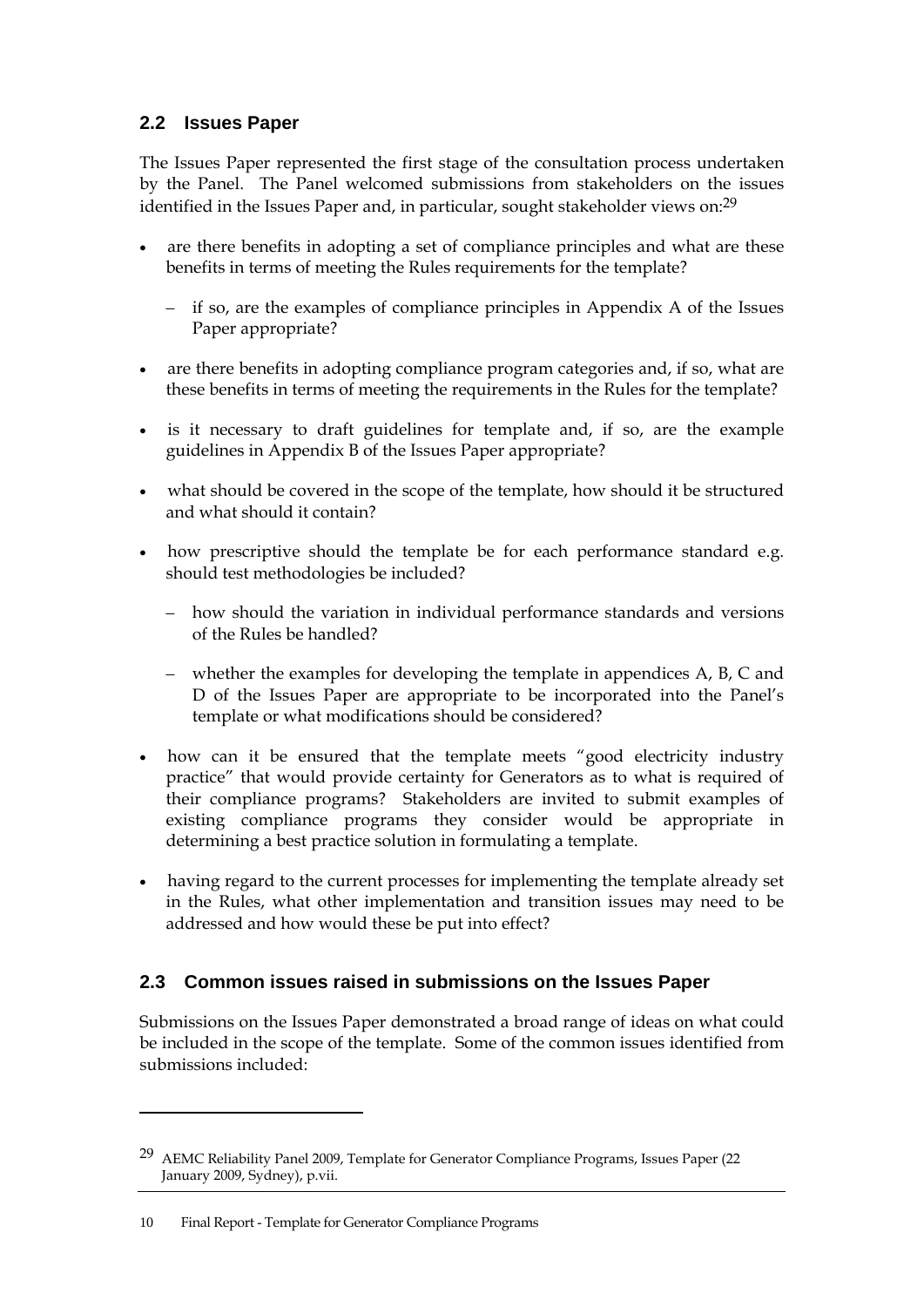- how will the compliance program framework work in practice and what will be the future roles and responsibilities be of:
	- the Reliability Panel;
	- a Generator; and
	- the AER.
- should there be compliance principles?
- what is good electricity industry practice?
- how should differences in technology, types of plant, age of plant and size of plant be provided for?
- should compliance categories be covered?
- which performance standards will be covered?
- are there any additional transition requirements for the template?
- will there be different methods for demonstrating compliance?
- how will ongoing continuous compliance be addressed?
- what should be considered in future reviews?

The following review comments on each of these areas and, where appropriate, provides the Panel's view in response.

#### **2.3.1 How will the compliance program framework work in practice?**

In developing the template, the Panel was mindful that this template will only be an element of the broader compliance framework. A range of bodies have a role in this compliance framework and these roles need to be considered in developing the template. A key party in this framework is the Generator themselves. The template was developed by the Panel on the basis that it would be used by the Generator in developing their own compliance programs within the Generator's own compliance management framework.

This approach is broadly consistent with that proposed by AEMO. AEMO proposed in its submission for "a multi faceted approach or combination of approaches" to clarify the roles of the Panel, Generators and the AER within a compliance program framework.30 Below explains this approach in further detail.

<sup>30</sup> AEMO submission on the Issues Paper, 6 March 2009, Pp.5-7.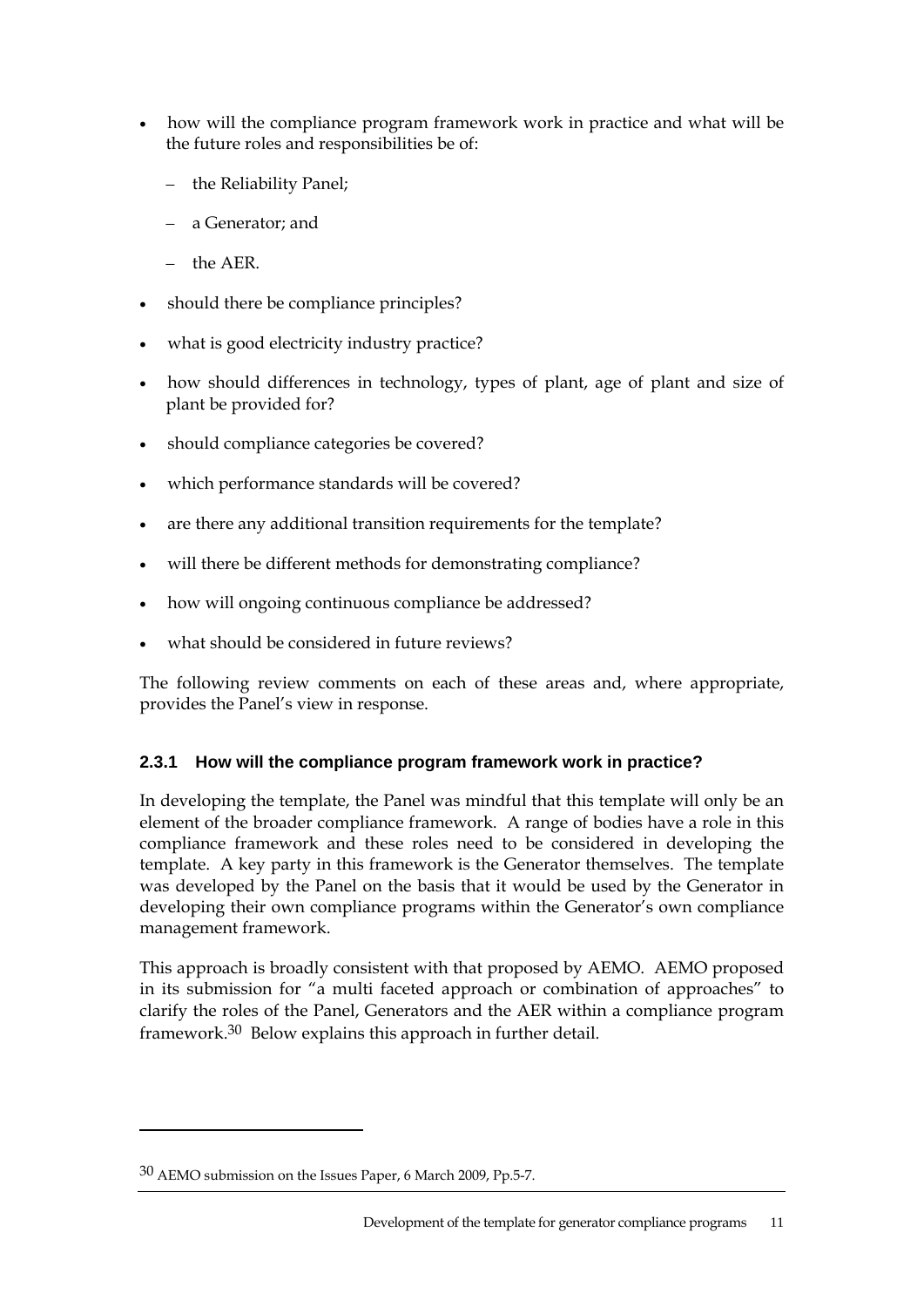#### **2.3.1.1 The Panel**

AEMO submitted that at the first level of the compliance program framework, the Panel should develop the compliance principles. These principles would be used by Generators in establishing, implementing and maintaining their own compliance programs.31

AEMO submitted that at the next level, the Panel should incorporate these principles into the template. The template would specify minimum requirements for testing and monitoring techniques for each performance standard that would result in good electricity industry practice.32

#### **2.3.1.2 The Generator**

At the first level, the Generator would be responsible for developing and maintaining a quality management policy. AEMO considered that this quality management policy would entail: 33

- "the processes needed for the establishment, implementation and maintenance of the Generator Compliance Program,
- the sequence and interaction of these processes,
- the determination of criteria and methods needed to ensure that both the operation and control of these processes are effective,
- the availability of resources and information necessary to support the operation and monitoring of these processes,
- that these processes are monitored, measured and analysed, and
- actions necessary to achieve planned results and continual improvement of these processes are implemented."

At the second level, AEMO suggested that the Generator would develop their compliance program that includes:34

- the systems and processes in place to ensure the Generator's ability to consistently meet regulatory requirements;
- how the processes are managed in terms of issues such as records and document control, handling of non-conformances and management review;

<sup>31</sup> AEMO submission on the Issues Paper, 6 March 2009, p.6.

<sup>32</sup> AEMO submission on the Issues Paper, 6 March 2009, p.6.

<sup>33</sup> AEMO submission on the Issues Paper, 6 March 2009, p.6.

<sup>34</sup> AEMO submission on the Issues Paper, 6 March 2009, p.6.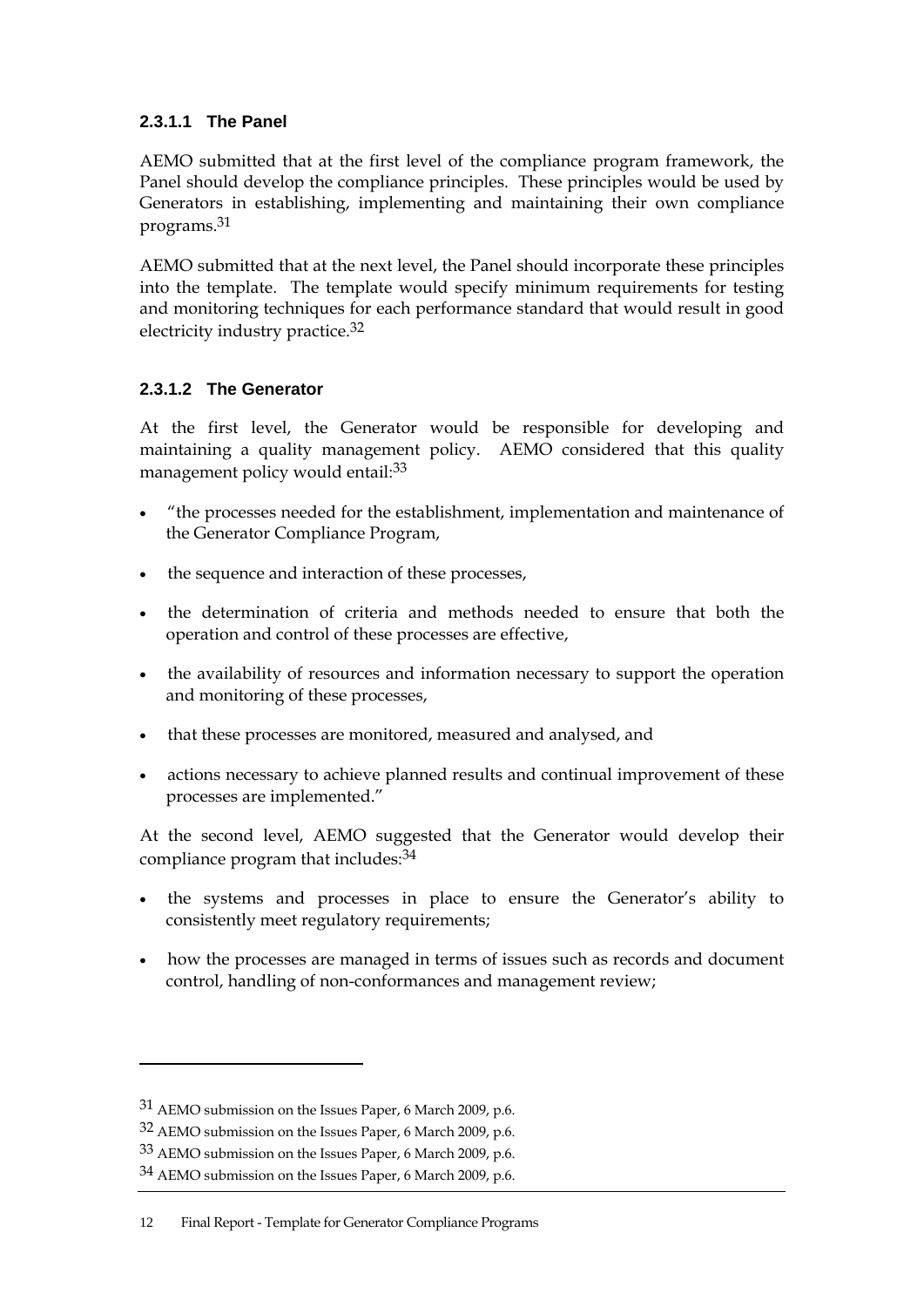- varying needs, particular technologies, the products provided, the processes employed; and
- an assessment plan that stipulates the specified monitoring and test procedures including required frequency of testing.

At the last level, AEMO suggested that the Generator would develop a set of compliance monitoring procedures for each test specified in the Generator's compliance program. The procedures would cover:35

- "input and output requirements (for example specifications, resources and records to be kept),
- activities within the processes,
- verification and validation of processes and products,
- analysis of the process including dependability,
- identification, assessment and mitigation of risk,
- corrective and preventive actions,
- opportunities and actions for process improvement, and
- control of changes to processes and products."

This approach is consistent with Grid Australia's submission<sup>36</sup> that compliance programs should adopt a quality management approach to asset management by generation companies.

#### **2.3.1.3 The AER**

 $\overline{a}$ 

AEMO considered that the proposed framework of compliance programs would allow the AER to monitor the process and audit the quality management system.<sup>37</sup>

The AER elaborated in its submission on how it intended to monitor and enforce compliance in relation to the framework for compliance programs. In short, its compliance strategy would include:38

- "responding to a notification of a breach or possible breach of a performance standard; and
- spot audits of selected generators' compliance programs."

<sup>35</sup> AEMO submission on the Issues Paper, 6 March 2009, p.6.

<sup>36</sup> Grid Australia submission on the Issues Paper, 6 March 2009, p.2.

<sup>37</sup> AEMO submission on the Issues Paper, 6 March 2009, p.6.

<sup>38</sup> AER submission on the Issues Paper, 4 March 2009, p.1.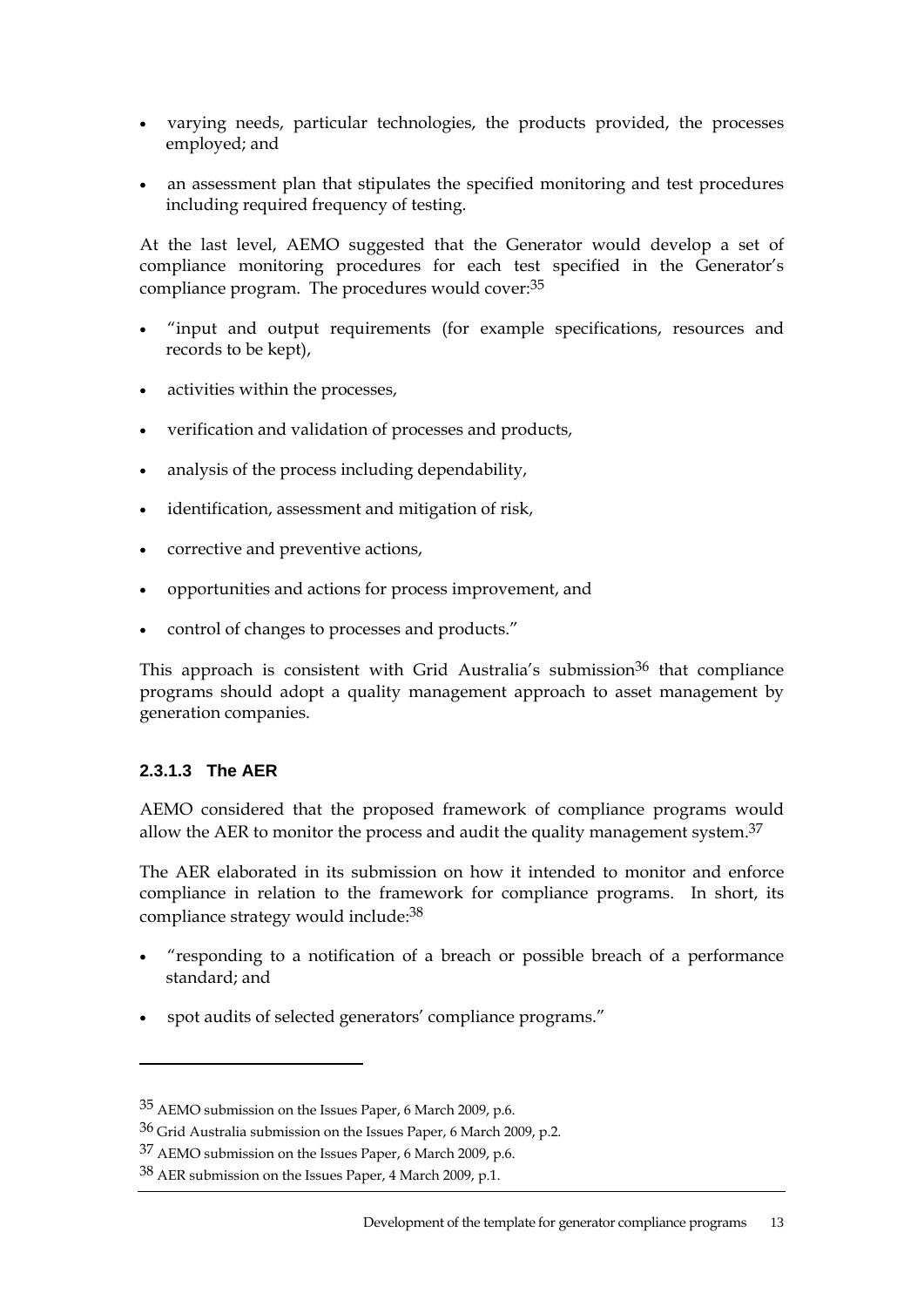#### **2.3.2 Should there be compliance principles?**

The NGF provided an example of compliance principles which it considered important as a starting point in developing the template.39

Overall, most of the submissions supported some aspects of the NGF's proposed compliance principles. However, there was some contention with the use of the term "principles" and various views on how any principles would be intended to apply. Grid Australia regarded the Rules as the principles.<sup>40</sup> AEMO considered that the principles "will be based on internationally recognised quality management system principles such as can be found in the ISO9000, 9001 and 9004 set of standards".41 PacificHydro suggested that specific industry principles should not be contrary to, nor overwrite, any of the principles contained in AS 3806-2006.42

The Panel observed that most of the "compliance principles" proposed by the NGF were covered when addressing the common compliance issues. The Panel agreed with the compliance principles proposed by the NGF with some modifications as the Panel considered that there would be value in documenting the principles on which it developed the template within the broader context. Further details on the compliance principles that were applied in developing this template are discussed in Chapter 3. The Panel also considered it appropriate that those principles closely reflect the provisions in the Rules and the NEL.

#### **2.3.3 What is good electricity industry practice?**

According to rule  $4.15(c)(2)$ , a compliance program instituted and maintained by a Generator must include procedures to monitor the performance of the plant in a manner that is consistent with good electricity industry practice.

The Rules define good electricity industry practice to be: 43

 The exercise of that degree of skill, diligence, prudence and foresight that reasonably would be expected from a significant proportion of operators of *facilities*  forming part of the *power system* for the *generation*, *transmission* or *supply* of electricity under conditions comparable to those applicable to the relevant *facility* consistent with *applicable regulatory instruments*, *reliability*, safety and environmental protection. The determination of comparable conditions is to take into account factors such as the relative size, duty, age and technological status of the relevant *facility* and the *applicable regulatory instruments*.

In its submission, the NGF proposed a compliance principle where "Generators use of compliance program, based on the template, represents good electricity industry

 $39$  The example of compliance principles proposed by the NGF can be found in Appendix A of the Issues Paper.

<sup>40</sup> Grid Australia submission on the Issues Paper, 6 March 2009, p.1.

<sup>41</sup> AEMO submission on the Issues Paper, 6 March 2009, p.6.

<sup>42</sup> PacificHydro submission on the Issues Paper, 9 March 2009, p.2.

<sup>43</sup> See Chapter 10 of the Rules.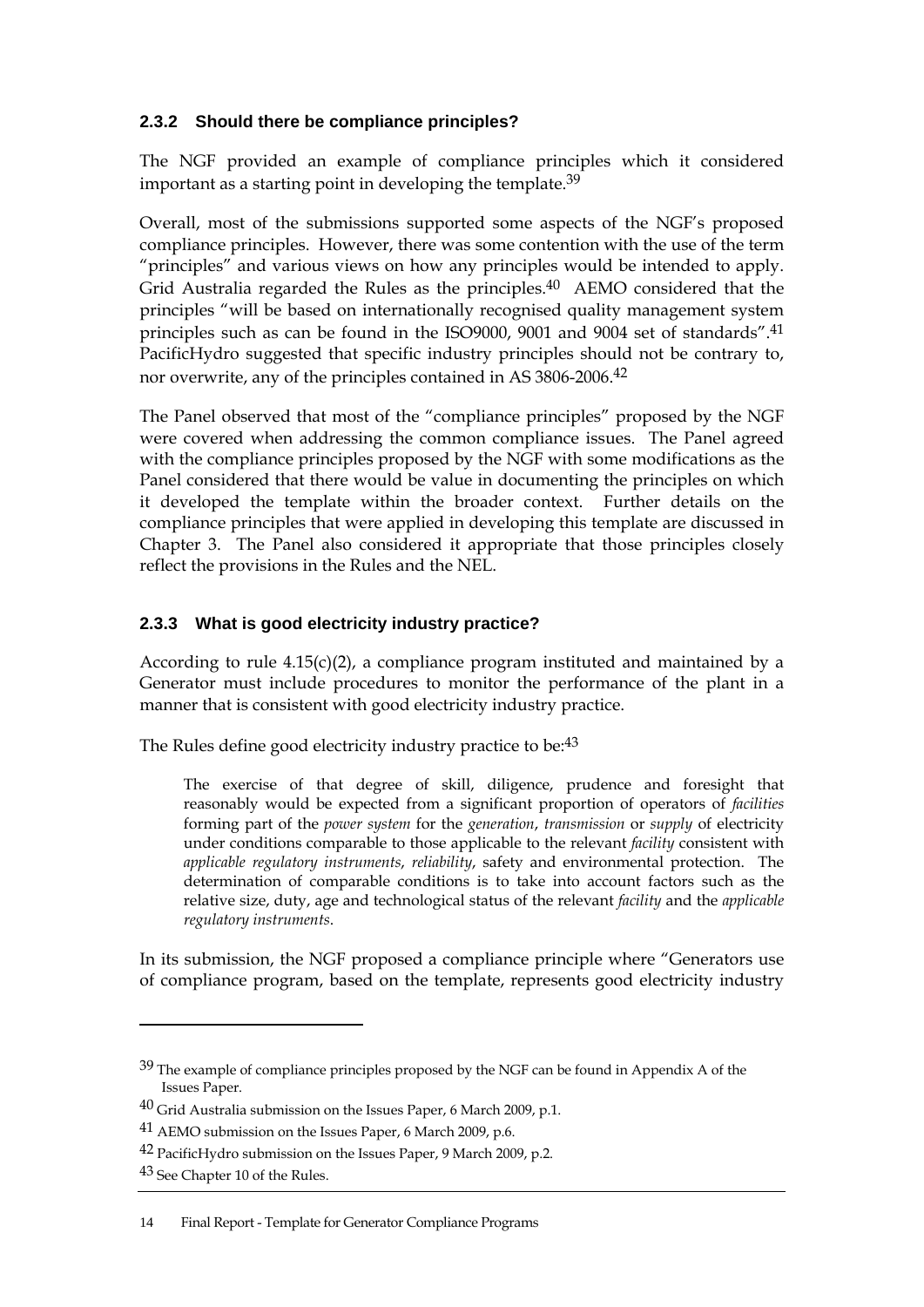practice".44 It also submitted that its proposed principles for developing the template made the definition of "good electricity industry practice" more specific, 45 and that ongoing development of the template would ensure that "good electricity industry practice" would be better defined and maintained.46 The NGF contended that "provided a generator's compliance program was compliant with the Template, the generator could be confident its program was consistent with good electricity industry practice".47 Further, the NGF was of the view that as "these programs are already in place, widely used across the industry, and have been agreed between generators, NSPs and AEMO, they are by definition good electrical industry practice".48

Grid Australia indicated that "the templates provided by the Reliability Panel may assist by providing examples of current good practice but should serve as a guideline rather than override or create inconsistency with existing Rules obligations".<sup>49</sup> It also stated that "performance compliance programs should be required to reflect a genuine commitment to the adoption of a quality management approach to asset management by generation companies. Inherent in this approach is a commitment, by generation companies, to refining compliance assurance processes over time to ensure continuous application of good electrical industry practice".50

AEMO submitted that the template include a requirement that the "template must summarise good electricity industry practice and be based on good electricity industry practice".51 It also stated that this "template will indicate which tests and monitoring techniques constitute good electricity industry practice for each performance standard area for different technologies".52 To ensure the template meets good electricity industry practice, it suggested that a "workgroup of industry experts should agree on tests and monitoring with regards to each performance standard area to be included in the template as an example and on those tests and monitoring that could reasonably be set as a minimum requirement".<sup>53</sup>

PacificHydro proposed that "specific industry principles should build on the general principles contained in AS 3806 to enhance the Standard and create what should become accepted as good compliance practice in the electricity industry".54 However, it considered that a compliance program which is consistent with the template does not fully represent good electricity industry practice, but could

<sup>44</sup> NGF submission on the Issues Paper, 6 March 2009, p.3.

<sup>45</sup> NGF submission on the Issues Paper, 6 March 2009, p.1.

<sup>46</sup> NGF submission on the Issues Paper, 6 March 2009, p.3.

<sup>47</sup> NGF submission on the Issues Paper, 6 March 2009, p.6.

<sup>48</sup> NGF submission on the Issues Paper, 6 March 2009, p.6.

<sup>49</sup> Grid Australia submission on the Issues Paper, 6 March 2009, p.2.

<sup>50</sup> Grid Australia submission on the Issues Paper, 6 March 2009, p.2.

<sup>51</sup> AEMO submission on the Issues Paper, 6 March 2009, p.4.

<sup>52</sup> AEMO submission on the Issues Paper, 6 March 2009, p.6.

<sup>53</sup> AEMO submission on the Issues Paper, 6 March 2009, p.9.

<sup>54</sup> PacificHydro submission on the Issues Paper, 9 March 2009, p.2.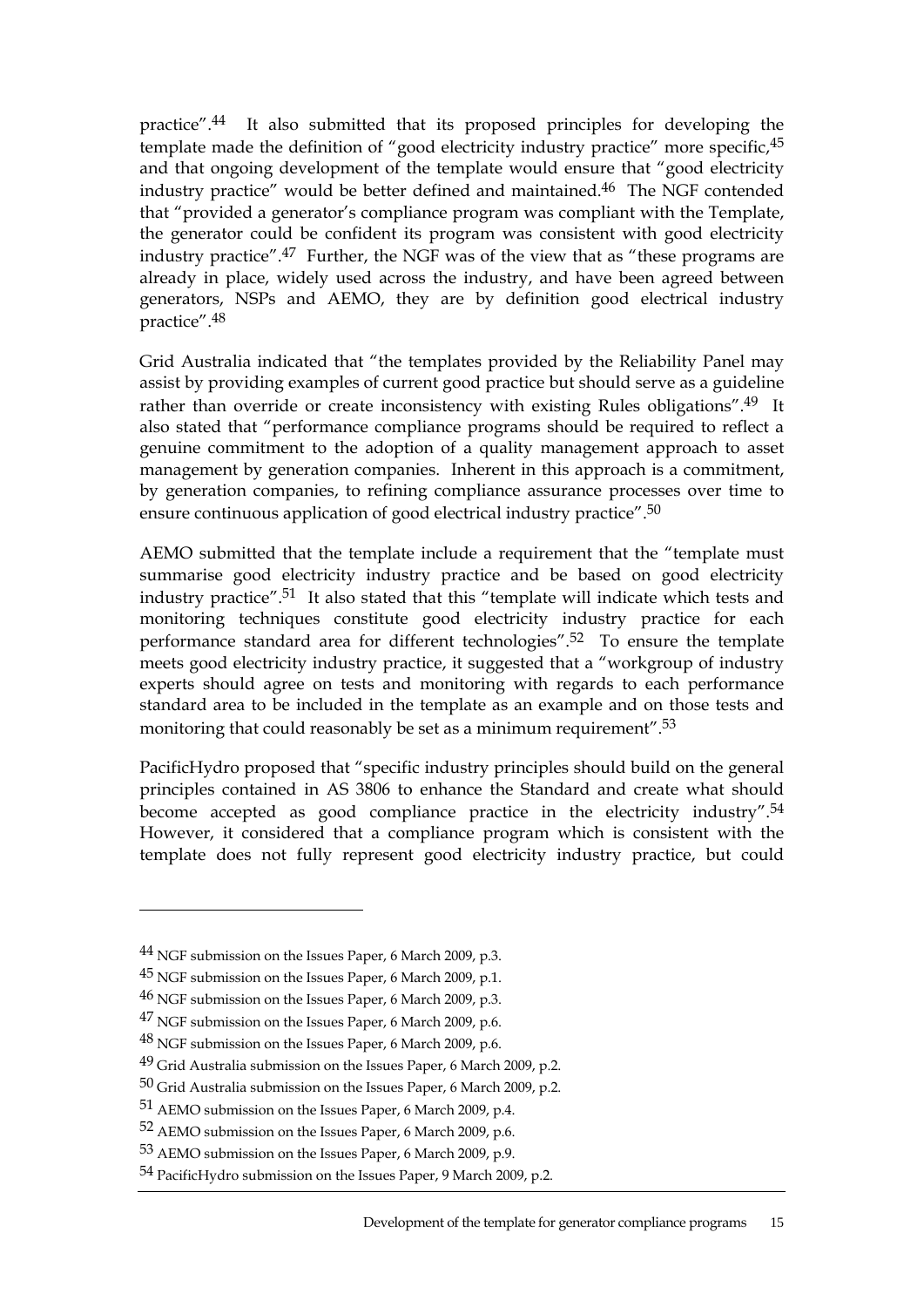become "good electricity industry compliance practice".55 It suggested that contributing to good electricity industry practice would also include "Many facets of a generator's operations … such as electrical procedures, training, and qualifications of staff, OH&S, operations and maintenance practises as well as compliance monitoring and reporting".56

The AER stated that when it seeks information on how the Generator's compliance program meets the requirements under the Rules, part of the requirement is for the compliance program to include procedures to monitor the performance of the plant that is consistent with good electricity industry practice.57 It noted that at the time of its audit, the "compliance program was required to be in accordance with good electricity industry practice" and the "audit was therefore attempting to come to a view on how good electricity industry practice should be interpreted".58 It indicated that an "outcome from the audit was an assessment of what constitutes a good compliance program".59

The Panel considered that the template should support good electricity industry practice in the management of their plant's performance and adherence to standards. However, the template cannot of itself fully define nor guarantee good electricity industry practice. Generators are required to develop their compliance programs in a manner consistent with, but not a carbon copy of, the template. The development of a Generator's plant specific compliance program based on the template is discussed further in Chapter 3.

#### **2.3.4 How should differences in technology, types of plant, age of plant and size of plant be provided for?**

The NGF considered that performance standards should be designed so that these are able to "be adequately applied to a range of technologies, sizes of plant and deal with the fact that some plants were connected a long time ago".<sup>60</sup> In relation to the template, the NGF contended that the template must be able to cater for all plant types, all plant sizes, all performance standards and power plants at the commissioning stage.61

AEMO argued for a similar requirement where the template "must allow for the difference in technology, age and size of the different power plants".62

PacificHydro suggested that the "template must be broad enough to cover the various technologies; allow for different types of connection points; and avoid being

<sup>55</sup> PacificHydro submission on the Issues Paper, 9 March 2009, p.3.

<sup>56</sup> PacificHydro submission on the Issues Paper, 9 March 2009, p.3.

<sup>57</sup> AER submission on the Issues Paper, 6 March 2009, p.2.

<sup>58</sup> AER submission on the Issues Paper, 6 March 2009, p.3.

<sup>59</sup> AER submission on the Issues Paper, 6 March 2009, p.3.

<sup>60</sup> NGF submission on the Issues Paper, 6 March 2009, p.1.

<sup>61</sup> NGF submission on the Issues Paper, 6 March 2009, p.5.

<sup>62</sup> AEMO submission on the Issues Paper, 6 March 2009, p.4.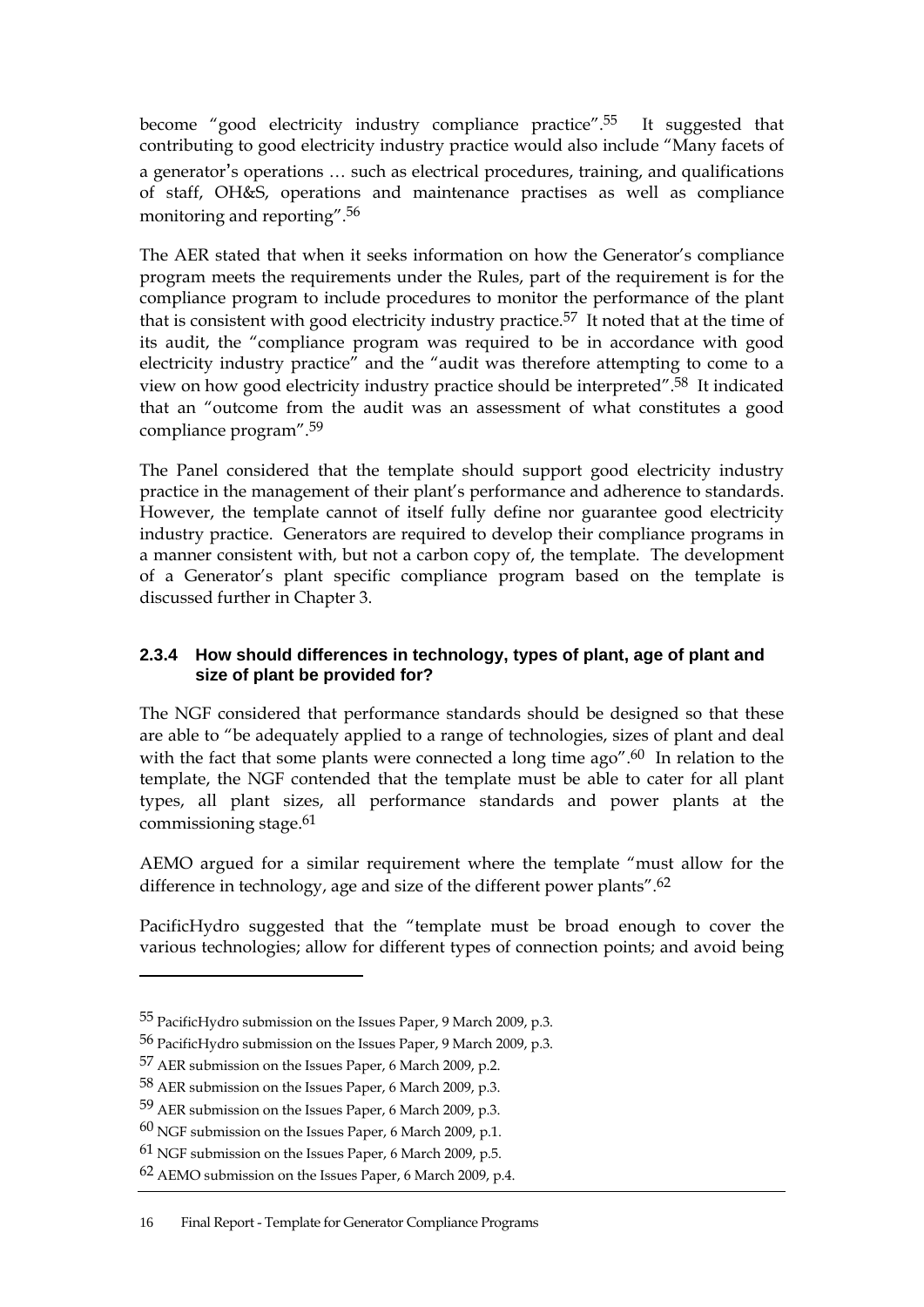overly prescriptive, as this in itself could design in compliance failure for generators".63

The Panel considered that the consensus from submissions support the requirement for different technologies, types of plant, age of plant and size of plant to be taken into account in the design of the template. The template addressed this by providing a number of different test and monitoring methods for each performance standard requirement in the template. This is discussed further in Chapter 4.

#### **2.3.5 Should compliance categories be covered?**

The NGF proposed that relevant equipment in compliance programs be categorised as either:64

- equipment performance that does not vary over time; or
- equipment performance that varies with age.

Depending on which category the equipment falls under, the NGF considered that the compliance method would be different.65

AEMO suggested that it could be beneficial if Generators considered that it would be useful to categorise equipment as part of the compliance method. However, AEMO placed more importance on consistency in approach rather than form.66

Grid Australia did not support categories for all circumstances, but suggested that "it may be appropriate to provide these Categories as an example of an approach that could be adopted, provided it is adapted to fit the specific circumstances applying to the relevant generation equipment".67

PacificHydro saw some benefit in the use of categories as it "may contribute to the template by associating each performance standard with a measure of 'importance' or 'complexity'".68 On the other hand, it argued that categories "ought not to be fixed to particular standards as different technologies may have completely different levels of difficulties or complexities associated with a particular performance standard".69

The Panel considered that defining terms relevant to the compliance principles would achieve a similar outcome to the application of categories. For example, the

<sup>63</sup> PacificHydro submission on the Issues Paper, 9 March 2009, p.1.

<sup>64</sup> NGF submission on the Issues Paper, 6 March 2009, p.4.

<sup>65</sup> NGF submission on the Issues Paper, 6 March 2009, p.4.

<sup>66</sup> AEMO submission on the Issues Paper, 6 March 2009, p.8.

<sup>67</sup> Grid Australia submission on the Issues Paper, 6 March 2009, p.2.

<sup>68</sup> PacificHydro submission on the Issues Paper, 9 March 2009, p.3.

<sup>69</sup> PacificHydro submission on the Issues Paper, 9 March 2009, p.3.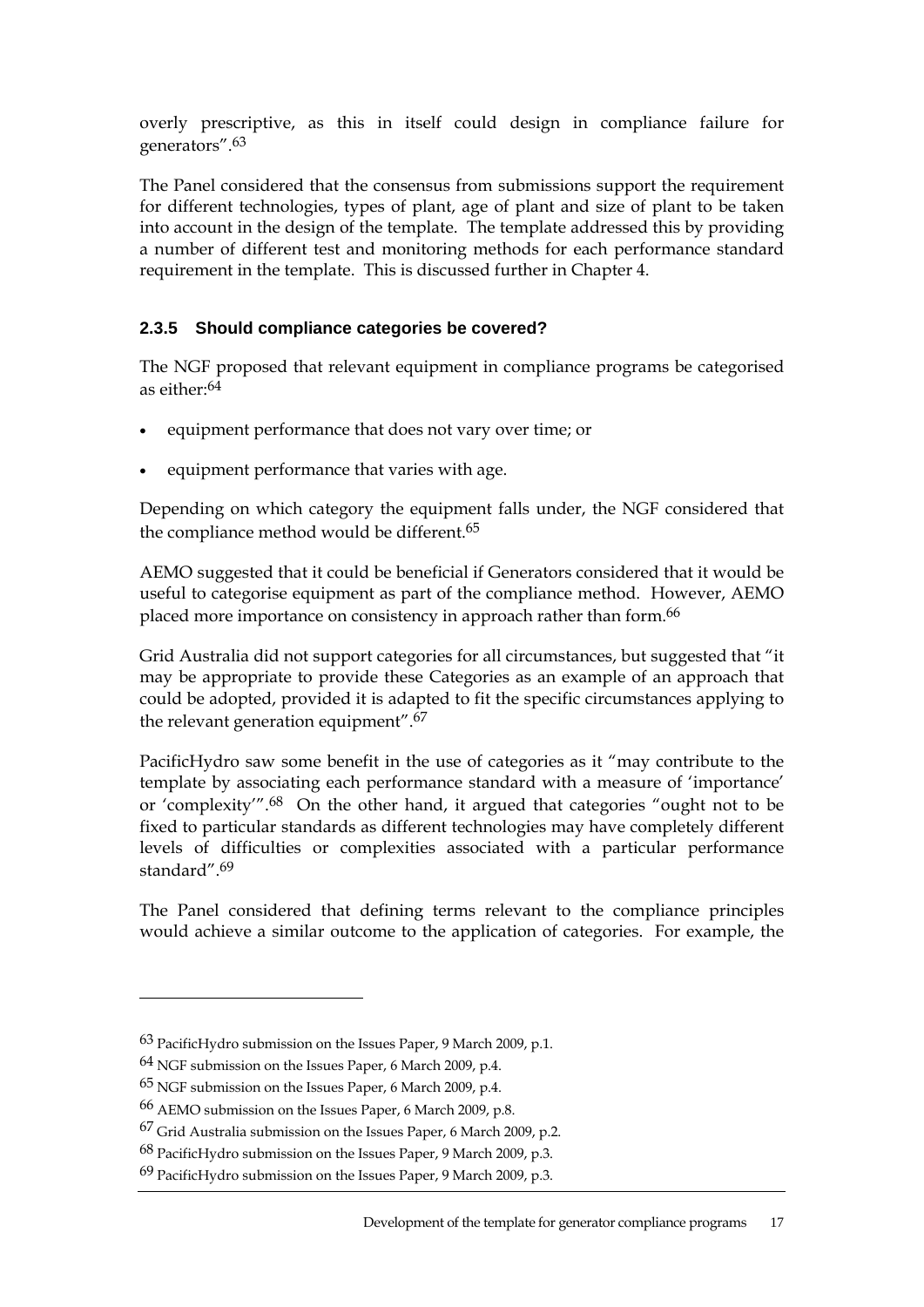frequency of testing with respect to particular performance standards could be specified for plant that would be unlikely to drift over time.

#### **2.3.6 Which performance standards will be covered?**

Rule 4.15(ca)(1) requires that the template must cover all performance standards. While a range of specific performance standards were included in the sample templates which were attached to the Issues Paper, further analysis revealed that not all standards were covered and that the clause numbering and layout has changed in respect to several standards from the Code to the latest version of the Rules.

PacificHydro noted that it may take a minimum period of at least three years for a Generator to negotiate and establish its access standards, through to completion and implementation of a compliance program.<sup>70</sup> It suggested that the template be able to be implemented at any time once the template is issued.71 It recommended that "the template be kept relatively simple in its structure and grow over time with the NER versions and Rule numbers".72 It contended that as a "generator's compliance plan will be based on its registered performance standard which remain relatively static for the life of the plant … the template needs to remain current for all performance standard clause numbers and versions".73

The Panel considered that as the template would be based on agreed compliance programs, the transition from existing agreed compliance programs to new compliance programs in response to the initial template should be achievable within the three month timeframe under rule 11.23.

The Panel also considered that given the individual registered performance standard for a plant may be based on a different version of the Rules, it would be reasonable to recognise these historical versions. The Panel took into account the different versions of the performance standards by specifying the different clause numbering and versions of the Rules where applicable in the template. The Panel considered that the template satisfied the matters set out in rule 4.15(ca)(1) being that it must cover all performance standards.

#### **2.3.7 Are there any additional transition requirements for the template for generator compliance programs?**

The NGF suggested that given "the existing transitional Rules and the fact that all generators should have agreed compliance programs now, the NGF is of the view that further transitional requirements are likely to be minimal".74 However, it considered that "transition will only be a consideration where existing plans should be modified. It may be necessary to recognising historical versions of compliance

<sup>70</sup> PacificHydro submission on the Issues Paper, 6 March 2009, p.6.

<sup>71</sup> PacificHydro submission on the Issues Paper, 6 March 2009, p.6.

<sup>72</sup> PacificHydro submission on the Issues Paper, 6 March 2009, p.6.

<sup>73</sup> PacificHydro submission on the Issues Paper, 9 March 2009, p.6.

<sup>74</sup> NGF submission on the Issues Paper, 6 March 2009, p.7.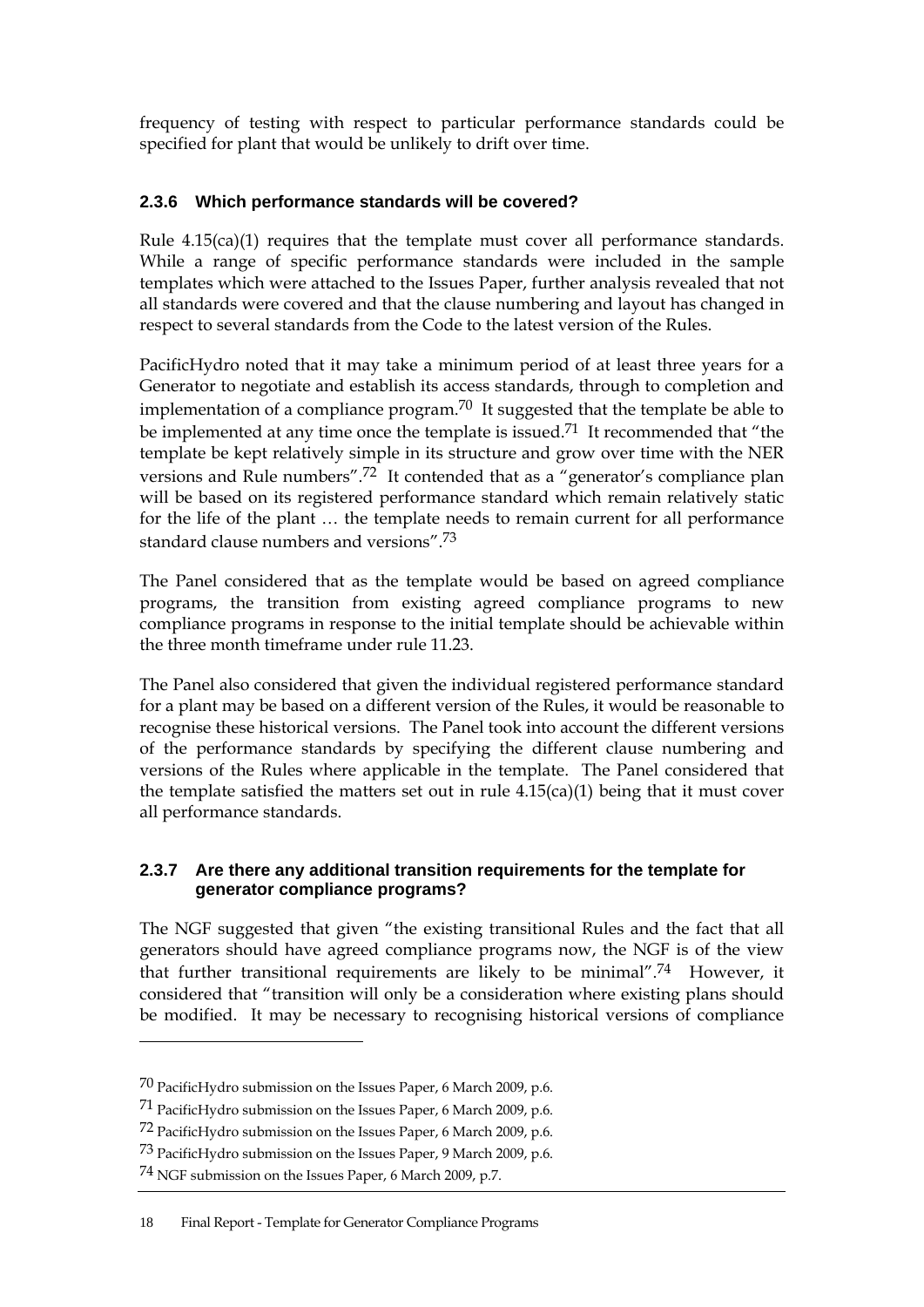programs for any instances where the Template imposed significant additional costs on particular generators compared to their existing programs".75

AEMO considered that its proposed compliance program framework would provide for an easy transition "as current processes can be incorporated in such a system".76 However, it saw two areas that require agreement:<sup>77</sup>

- the process of implementing the quality management system and a timeframe for compliance; and
- the treatment of compliance programs currently with AEMO or the TNSPs.

#### **2.3.8 Will there be different methods for demonstrating compliance?**

Rule 4.15(ca)(2) requires that the template must define suitable testing and monitoring regimes for each performance standard so that a Registered Participant can select a regime that complies with the obligations set out in rules 4.15(a), 4.15(b) and 4.15(c) for their particular plant.

AEMO raised a number of questions related to demonstrating compliance for each performance standard:78

- "What action is to be performed? (what tests/monitoring need to be done to prove satisfactory operation?)
- Why is this necessary? (what requirement from performance standard is being proved?)
- How will it be proved? (what constitutes a satisfactory outcome of the tests and how will unsatisfactory outcome be handled?)
- How often should the test/monitoring be done? (this could also vary between different ages and technologies)
- When will this be done? (what is the starting date of the cycle)
- Who needs to perform which test? (there should be no uncertainty with regard to which are the suitable tests/monitoring to be done for each type and age of technology)"

AEMO proposed that a "list of tests should be prescribed for the different technologies and age of plant, but the template does not need to go down to

<sup>75</sup> NGF submission on the Issues Paper, 6 March 2009, p.7.

<sup>76</sup> AEMO submission on the Issues Paper, 6 March 2009, p.9.

<sup>77</sup> AEMO submission on the Issues Paper, 6 March 2009, p.9.

<sup>78</sup> AEMO submission on the Issues Paper, 6 March 2009, p.4.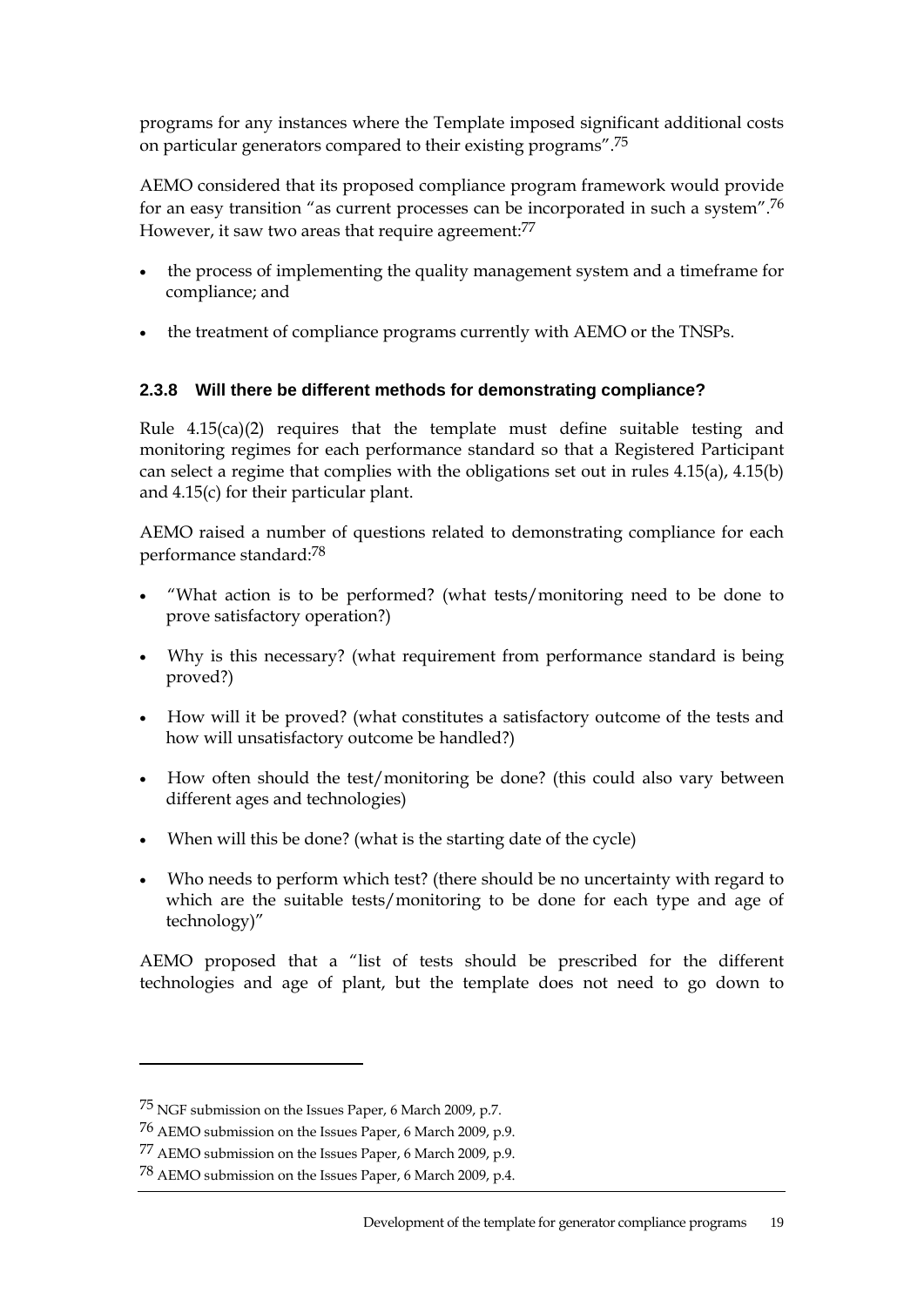methodology level".79 It considered that such level of detail on the methodology would be maintained by each Generator.80

In its audit of four Generators, the AER found that there were different compliance mechanisms or methods or a combination of these mechanisms that were applied for each performance standard. $81$  These methods included: benchmarking, testing, calculation, modelling and continuous monitoring.82 It concluded in its audit that the template should be based on "a multifaceted approach, where different compliance mechanisms are applied to different aspects of the technical requirements (in most cases, multiple mechanisms are appropriate) … The goal of the compliance program should be to demonstrate that there is ongoing compliance with the relevant performance and technical standards".<sup>83</sup>

The NGF proposed that as "a minimum, the Template must contain the following information:

- Number of different testing methodologies at a high level to cover all types of plants
- Room for variations of testing methods
- Frequency of tests

 $\overline{a}$ 

• A clear definition of acceptance criteria".84

It suggested that "Compliance Principles must be set in order to determine the depth of testing and frequency of testing taking into account the materiality of each performance standard for individual plant".85

PacificHydro suggested that the following should be included in the template: 86

- "Monitoring whether at the connection point, at the unit terminals, or both, may reference a meter or SCADA or other forms of data collection.
- Testing Initially at commissioning, and then following any major plant changes or when performance drift has been identified through monitoring. This should be applied to Category A Performance Standards. Other items, such as protection relays, would have periodic trip check tests as part of ongoing maintenance.

<sup>79</sup> AEMO submission on the Issues Paper, 6 March 2009, p.9.

<sup>80</sup> AEMO submission on the Issues Paper, 6 March 2009, p.9.

<sup>81</sup> AER submission on the Issues Paper, 4 March 2009, p.3.

<sup>82</sup> AER submission on the Issues Paper, 4 March 2009, p.3.

<sup>83</sup> AER submission on the Issues Paper, 4 March 2009, Pp.3-4.

<sup>84</sup> NGF submission on the Issues Paper, 6 March 2009, p.6.

<sup>85</sup> NGF submission on the Issues Paper, 6 March 2009, p.6.

<sup>86</sup> PacificHydro submission on the Issues Paper, 9 March 2009, p.4.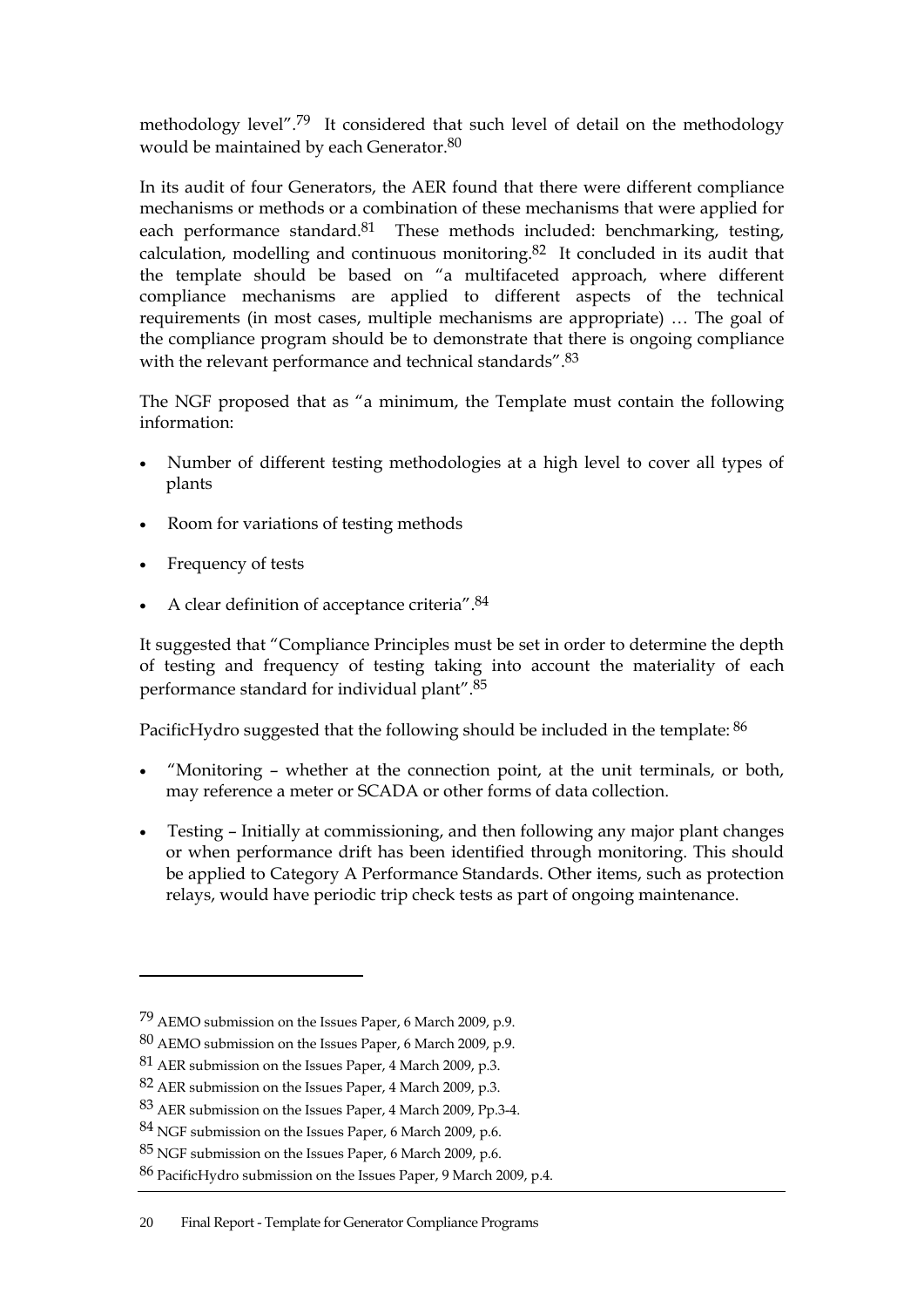- References to internal test procedures where required this should be done in lieu of requiring the template to include details on tests – as tests must be site specific.
- Comments on any routine maintenance contribution towards the standard, tests or logs maintained at the end of maintenance."

However, PacificHydro argued that the template should not be prescriptive on test methodologies as numerous technologies require different tests or methods.87 Otherwise, if the template is too prescriptive, it considered that the template: 88

- "will lead to numerous management issues";
- "may restrict a generator from performing an optimal test for its specific technology";
- "may quickly become out of date";
- "test methods for assessing or measuring new technologies may not be well understood, or easily 'templated'"; and
- "could inadvertently create unnecessary barriers to the entry of new technologies by increasing the time and costs associated with the development and delivery of its compliance plan".

The Panel considered that its template specified various testing methods, frequency of testing relative to these methods, and the basis for compliance assessment that these methods have to achieve for the particular performance standards. Furthermore, it considered that the various testing methods would allow a Generator to choose which method would be appropriate for its generating system. It considered that the template satisfied the matters set out in rule 4.15(ca)(2) being that it must define suitable testing and monitoring regimes for each performance standard.

#### **2.3.9 How will ongoing continuous compliance be addressed?**

According to rule 4.15(c)(4), a compliance program instituted and maintained by a Generator must provide reasonable assurance of ongoing compliance with each applicable performance standard.

The AER stated that when it seeks information on how the Generator's compliance program meets the requirements under the Rules, part of the requirement is for the compliance program to provide reasonable assurance of ongoing compliance with each applicable performance standard.89 Furthermore, the AER suggested that following its multifaceted approach, where different compliance methods would be

<sup>87</sup> PacificHydro submission on the Issues Paper, 9 March 2009, p.4.

<sup>88</sup> PacificHydro submission on the Issues Paper, 9 March 2009, p.4.

<sup>89</sup> AER submission on the Issues Paper, 6 March 2009, p.2.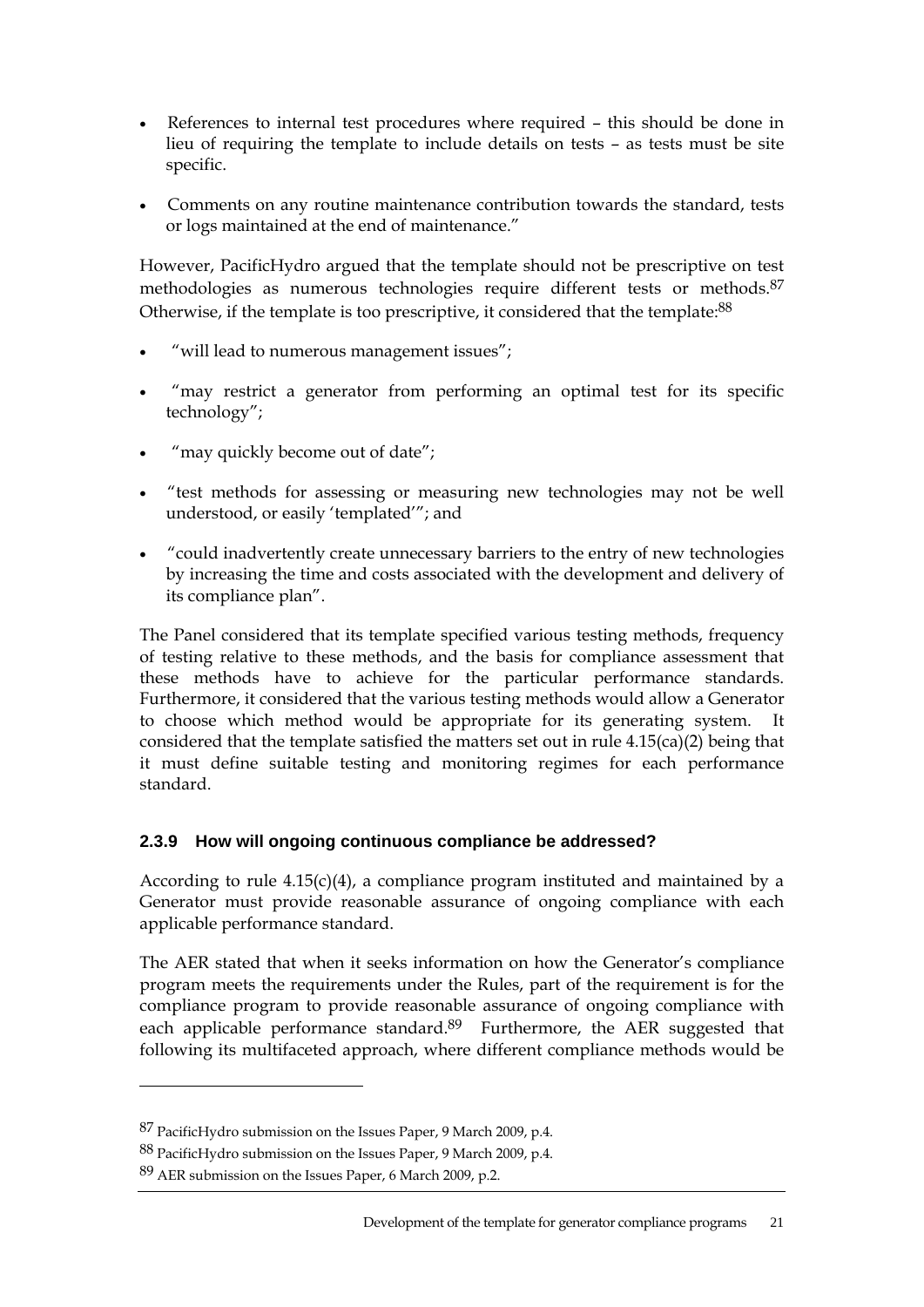applied to different aspects of the performance standards, would prove compliance and demonstrate "a high probability of ongoing compliance with the applicable performance requirement".90

The Panel considered that a form of multifaceted approach was incorporated into the template. However, it considered that a more complete multifaceted approach would be achieved through the compliance programs framework<sup>91</sup> which included the template as part of the process.

#### **2.3.10 What should be considered in future reviews?**

According to clause 8.8.3(ba) of the Rules:

 At least every 3 years from the date the *template for generator compliance programs* is determined pursuant to clause 8.8.3(a) and at such other times as the *AEMC* may request, the *Reliability Panel* must conduct a review of the *template for generator compliance programs* in accordance with this clause 8.8.3. Following such a review, the *Reliability Panel* may amend the *template for generator compliance programs* in accordance with its report to the *AEMC* submitted under clause 8.8.3(j).

The NGF considered that future reviews of the template and compliance programs be "based on experience, including market incidents, to allow appropriate refinement over time".92

PacificHydro argued that in relation to future reviews of the template: 93

- it "should not impede a generator from meeting their fundamental obligation to have a compliance plan in place within the specified time after commissioning";
- the three year review cycle of the template would "likely cause transitional problems for new projects unless the template is designed to be used by any generator at any point in time";
- it "should be possible to implement and use the template without delay due to a review";
- reviews should not result in dramatic restructure of the template as:
	- the obligation to align with the template is resident in the Rules;
	- there would be additional costs for Generators to deliver their compliance program; and
	- it would likely cause uncertainty around compliance delivery because some tests are done on a three or four year period;

<sup>90</sup> AER submission on the Issues Paper, 6 March 2009, Pp.3-4.

<sup>91</sup> See sections 2.3.1, 2.6.2 and 3.4 of this Final Report.

<sup>92</sup> NGF submission on the Issues Paper, 6 March 2009, p.1.

<sup>93</sup> PacificHydro submission on the Issues Paper, 6 March 2009, Pp.5-6.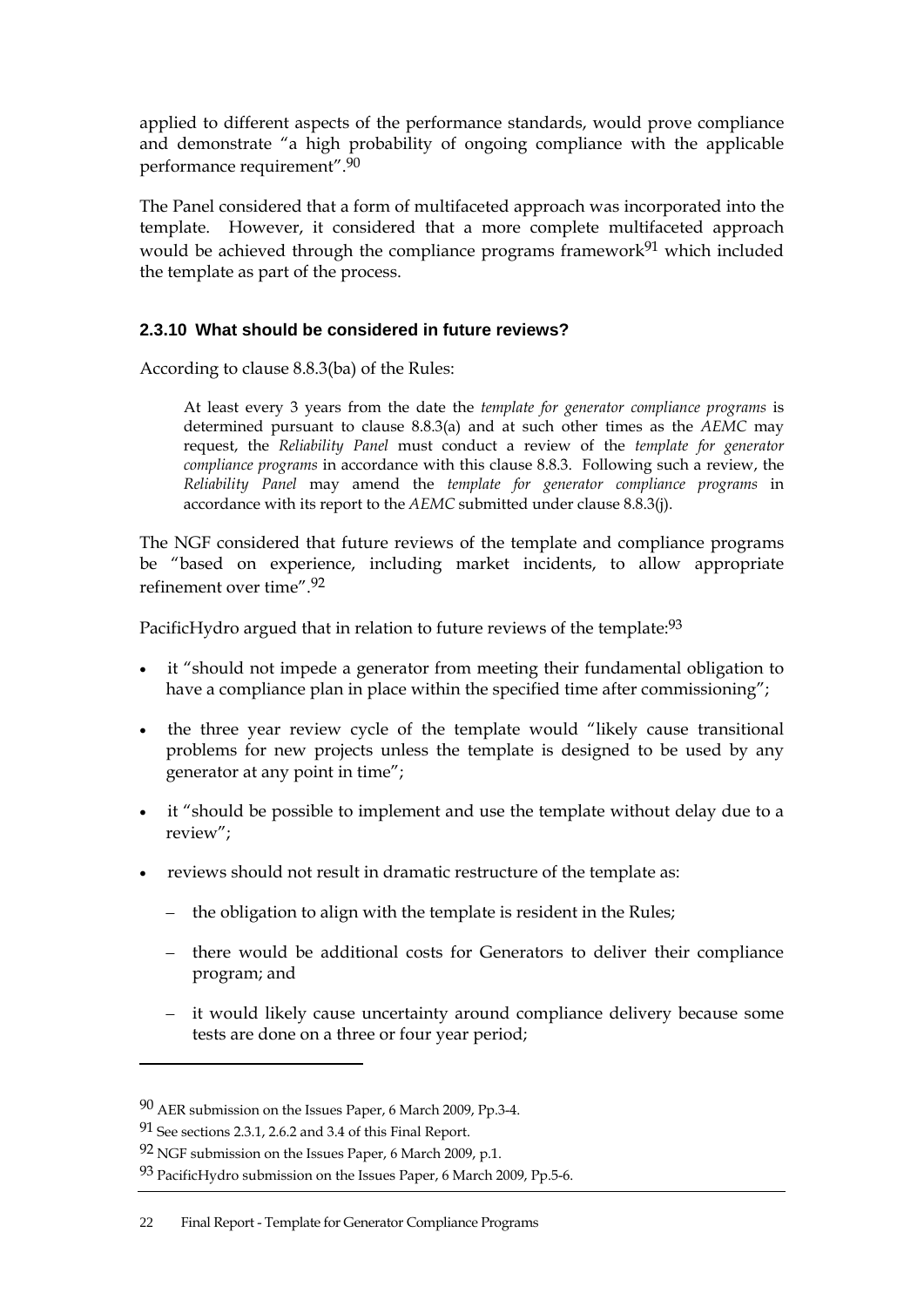- justification of costs should be provided, particularly if additional equipment or expert advice is required; and
- Generators should not be required to repeat recently conducted tests if there are untimely changes made to the template.

The Panel indicated it will review the template at least every three years or at such other times as the AEMC directs in accordance to the Rules. The Panel envisaged that should there be an urgent requirement to review this within the three year period, then commencement of such a review would be at the direction of the AEMC.

# **2.4 Draft Report**

The Draft Report represented the second stage of the consultation process undertaken by the Panel. The Panel welcomed submissions from stakeholders on the Draft Report, in particular the draft template. The draft template incorporated the initial comments received on the Panel's Issues Paper.

The Final Report including the final template has adopted most of the findings in the Draft Report, subject to amendments to the Draft Report and draft template arising from submissions. These amendments are discussed below.

# **2.5 Specific proposed changes to the template as raised in submissions on the Draft Report**

Submissions on the Draft Report were primarily focused on proposing detailed changes to the draft template. Some of these proposed changes related to clarifying either the frequency, method, basis of compliance assessment or references to versions of the Rules or Code for testing and monitoring particular technical standards. These amended technical standard provisions in the template included:

- Reactive power capability;  $94$
- Power factor when not generating;  $95$
- Quality of electricity generated;  $96$
- Response to frequency disturbances;<sup>97</sup>
- Response to voltage disturbances;  $98$

<sup>94</sup> Appendix 1 to NGF submission on the Draft Report, 19 June 2009, p.1.

<sup>95</sup> Appendix 1 to NGF submission on the Draft Report, 19 June 2009, p.2.

<sup>96</sup> Appendix 1 to NGF submission on the Draft Report, 19 June 2009, Pp.2-4; PacificHydro submission on the Draft Report, 22 June 2009, p.1.

<sup>97</sup> AEMO submission on the Draft Report, 19 June 2009, Pp.5-6; Appendix 1 to NGF submission on the Draft Report, 19 June 2009, Pp.4-7.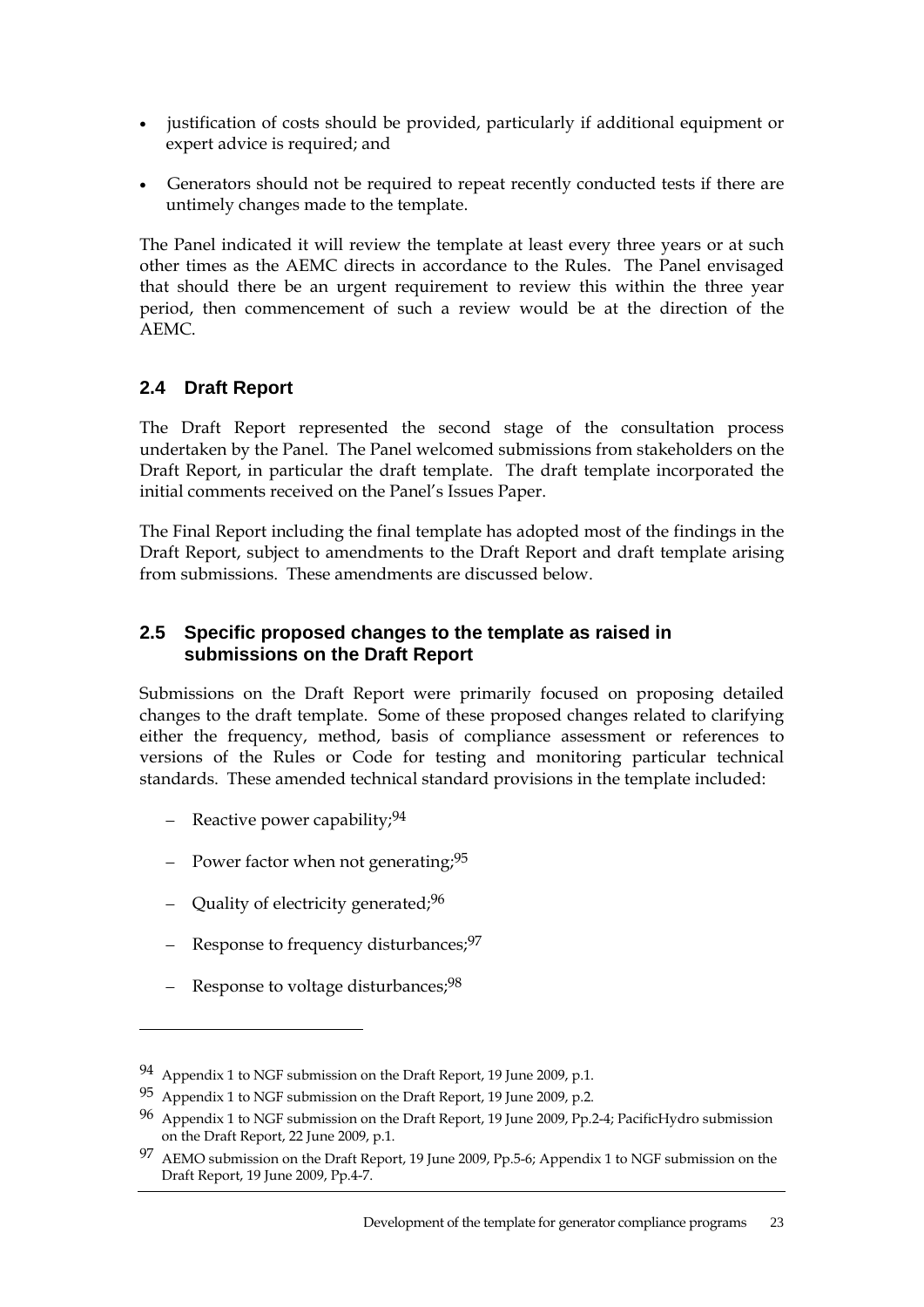- Response to disturbances following contingency events;  $99$
- Quality of electricity generated and continuous uninterrupted operation;100
- Partial load rejection;
- Protection from power system disturbances;<sup>101</sup>
- Protection systems that impact on power system security;  $102$
- Frequency control / Frequency Responsiveness and/or Governor Stability / and Governor System;103
- Stability/Impact on network capability;104
- Excitation control system / Voltage and reactive power control;105
- Active power control;<sup>106</sup>
- Remote monitoring;
- Communications equipment;
- Power station auxiliary transformers / supplies;107 and
- Fault level / Current.108

 $\overline{a}$ 

The Panel considered all the specific issues raised and, through the Working Group, has accepted relevant changes where it considers that the changes will clarify the detail in the template and provide more certainty to industry in using the template. These changes have been incorporated in the table in Chapter 4.

# **2.6 Other issues raised in submissions on the Draft Report**

Some of the other issues identified from submissions on the Draft Report included:

- 102 AEMO submission on the Draft Report, 19 June 2009, Pp.10-12.
- 103 AEMO submission on the Draft Report, 19 June 2009, Pp.12-13.
- 104 AEMO submission on the Draft Report, 19 June 2009, p.13.
- 105 AEMO submission on the Draft Report, 19 June 2009, p.14.
- 106 AEMO submission on the Draft Report, 19 June 2009, p.15.
- 107 AEMO submission on the Draft Report, 19 June 2009, p.16.
- 108 AEMO submission on the Draft Report, 19 June 2009, Pp.16-17.

<sup>98</sup> AEMO submission on the Draft Report, 19 June 2009, Pp.6-7; Appendix 1 to NGF submission on the Draft Report, 19 June 2009, Pp.7-9.

<sup>99</sup> AEMO submission on the Draft Report, 19 June 2009, p.7.

<sup>100</sup> AEMO submission on the Draft Report, 19 June 2009, Pp.7-8.

<sup>101</sup> AEMO submission on the Draft Report, 19 June 2009, Pp.9-10..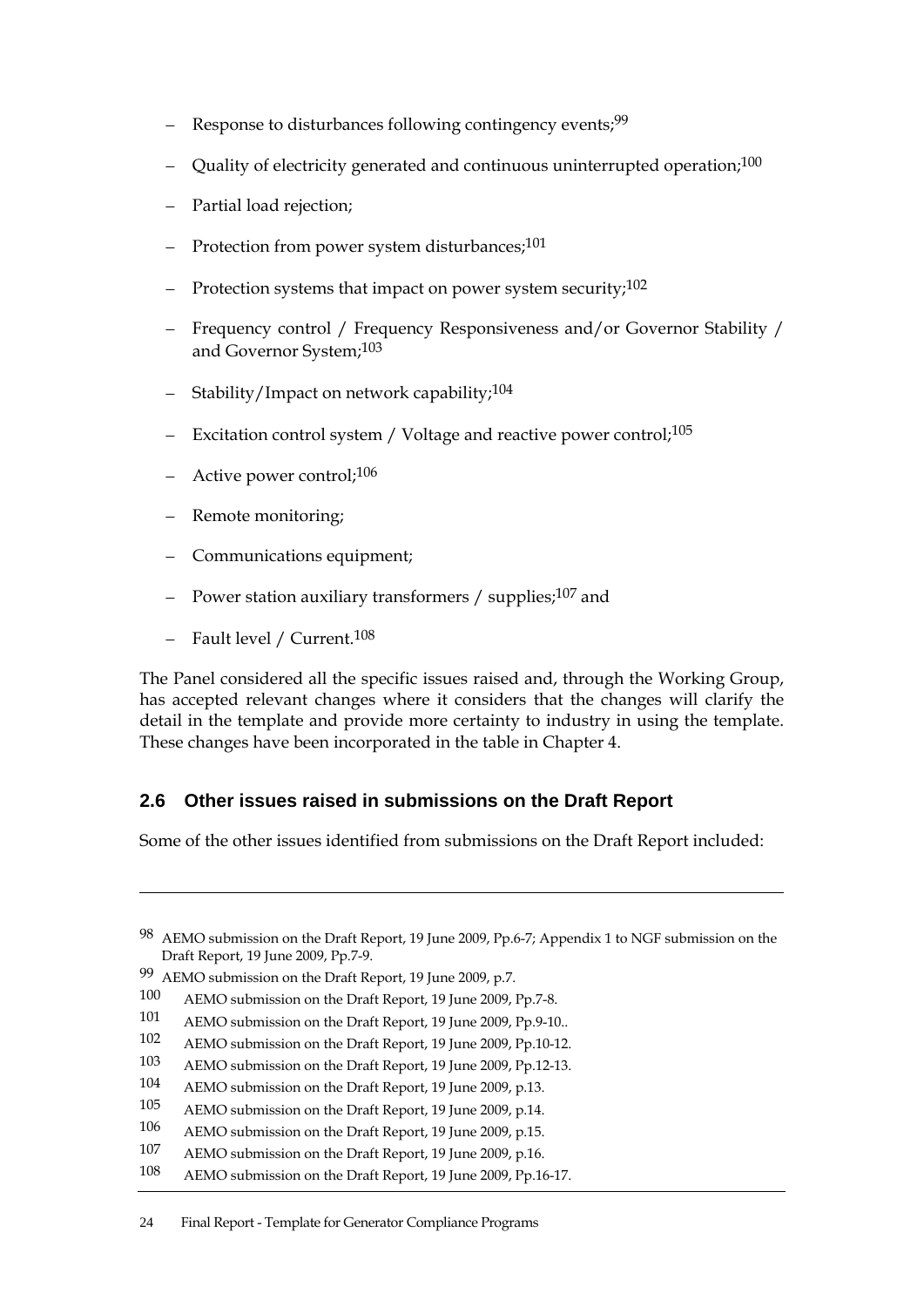- that the form of the template should be published with the principles as a standalone document;109
- that an avenue should be available for a new Generator to propose a different testing methodology to those listed in the template;<sup>110</sup>
- that a consistent and clearly defined framework for audits of compliance programs should be developed covering areas including scope and frequency of audit;111 and
- that Principle 8 is inappropriate because they indicate that Generators would not have any responsibility for compliance breaches in certain instances, and that this should be amended to reflect the reliance of NSPs and the market operator on the accuracy of the power system modelling information provided and that Generators should be responsible for reasonable compliance with agreed models.112

The following review comments on each of these areas and, where appropriate, provides the Panel's view in response.

#### **2.6.1 Form of the published template**

In its submission, the NGF proposed that the principles used in developing the template (in Chapter 3 of the Final Report) should be published with Chapter 4 of the Final Report as a standalone document to form the template.<sup>113</sup>

The Panel accepts the NGF's proposal recognising the importance of the explanatory and supporting material currently in those chapters in addition to the table in Chapter 4 of the Final Report as forming the template. The Panel will therefore publish a standalone version of the template (comprising of chapters 3 and 4 of the Final Report) in addition to publishing it as part of this Final Report.

#### **2.6.2 Option for proposing new testing methodology**

The NGF also proposed that:<sup>114</sup>

- "There must … be an avenue for a new generator to propose a different testing methodology to those listed in the template"; and
- "This option will take account of new generators that cannot perform some or all of the listed methods for technical or other reasons".

<sup>109</sup> NGF submission on the Draft Report, 19 June 2009, p.1.

<sup>110</sup> NGF submission on the Draft Report, 19 June 2009, p.2

<sup>111</sup> NGF submission on the Draft Report, 19 June 2009, p.2.

<sup>112</sup> AEMO submission on the Draft Report, 19 June 2009, p.1.

<sup>113</sup> NGF submission on the Draft Report, 19 June 2009, p.1.

<sup>114</sup> NGF submission on the Draft Report, 19 June 2009, p.2.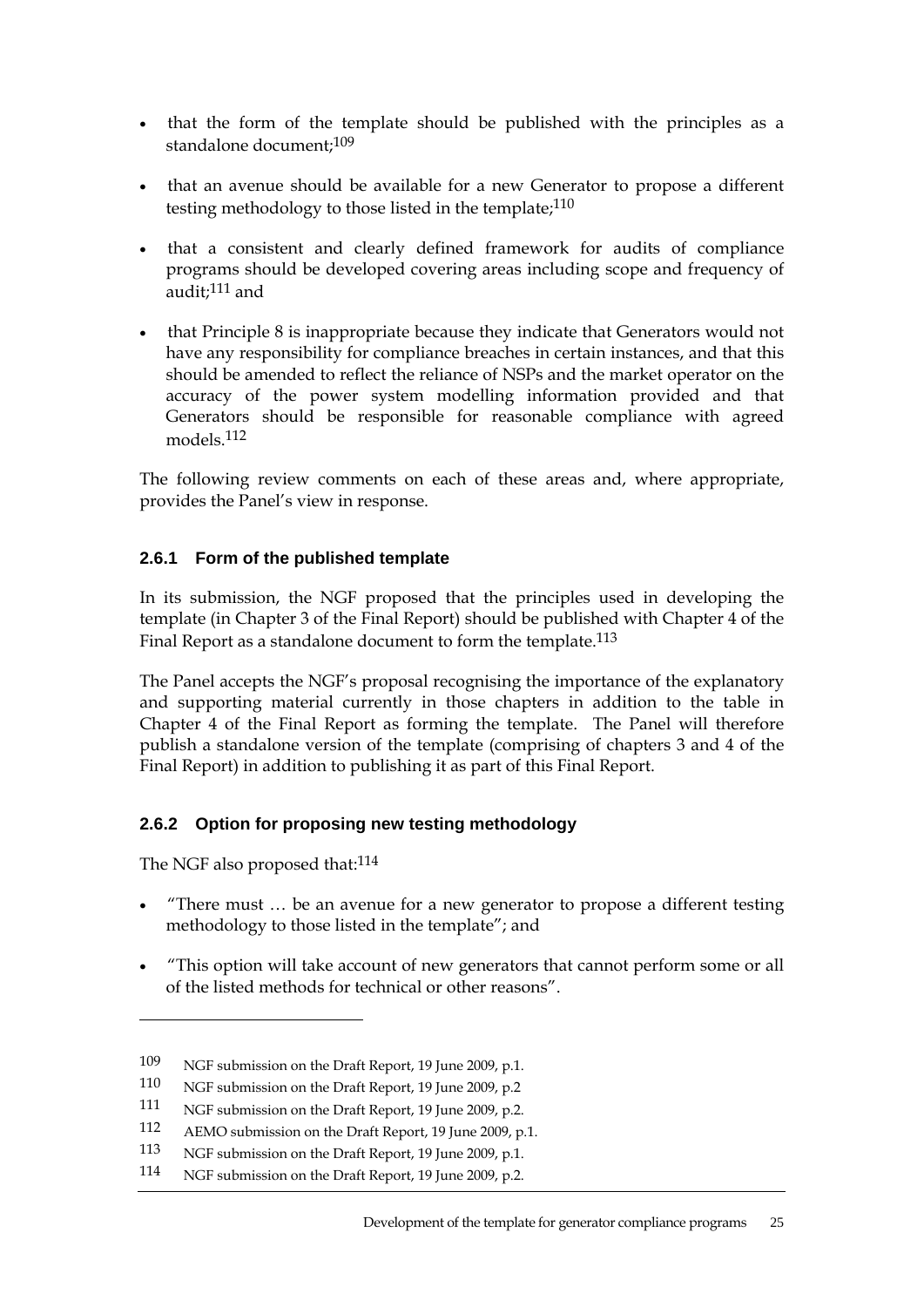In support of the Rules requirement for the Panel to review the template at least every three years or at such other times as the AEMC directs, the Panel is planning to hold an annual stakeholder forum to review technical issues including matters related to whether the template should be reviewed. The Panel considers this to be an appropriate avenue to consider new test methods that have been introduced and whether the template should be reviewed. In addition to new test methods, the template may be reviewed where:

- a material change to the Rules has impacts on the template;
- a change in technology has not been accounted for in the template;
- a change has been made in a performance standard;
- industry experience with the initial template indicates that an amendment would be worthwhile; and
- further clarification is required in the template.

#### **2.6.3 Clarification on auditing compliance and enforcement framework**

The NGF also proposed that:<sup>115</sup>

- "a consistent and clearly defined framework for such [AER] audits [of compliance programs] be developed covering areas including scope and frequency of audit"; and
- "this will directly assist generators and give other stakeholders, such as the Network Service Providers, confidence that the generators are being held to the appropriate review regimes".

In its submission, the AER clarified further on how it proposed to audit the compliance programs implemented by Generators. The following extract from their submission $^{116}$  describes the proposal in more detail.

"A technical audit would include an assessment of how participants manage compliance with respect to these specific obligations in the national electricity rules. It may be based on a questionnaire, reporting requirement and/or site visit and include reviewing:

- documented practices and procedures;
- controls to identify and report non-compliance;
- evaluation and testing arrangements;

<sup>115</sup> NGF submission on the Draft Report, 19 June 2009, p.2.

<sup>116</sup> AER submission on the Draft Report, 24 June 2009, p.1.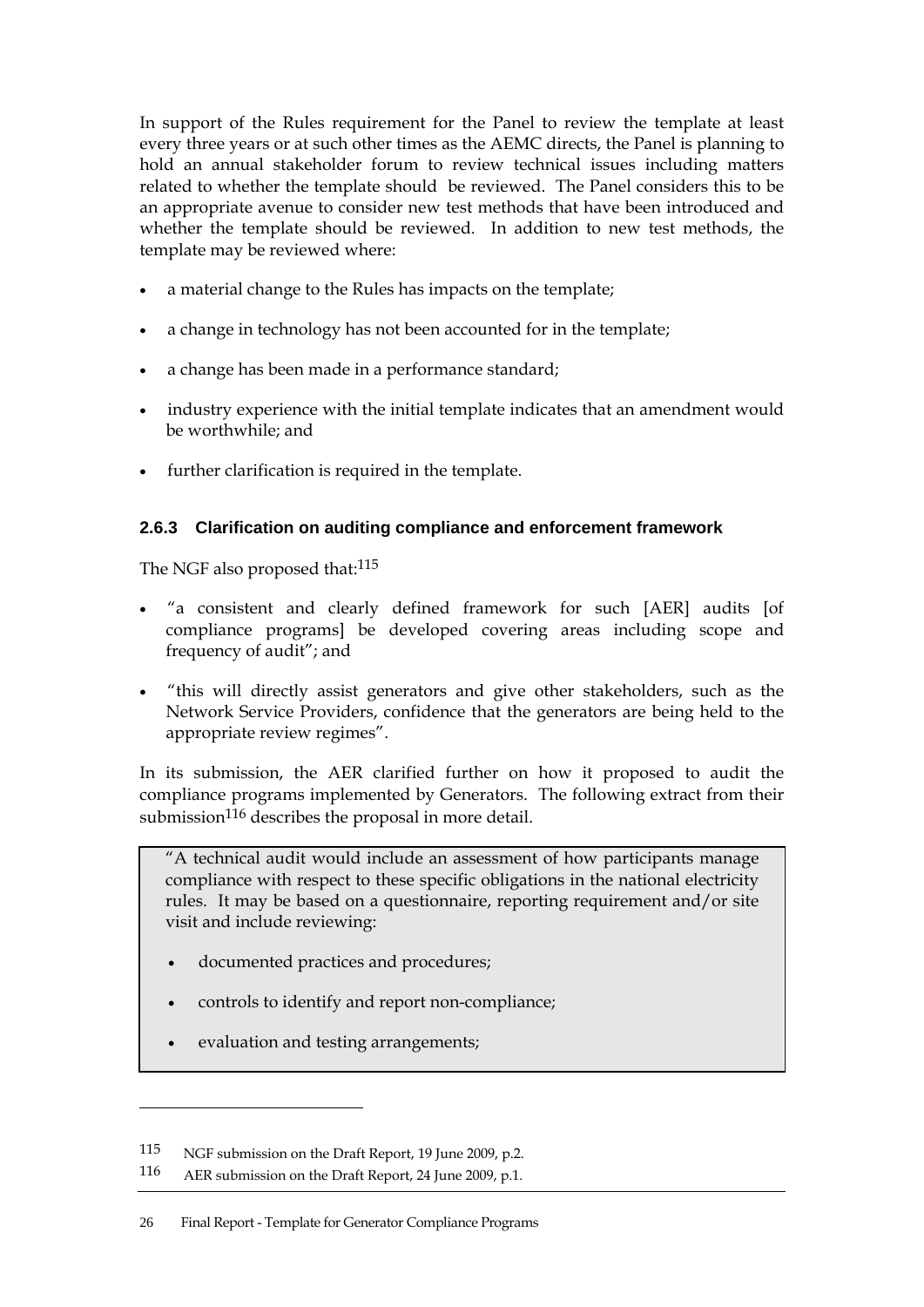- responsibility levels and communication links throughout the business; and
- how ongoing compliance with these obligations is incorporated in the participant's broader compliance management system.

The AER's approach in this regard, in conjunction with how the AER proposes to respond in the event of enforcement action, is outlined in the revised Compliance and Enforcement - Statement of Approach, to be published at the end of June 2009 (to be available at www.aer.gov.au).

A summary of the results of the AER's ongoing audit program and lessons learnt will be included in its quarterly compliance reports.

The AER believes that, in combination, the template for generator compliance programs proposed by the Reliability Panel and the AER's proposed approach to auditing generator compliance programs and performing technical audits, will provide the appropriate balance of incentives and deterrents to ensure that generators operate within and adhere to an appropriate compliance management framework."

The Panel notes that the AER's proposal on its approach for auditing of the generator compliance programs will provide better clarity to industry.

#### **2.6.4 Amendment to Principle 8**

Principle 8 in Chapter 3 of the Draft Report stated that:<sup>117</sup>

 A Generator can only be reasonably held accountable for the compliance of its plant to its registered performance standards. In some instances Generators rely on NEMMCO and/or the TNSP to determine power system related equipment settings. In these cases, a Generator must maintain its systems and the required settings in those systems and is not liable for a compliance breach that results from using, or meeting, the required settings.

In its submission, AEMO was concerned with the inclusion of Principle 8 because:118

- the principle "comments on Generators' liability regarding compliance breaches in instances where there is reliance on input from the market operator and/or a Network Service Provider (NSP) to determine power system related equipment settings";
- "the inputs it [AEMO] produces rely on the power system modelling information provided by Generators being correct";

<sup>117</sup> AEMC Reliability Panel 2009, Template for Generator Compliance Programs, Draft Report (8 May 2009, Sydney), p.26.

<sup>118</sup> AEMO submission on the Draft Report, 19 June 2009, p.1.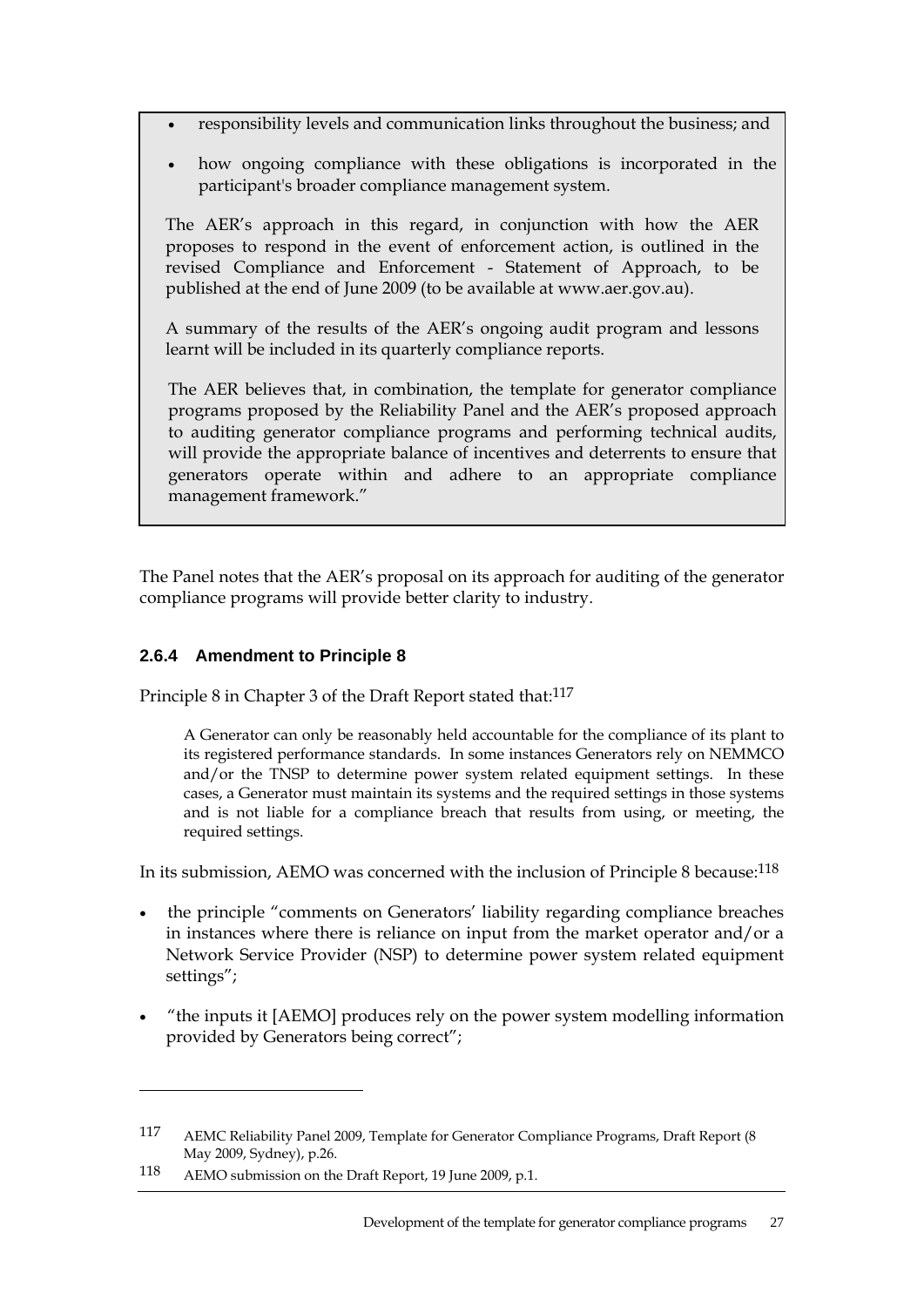- "the acceptance of a performance standard relies on the accuracy of the information provided";
- "Where information provided is inaccurate and a compliance breach results, AEMO considers that Generators should be responsible";
- "this information is used to plan and operate the National Electricity Market, and if a Generator's response differs materially from what is expected, power system security may be compromised";
- "the inclusion of comments regarding liability for a compliance breach in draft Principle 8 are inappropriate because they indicate that Generators would not have any responsibility for compliance breaches in these instances";
- "Principle 8 should be amended to reflect the reliance of NSPs and the market operator on the accuracy if the power system modelling information provided";
- "a generator should be responsible for reasonable compliance with agreed models";
- "The inclusion of such a principle would reinforce and strengthen the link between predicted and actual performance compliant with the information that they provide"; and
- "This would increase the role of compliance programs in ensuring information used by planners and the market operator is as close to actuality as possible".

The Panel agrees with AEMO that referring to liability in Principle 8 is inappropriate and should be removed as it is outside the scope of this review. The Panel also considers that it be made clear in the principle that:

- the principle relates to when a Generator develops its compliance program and operates under that program; and
- the registered performance standards and equipment settings referred to in the principle are those approved or provided by AEMO and/or the TNSP.

Principle 8 has been updated to incorporate these changes in section 3.2 of this Final Report.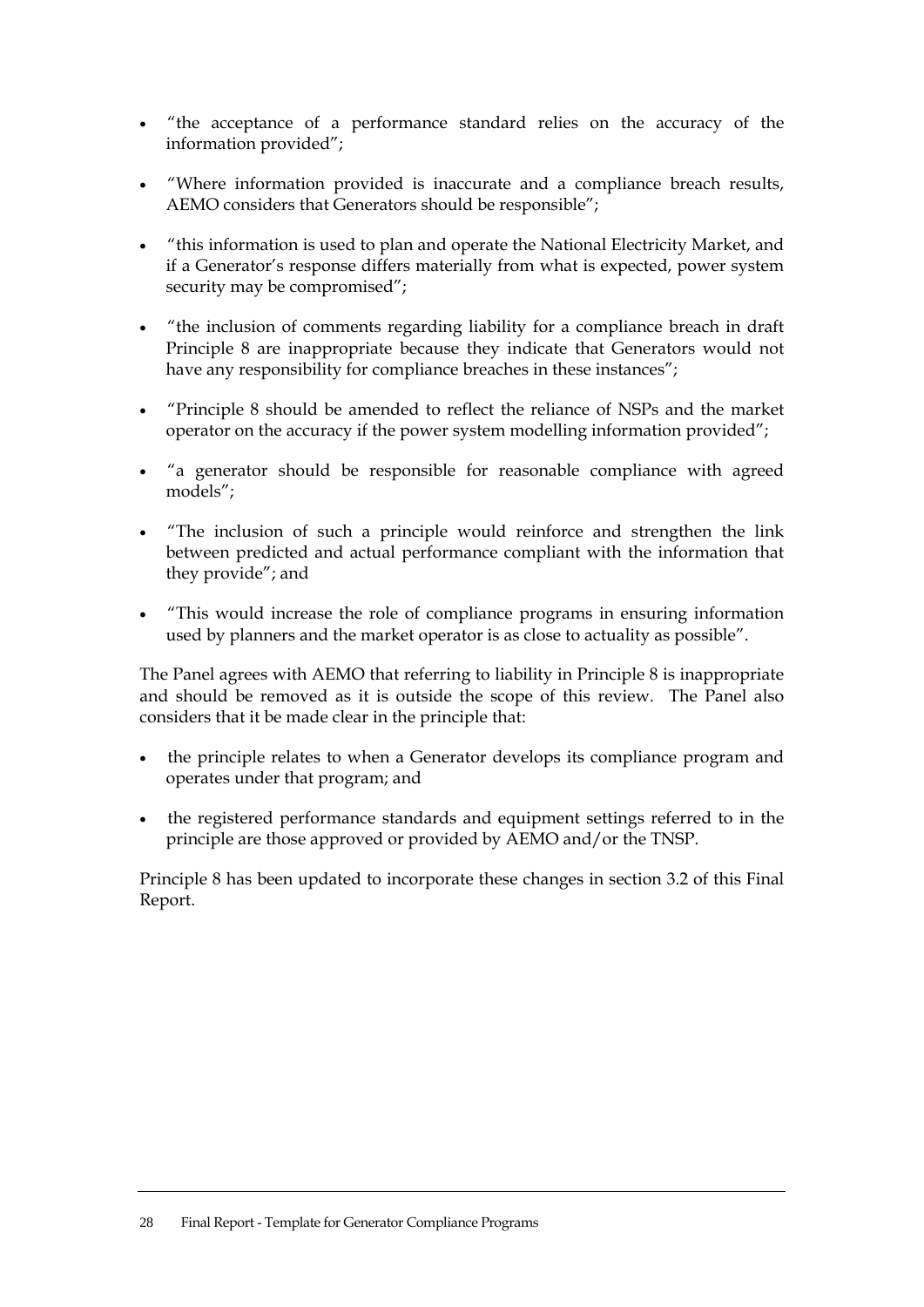## **3 Principles for the development of the template for generator compliance programs and guidelines for its application to compliance programs**

#### **3.1 Introduction**

This Chapter and Chapter 4 forms the template. The Chapter first outlines the principles the Panel adopted in developing the template. In addition to providing background to the process of developing this template, the documenting of these principles should be a guide to future revision and development of the template.

The Chapter also provides guidance to assist Generators develop their own compliance programs. Compliance programs must be consistent with the template and include procedures to monitor the performance of plant in a manner that is consistent with good electricity industry practice. The Panel considered that good practice requires Generators to refine the template within an appropriate compliance management setting to their specific plant characteristics.

## **3.2 Compliance principles**

The Panel used the following compliance principles in developing its template. These are recommended to be used as a guide in future reviews of the template.

- Principle 1: Where plant system performance may be variable with time, as for example with plant protection, control and alarm (PCA) systems, *Generators* are accountable for managing the functionality and integrity of systems and settings in accordance with the performance standards compliance program.
- Principle 2: The corollary of the Principle #1 is that where plant parameters are not subject to variability with time, the compliance regime should be restricted to confirmation that the plant continues to perform as intended with repeat testing when there are reasonable grounds to believe that the plant performance may have changed.
- Principle 3: The materiality of the issue must be considered when contemplating a compliance testing regime.
- Principle 4: A *Generator's* active use and implementation of a compliance program that is consistent with the approved template and the Generator's compliance management framework will provide a reasonable assurance of compliance with the Generator's registered performance standards.
- Principle 5: The template must therefore support the development of compliance programs which represent "good electricity industry practice". The template should specify the objectives and outcomes to be achieved by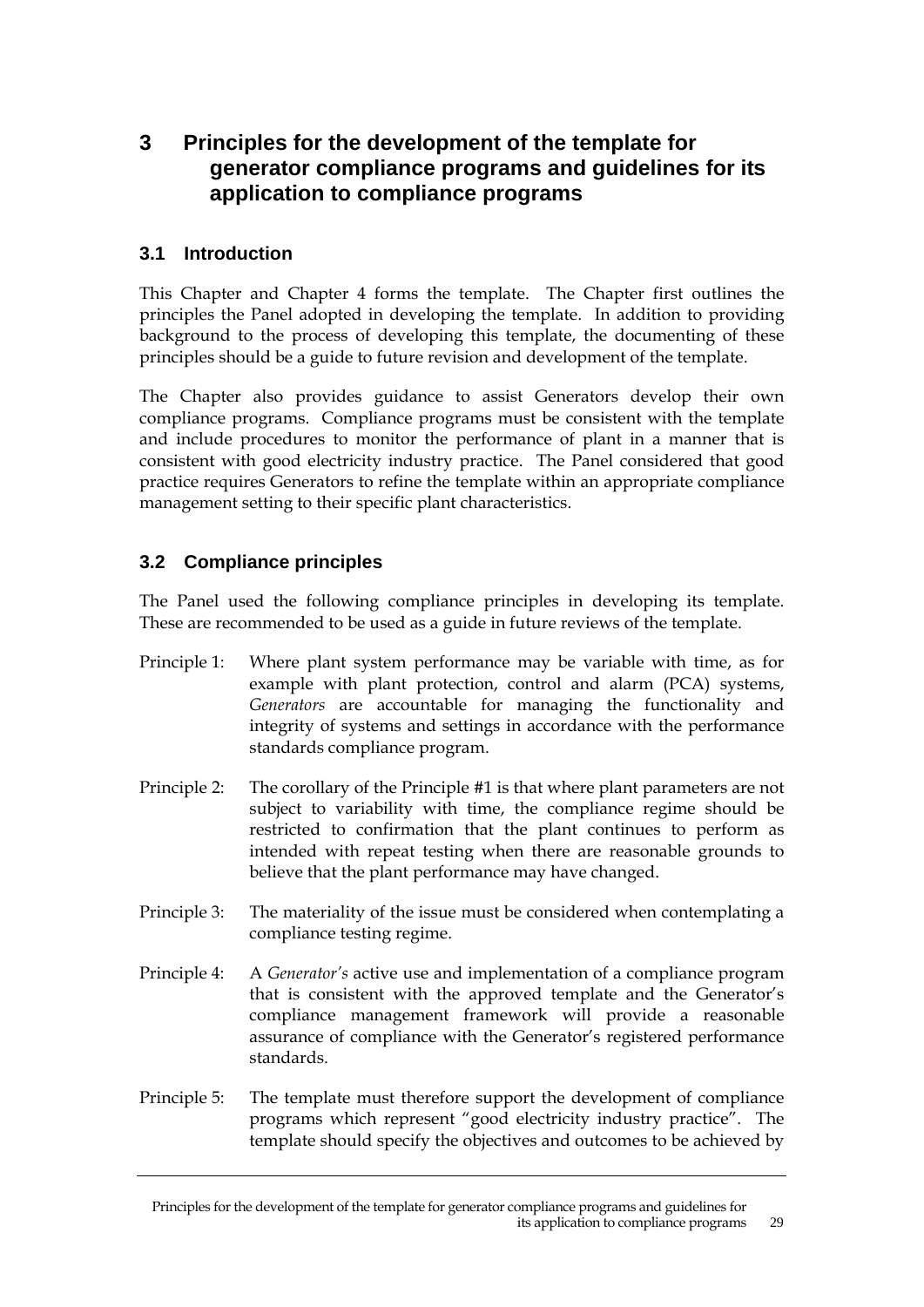the testing or monitoring, and an appropriate test interval. The *Generator* should exercise diligence and good electrical industry practice to determine the detailed methods and procedures to be employed for its plant.

- Principle 6: The compliance testing regime must be efficient, and reflect an equitable balance between risk management and the risk created by the test regime itself.
- Principle 7: Where compliance to a performance standard cannot be directly tested, the compliance program should include a range of other compliance testing methods to provide reasonable assurance that the performance standard continues to be met.
- Principle 8: When developing a compliance program and operating under that program, a *Generator* can only be reasonably held accountable for the compliance of its plant to its registered performance standards and to equipment settings approved or provided by AEMO and/or the TNSP.
- Principle 9: Compliance programs should be reviewed and updated periodically.

## **3.3 The nature of the template and its application**

A clear objective of the template is to provide clarity to all parties as to what constitutes good electricity industry practice with respect to technical standards compliance. The work of the Panel in developing the template and most submissions, however, highlight the difficulty of establishing a single template for the diverse range of plant in the NEM. The submission by PacificHydro reinforces this point stating that:119

"The requirement to develop and mandate a template creates a significant challenge. Such a template must be broad enough to cover the various technologies; allow for different types of connection points; and avoid being overly prescriptive, as this in itself could design in compliance failure for generators."

Considering the principles under which the template is to be developed and in light of:

- the variety of technology of generating plant in the NEM;
- the different ages and sizes of that plant;

- the plant specific attributes of the generating plant and its potential impacts on the network; and
- the differing technical standards (or registered performance standards) to which they must comply,

<sup>119</sup> PacificHydro submission on the Issues Paper, 9 March 2009, p.1.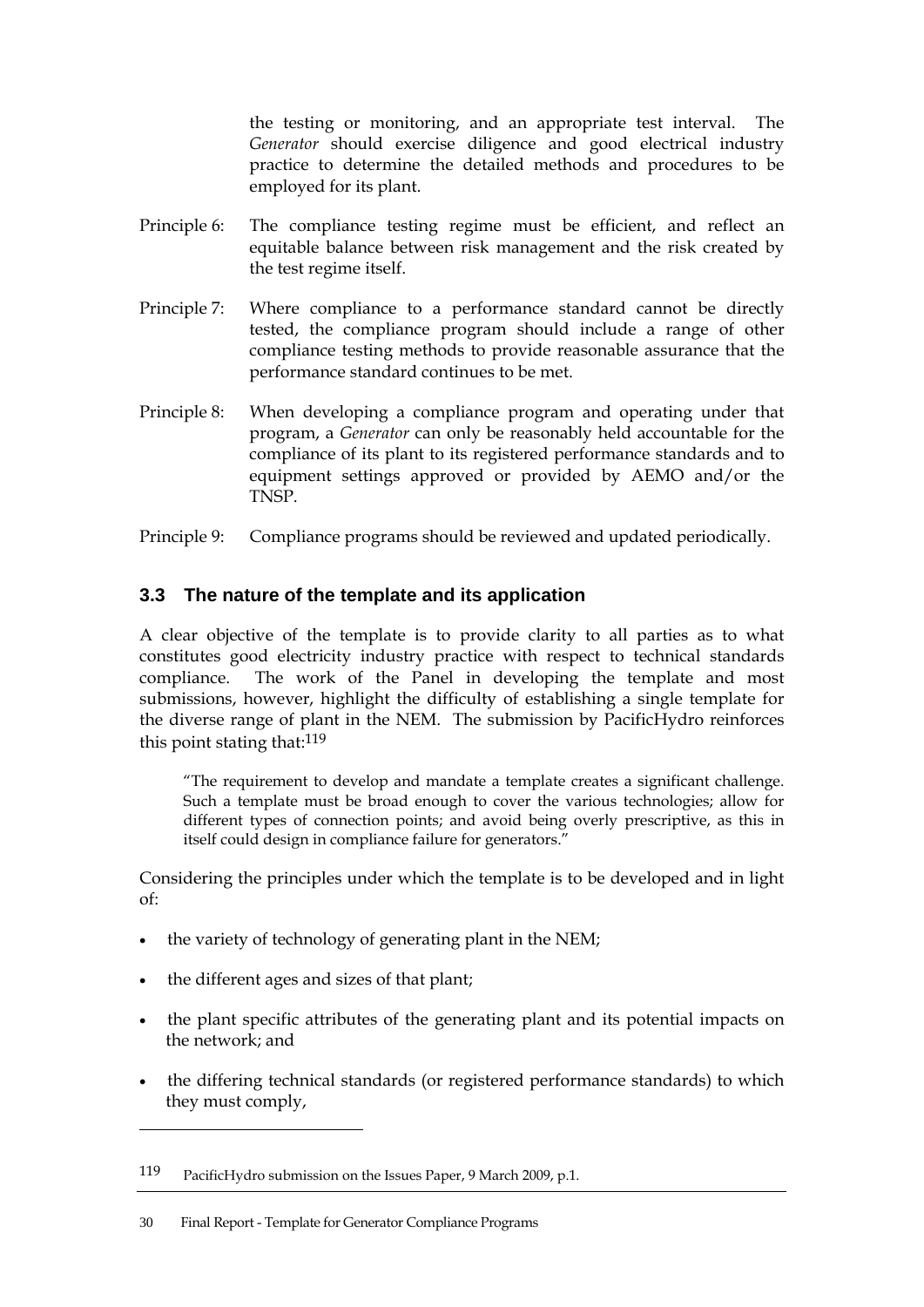the Panel recognised that the template cannot be a prescriptive list of compliance choices. Such an approach would not be efficient nor representative of good electricity industry practice.

The approach taken is to support a flexible application of the template with appropriate controls. The Panel therefore designed the template on the basis that it forms part of a Generator's overall compliance management process. This is consistent with the NGF submission which envisioned a role for the template within a "quality assurance framework".120

It is also broadly consistent with the proposals by PacificHydro. PacificHydro suggested that the Australian Standard for Compliance Programs (AS 3806-2006) should be used as a starting point and it should be assumed that companies are using AS 3806 already in their compliance systems.121 PacificHydro argued that the specific technical principles should not be contrary to, nor overwrite, any of the principles contained in AS 3806.122

The following section outlines the nature of such a framework and the following chapter provides a table to assist Generators in developing their compliance programs.

## **3.4 The framework for the development of a compliance program**

The Panel recognised that the Rules requires Generators to implement compliance programs that are consistent with the template but not a carbon copy of the template. The template is not an exhaustive document and is intended to assist Generators to design its own compliance programs. It is recognised that as each Generator may have its own particular requirements for their plant, the Generator is responsible for developing its own compliance program. The development of the compliance program and its ongoing application must, however, be within an appropriate framework.

In its submission<sup>123</sup>, AEMO (formerly NEMMCO) proposed that the framework for compliance programs be further clarified in the form of a "multi-faceted approach".

The figure below summarises AEMO's proposed approach and the following extract from their submission<sup>124</sup> describes the proposal in more detail.

<sup>120</sup> NGF submission on the Issues Paper, 6 March 2009, p.1.

<sup>121</sup> PacificHydro submission on the Issues Paper, 9 March 2009, Pp.1-2.

<sup>122</sup> PacificHydro submission on the Issues Paper, 9 March 2009, Pp.1-2.

<sup>123</sup> AEMO submission on the Issues Paper, 6 March 2009, p.5.

<sup>124</sup> AEMO submission on the Issues Paper, 6 March 2009, Pp.5-6.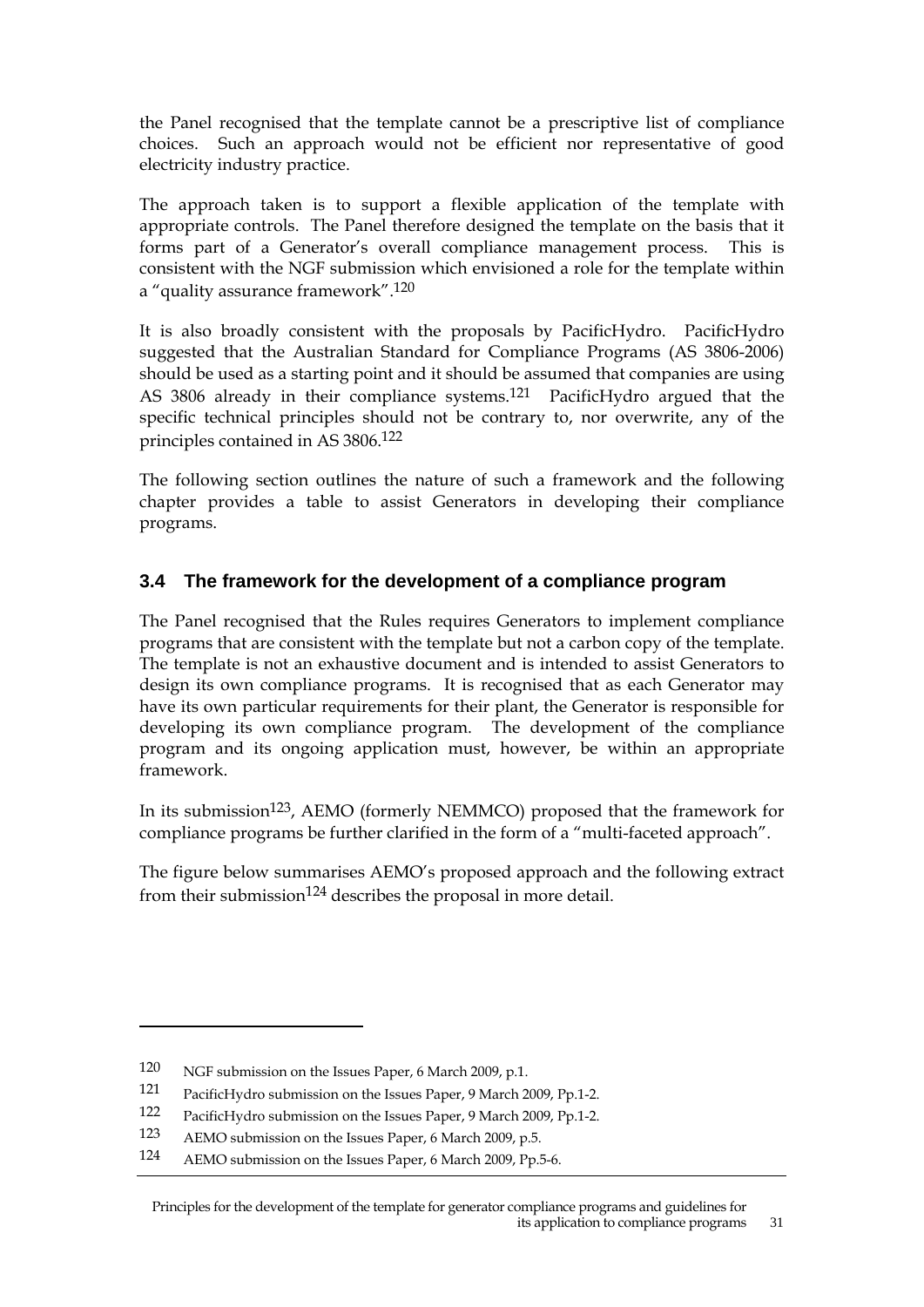

"The figure indicates a tiered approach. Documentation to be put in place by the Reliability Panel is indicated on the right hand side of the triangle, while the documentation the generators will need to have in place in response to this is indicated to the left.

The compliance principles that the Panel now asks the generators to follow will be based on internationally recognised quality management system principles such as can be found in the ISO9000, 9001 and 9004 set of standards. This set of compliance principles will need to be followed in the establishment, implementation and maintenance of the Generator Compliance Program. The concept of the suitability of testing and monitoring regimes for each performance standard as per Rule 4.15(ca) is therefore taken to a higher level. Generators will have to show that their processes are well managed and that there are sufficient supporting systems in place with regards to resourcing for, execution and review of all the processes supporting the achievement of performance standard targets.

At the next level the Reliability Panel will be responsible for putting a more detailed template in place. This template will indicate which tests and monitoring techniques constitute good electricity industry practice for each performance standard area for different technologies.

At the top tier on the generator side there is a quality management policy that will have to show:

- the processes needed for the establishment, implementation and maintenance of the Generator Compliance Program
- the sequence and interaction of these processes,
- the determination of criteria and methods needed to ensure that both the operation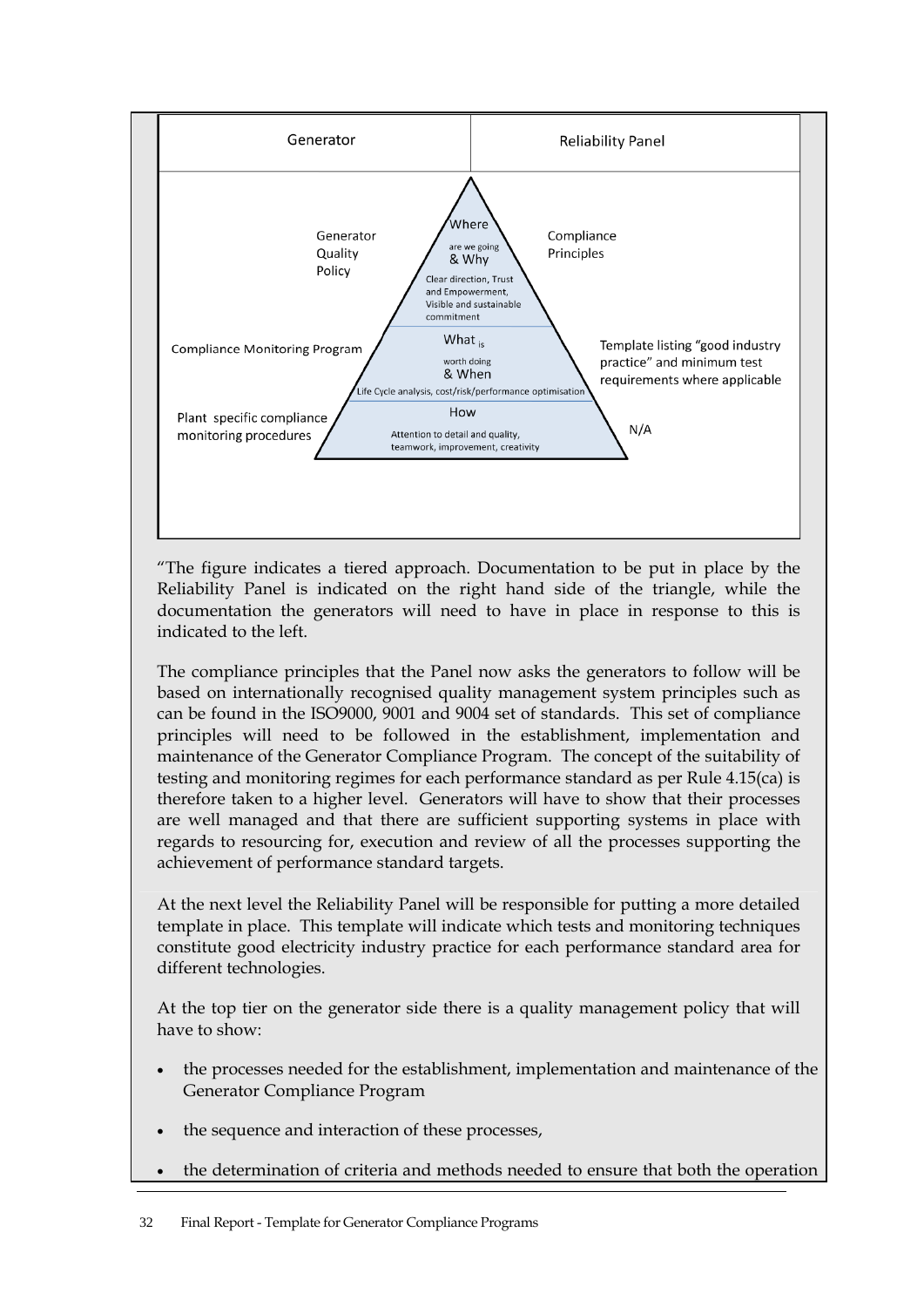and control of these processes are effective,

- the availability of resources and information necessary to support the operation and monitoring of these processes,
- that these processes are monitored, measured and analysed, and
- actions necessary to achieve planned results and continual improvement of these processes are implemented.

The resulting Generator Performance Standard Compliance Plan will then consist of a document detailing the systems and processes in place to ensure the generators ability to consistently meet regulatory requirements. The compliance program should stipulate how the processes are managed in terms of issues such as records and document control, handling of non-conformances and management review. The design and implementation of a generator's specific compliance program will be influenced by varying needs, particular technologies, the products provided, the processes employed and be manageable irrespective of the size and structure of the organisation. The plan should also include an assessment plan that stipulates the specified monitoring and test procedures including required frequency of testing. At the bottom of the tier on the generator side there should be a set of compliance monitoring procedures for each test the compliance program prescribes. These will include step by step instructions including the following:

- input and output requirements (for example specifications, resources and records to be kept),
- activities within the processes,
- verification and validation of processes and products,
- analysis of the process including dependability,
- identification, assessment and mitigation of risk,
- corrective and preventive actions,
- opportunities and actions for process improvement, and
- control of changes to processes and products."

The Panel decided not to mandate a particular management approach or standard, knowing that different organisations have their own approaches or are certified to various standards. However, in the context of developing the template, the Panel considered that AEMO's general proposal in clarifying the compliance program framework will assist it in determining the scope of the template and avoid duplicating other processes within the framework.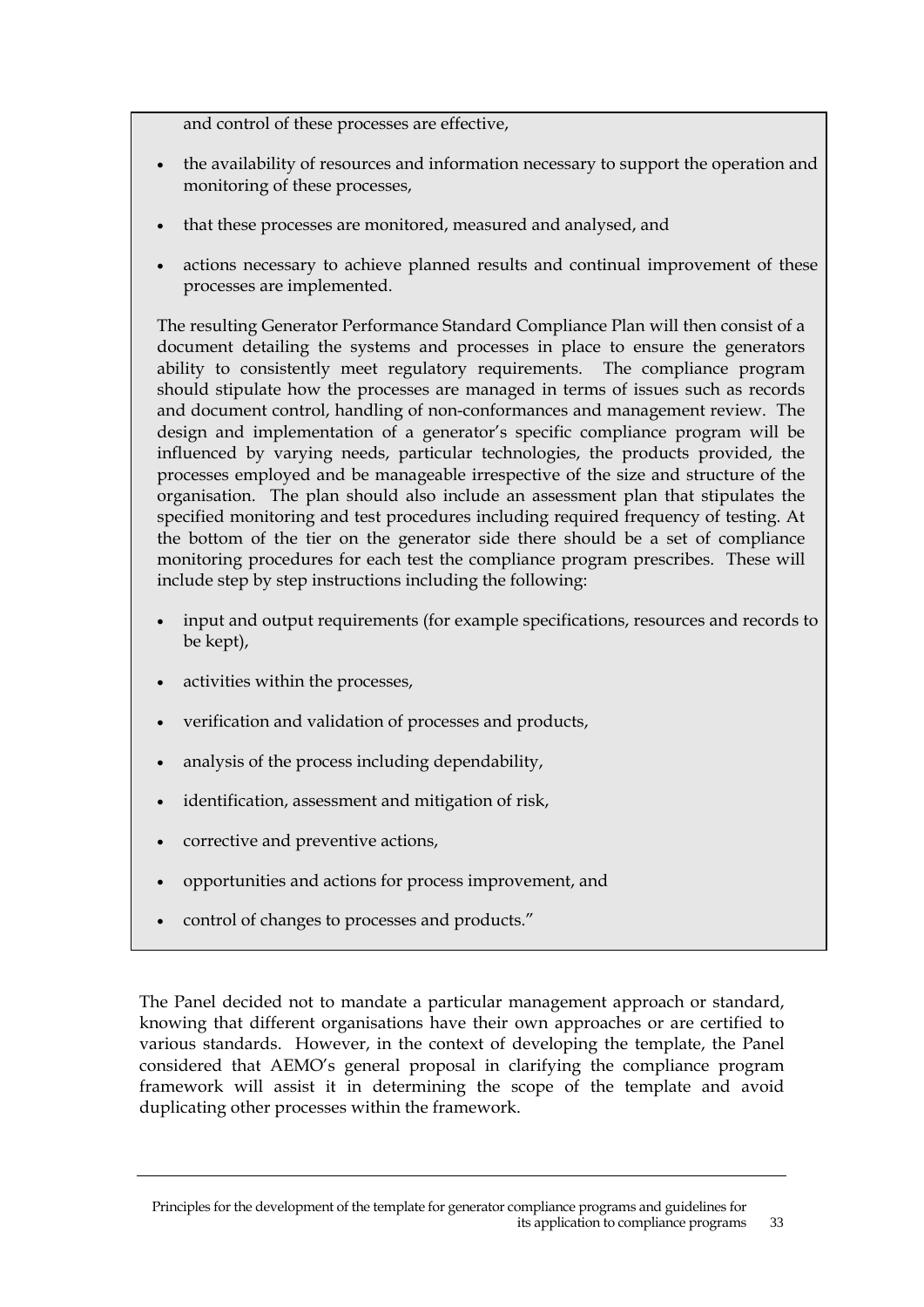#### **3.5 The need for documentation within the overall compliance arrangements**

While the Panel did not intend to mandate a particular management approach, any appropriate management would have a number of characteristics. One of those would be to record and document decisions. In addition to being necessary for proper management control, documentation will be necessary within the broader NEM compliance arrangements.

The overall compliance arrangements in the Rules and the NEL rely on participation of Generators, AEMO and the AER. For the framework of compliance programs to function effectively, in addition to the Panel's role in developing and reviewing the template, it was anticipated by the AEMC in its final Rule determination that:125

- Registered Participants (Generators) will institute and maintain generator compliance programs based on the template;
- the AER will regularly conduct spot audits of selected Generators' compliance programs as part of its compliance monitoring activities; and
- Generators will engage with external auditors to independently audit their compliance programs to determine whether they are required to amend their compliance programs and amend if required.

<sup>125</sup> AEMC 2008, Performance Standard Compliance of Generators, Rule Determination (23 October 2008, Sydney), p.v.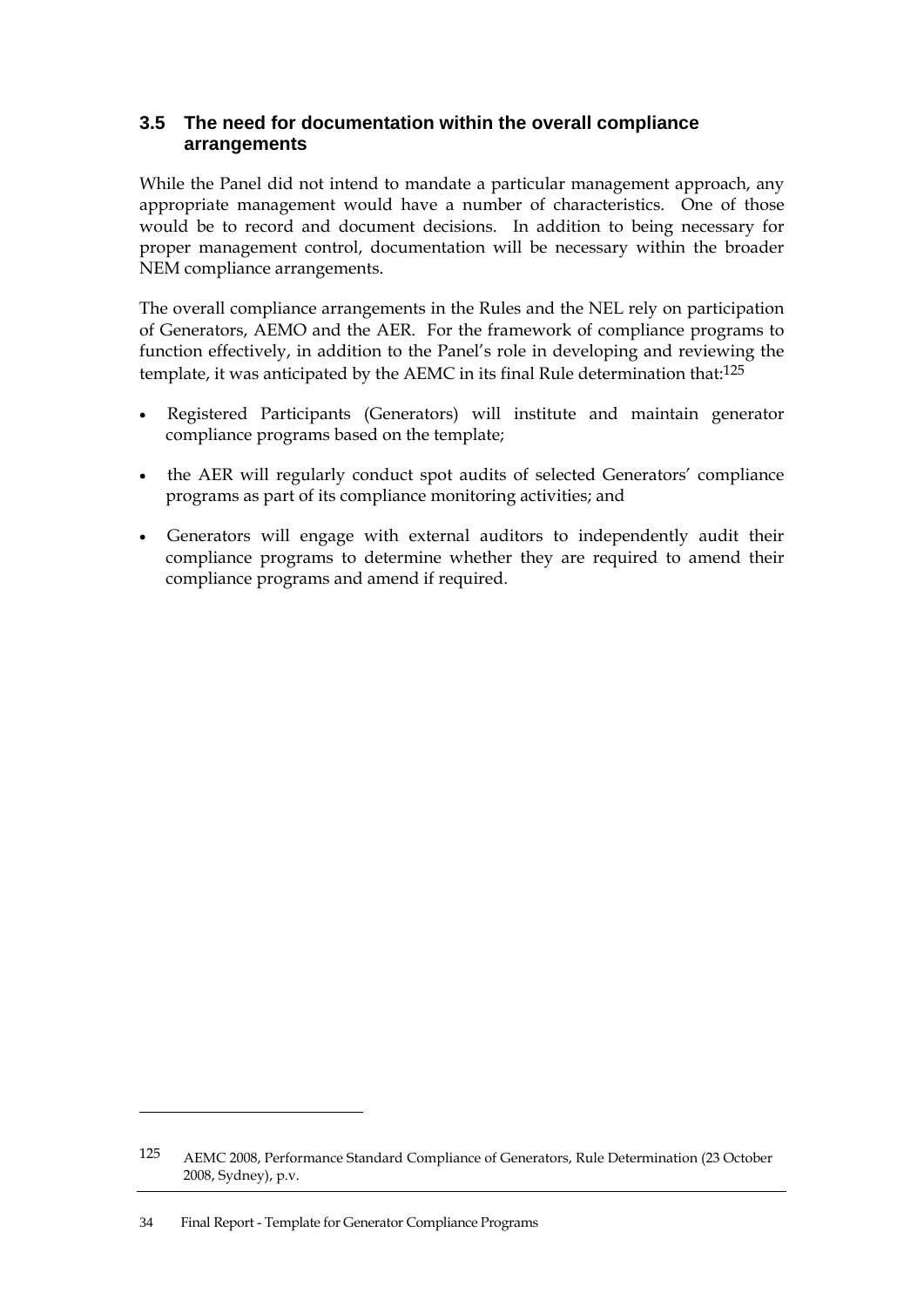# **4 Table for developing generator compliance programs**

## **4.1 Introduction**

This Chapter and Chapter 3 forms the template. A table to assist Generators to develop their own compliance programs ("the table") is provided at the end of this Chapter. The following material provides explanatory notes to this table and defines important terms used in its development. The terms defined in section 4.8 of this Chapter and underlined in the table are only intended to be used for the purposes of the template. Italicised terms are defined in Chapter 10 of the Rules.

## **4.2 Pre-existing compliance**

The table is designed on the assumption that any analysis undertaken at the time of connection and subsequent commissioning tests conducted by the Generator have established the plant's compliance with its performance standards. This is also assumed for older plant that were connected in accordance with older versions of the Rules or Code. As a result, the testing and monitoring is, in some cases, based on the need to maintain compliance.

## **4.3 Power system security**

The AEMO power system security responsibilities are provided under clause 4.3.1 of the Rules. The Generator needs to take care that its compliance testing regime does not jeopardise power system security. Otherwise, under clause 4.8.1 of the Rules, the Generator must promptly advise AEMO or a relevant System Operator at the time that the Generator becomes aware, of any circumstance which could be expected to adversely affect the secure operation of the power system or any equipment owned or under the control of the Generator or a NSP. Nothing in the table seeks to override these responsibilities and all testing should be devised and undertaken recognising the need to maintain power system security.

## **4.4 Performance standards**

The Panel has sought to take into account all the relevant versions of the performance standards that may apply to a particular Generator. However, Generators should be aware in developing their compliance programs that the particular requirements under a performance standard may have changed over time. There may also have been changes in the version of the Rules and Code, clause numbering and title in some places. At the time that this template was written, version 30 of the Rules was the latest version. Reference to version 30 of the Rules in the table should be taken to mean the latest version of the Rules unless there have been changes to the particular provision in the table. Until the template is updated, Generators should base their compliance programs in regard to any such matters on other information in the template, the application of their management program and good electricity industry practice.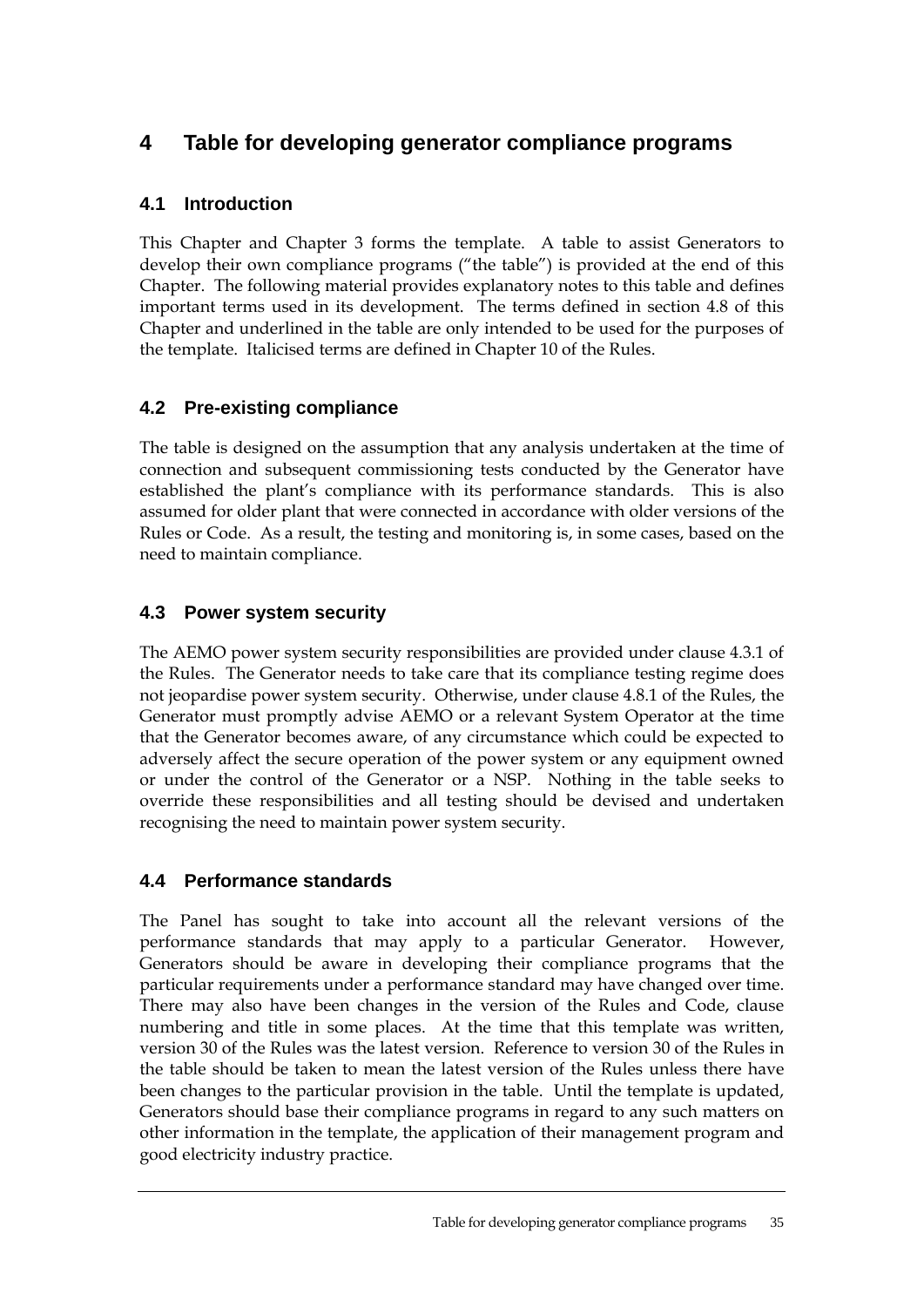## **4.5 Compliance methods**

The table lists a number of different compliance methods for the applicable performance standards. These different methods can be selected by the Generator to suit its specific plant characteristics. The method or methods on which a particular plant's compliance program is based should be selected within the broader compliance management framework of the Generator and should include consideration of all relevant factors including:

- the technology of the plant including whether its performance is likely to drift or degrade over a particular timeframe;
- experience with the particular generation technology including manufacturer's advice;
- the connection point arrangement; and
- an assessment of the risk and costs of different testing methods including consideration of the relative size of the plant.

## **4.6 Frequency of tests**

In the table, there is a column titled "Frequency". This column indicates the suggested cycle of recurrent tests for a particular method. The actual frequency of testing on which a particular plant's compliance program is based should be determined within the broader compliance management framework of the Generator and should include consideration of all relevant factors including:

- the technology of the plant specific to that performance standard;
- experience with the particular generation technology;
- manufacturer's advice with respect to the particular model; and
- an assessment of the frequency required to provide reasonable assurance of compliance.

The frequency may also be managed within the broader framework to integrate NEM compliance testing with safety and other compliance programs and the overall asset management program for the plant. The actual frequency of testing may be described in terms of the:

- elapsed time;
- plant operating hours;
- MWhrs generated; or
- number of plant starts

between testing.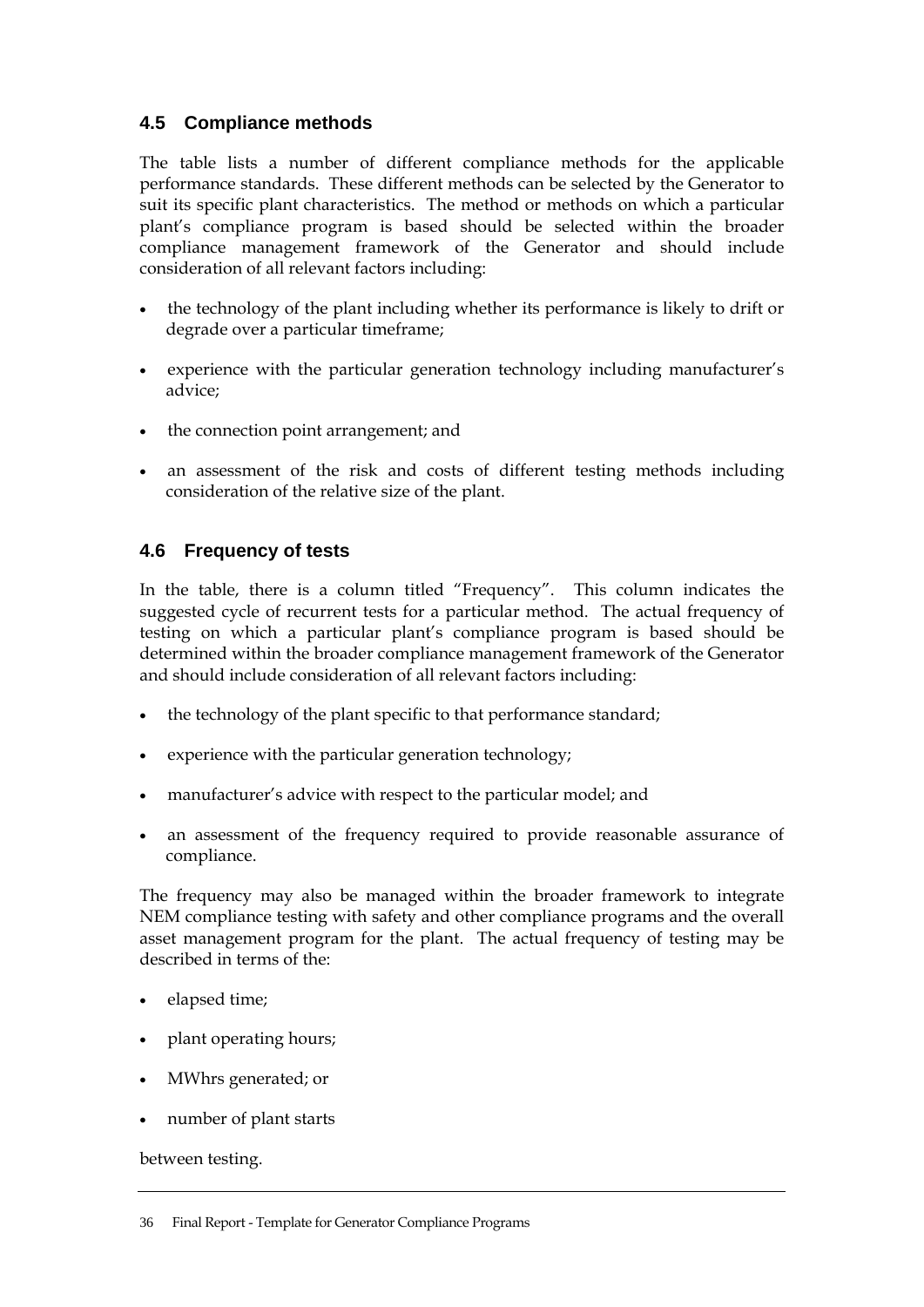## **4.7 Basis for compliance assessment**

In the table, there is a column titled "Basis for compliance assessment". The specific measure for the acceptance or otherwise of test results should be developed by the Generator when applying the template to develop their compliance program. This column indicates the type of measure required as the benchmark for a particular method.

## **4.8 Defined terms**

In the design of the template, it was decided that certain terms used in the table should be defined to aid clarity and assist Generators in using the template to develop their specific compliance programs:

**plant change** means when the replacement of components or equipment or the refurbishment or change of system takes place and that the relevant *Generator* considers that event may affect the plant's capability to meet the particular *performance standard*. An appropriate process needs to be established under the *Generator's* compliance management framework to ensure all changes to plant are noted and appropriately reviewed as to whether they constitute a plant change event in respect to each *performance standard*.

**relevant sub-system** means any subcomponents which contribute to a *generating system* achieving its capability to meet the particular *performance standard* e.g. excitation systems, connection equipment including associated reactive plant, auxiliary power supplies, protection relays, circuit breakers etc. An appropriate process needs to be established under the *Generator's* compliance management framework to identify what sub-systems are relevant to achieving and maintaining the plant's performance with respect to each *performance standard*.

Appropriate testing for relevant sub-systems needs to be devised taking into account:

- the technology of the particular sub-system including whether its performance is likely to drift or degrade over a particular timeframe;
- experience with the particular generation technology;
- manufacturer's advice with respect to the particular model; and
- an assessment of the frequency required to provide reasonable assurance of compliance.

**type testing** means testing, on a regular basis, a reasonable sample of plant within a larger population of plant of the identical type and model.

**monitoring** means active routine monitoring of the system to ensure ongoing compliance and not just mere logging. All monitoring should include quantitative analysis to confirm plant performance against:

• past performance;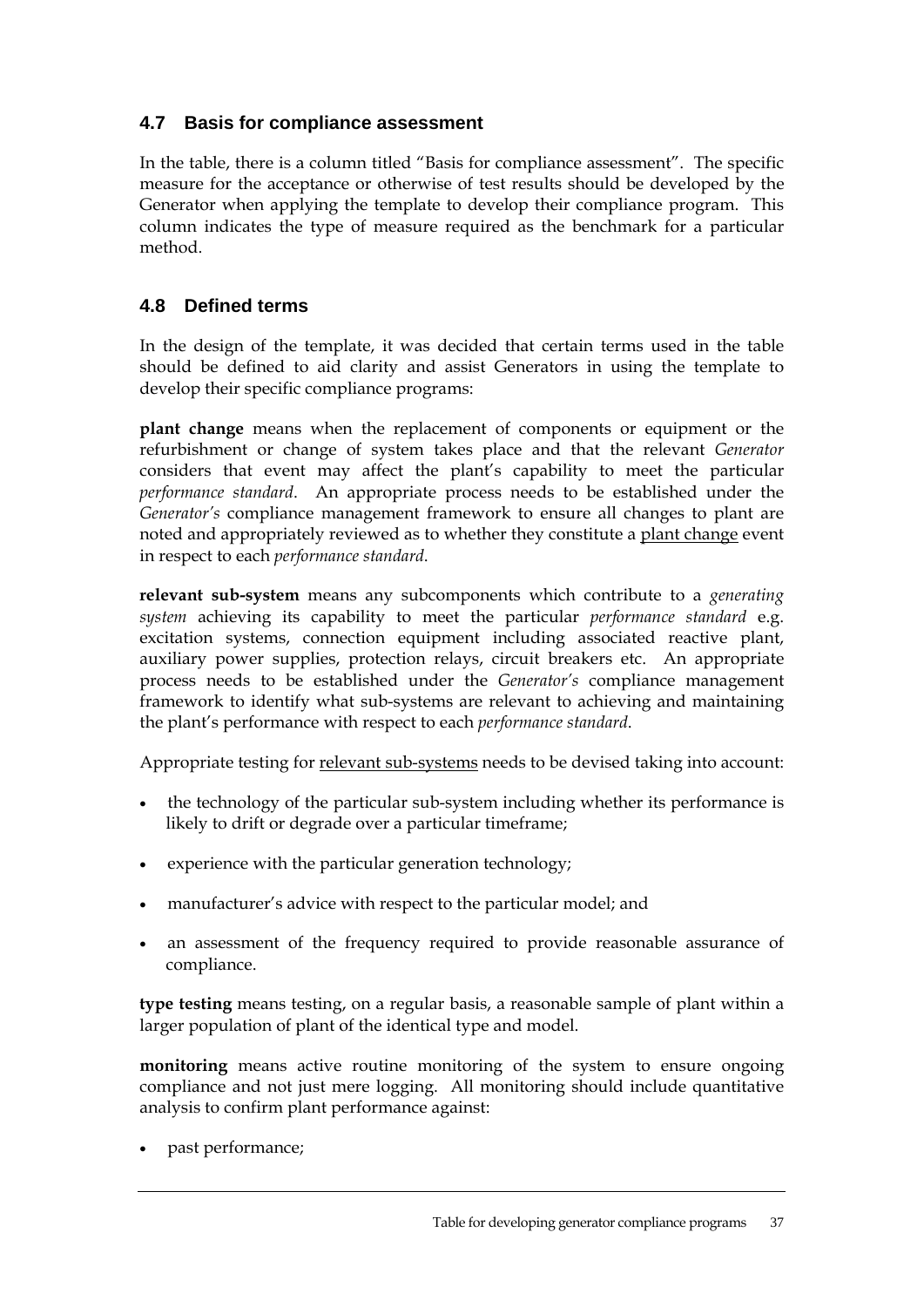- known performance characteristics; or
- plant performance models.

This definition should not be confused with *monitoring equipment* as defined in the Rules.

**plant trip** for the purposes of this template means the trip of a *generating unit* or a *generating system*, or when a *generating system* consists of more than ten identical units, the trip of a significant number of those units or of critical ancillary plant.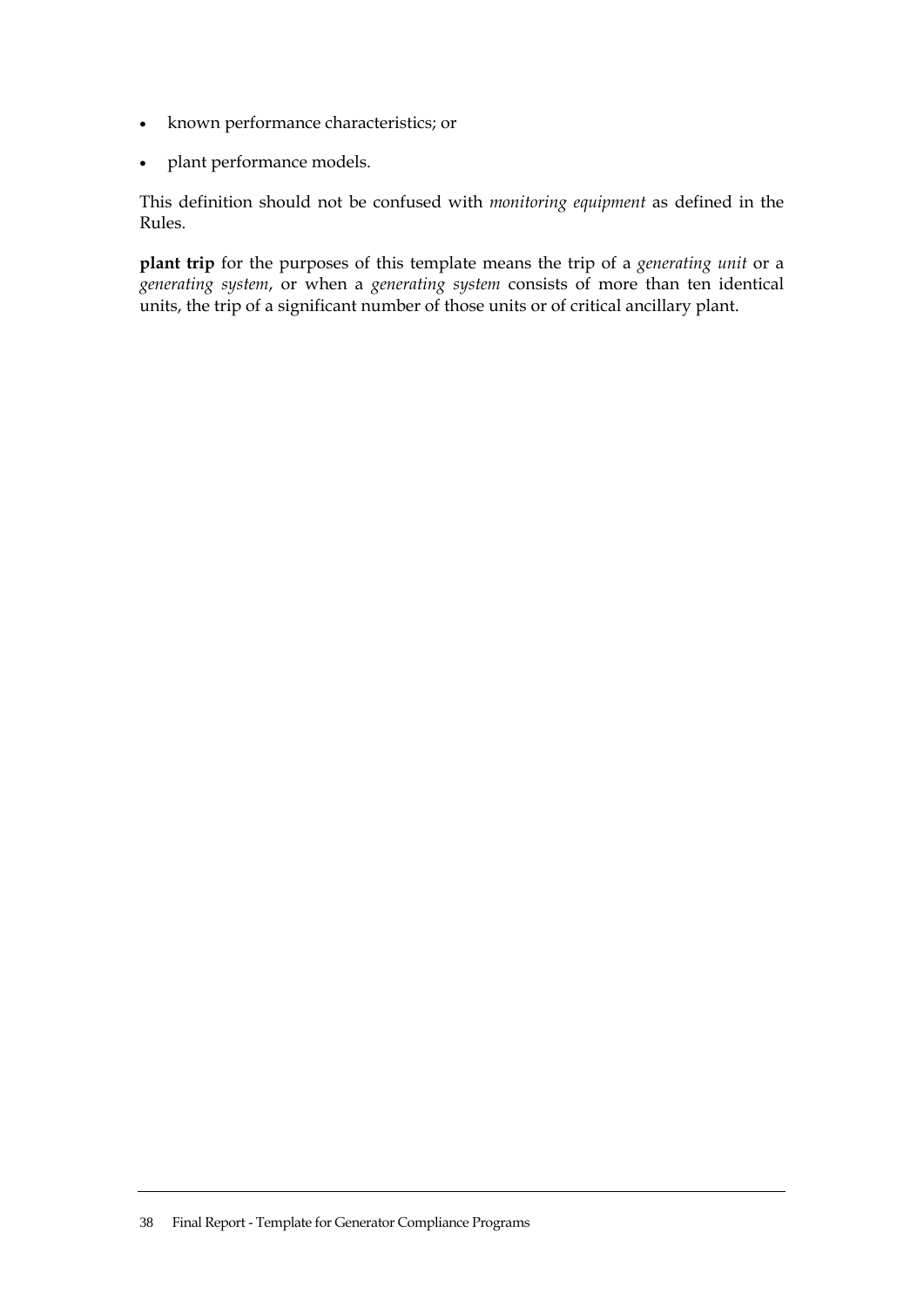# **4.9 Table to assist development of generator compliance programs**

| Performance<br>Standard/Rules/Code<br>Provision                                                                                                                                | Suitable testing and<br>monitoring methodology                                                                     | Frequency                               | <b>Notes</b>                                                              | <b>Basis for compliance</b><br>assessment                             |
|--------------------------------------------------------------------------------------------------------------------------------------------------------------------------------|--------------------------------------------------------------------------------------------------------------------|-----------------------------------------|---------------------------------------------------------------------------|-----------------------------------------------------------------------|
| <b>Reactive Power Capability</b><br>(as required under S5.2.5.1 in<br>versions 1-30 of the Rules, the<br>initial Code, and all amended<br>versions of the Code) <sup>126</sup> | Method 1:<br>At rated power output,<br>adjust the reactive power<br>capability to specified<br>levels              | Every 3 years and<br>after plant change | Directly Measurable.<br>Applies to synchronous<br>and conventional plant. | Achieve reactive power<br>requirements of the<br>performance standard |
|                                                                                                                                                                                | Method 2:<br>Exercise the over and<br>under excitation limits at<br>as close to rated power<br>output as practical | Every 3 years and<br>after plant change | Directly Measurable.<br>Applies to synchronous<br>and conventional plant. | Achieve reactive power<br>requirements of the<br>performance standard |
|                                                                                                                                                                                | Method 3:<br>Step testing of AVR<br>limiters                                                                       | Every 3 years and<br>after plant change | Applies to<br>conventional plant                                          | Achieve reactive power<br>requirements of the<br>performance standard |

126 This provision was amended in the Code on 9 August 2001 and on 27 March 2003, and in version 13 of the Rules.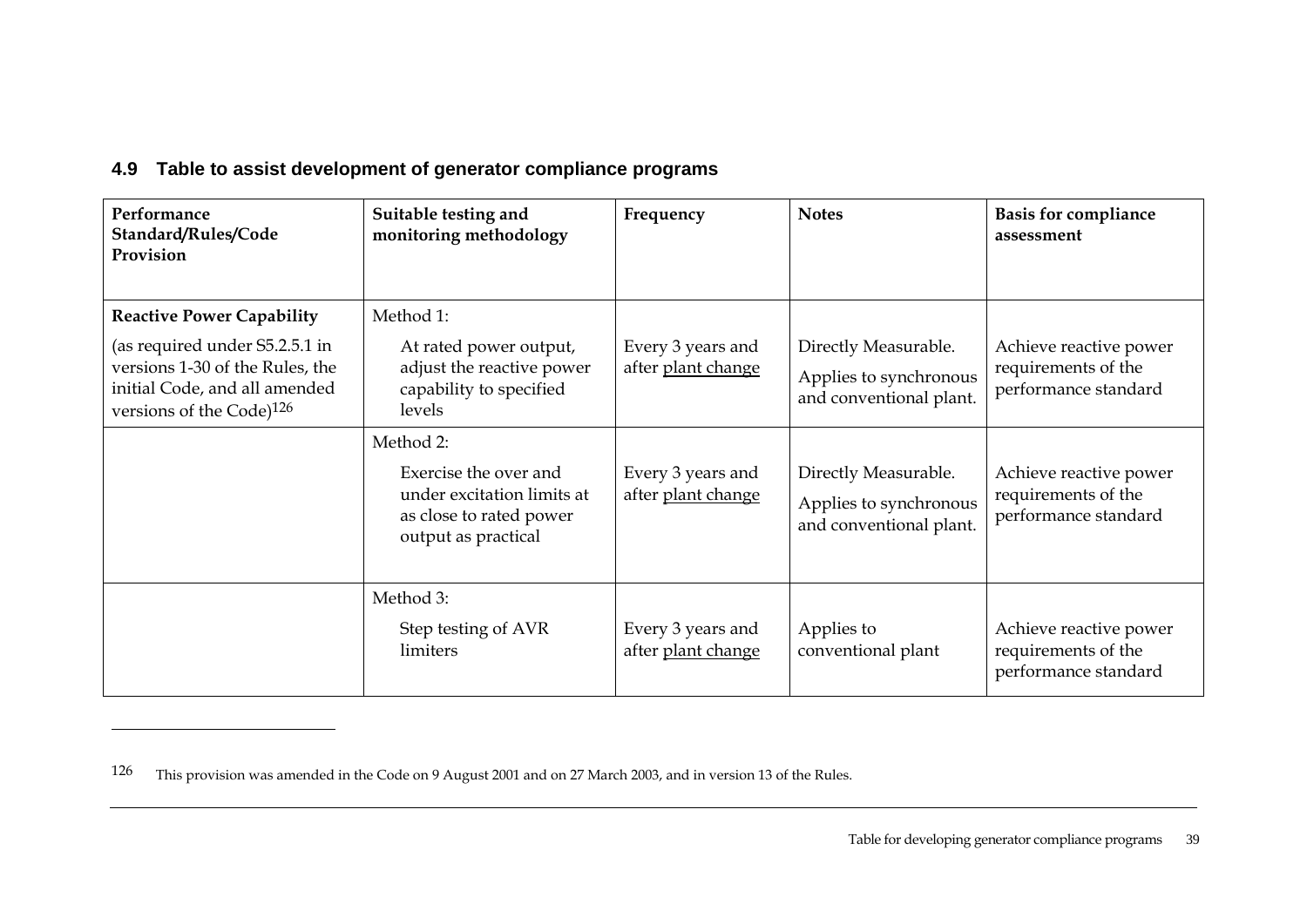| Performance<br>Standard/Rules/Code<br>Provision                                                                                                               | Suitable testing and<br>monitoring methodology                                         | Frequency                                                                                         | <b>Notes</b>                                                                                                 | <b>Basis for compliance</b><br>assessment  |
|---------------------------------------------------------------------------------------------------------------------------------------------------------------|----------------------------------------------------------------------------------------|---------------------------------------------------------------------------------------------------|--------------------------------------------------------------------------------------------------------------|--------------------------------------------|
|                                                                                                                                                               | Method 4:                                                                              |                                                                                                   |                                                                                                              |                                            |
|                                                                                                                                                               | (a) Capability will be<br>tested by component                                          | Testing of ancillary<br>plant and type<br>testing of sample<br>turbines following<br>plant change | Applies to wind farms<br>plant                                                                               | Achieve performance<br>standard            |
|                                                                                                                                                               | (b) Capability will be<br>monitored using<br>SCADA under normal<br>wind farm operation | Annual review of a<br>selection of events                                                         |                                                                                                              | Consistency with plant<br>characteristics  |
|                                                                                                                                                               | Method 5:                                                                              |                                                                                                   |                                                                                                              |                                            |
|                                                                                                                                                               | Routine testing of relevant<br>sub-systems                                             | As appropriate to<br>the technology of<br>the relevant sub-<br>system                             | Applicable to a wide<br>range of generating<br>plant and systems                                             | Consistency with plant<br>characteristics  |
| <b>Power Factor Requirements</b><br>(as required under S5.3.5 in<br>versions 1-30 of the Rules, the<br>initial Code, and all amended<br>versions of the Code) | Direct measurement and<br>calculation of power factor<br>when not generating           | Every 3 years and<br>following plant<br>change                                                    | Only applies where<br>there is a circuit<br>breaker, allowing<br>auxiliary supply to be<br>drawn through the | Actual capability directly<br>demonstrated |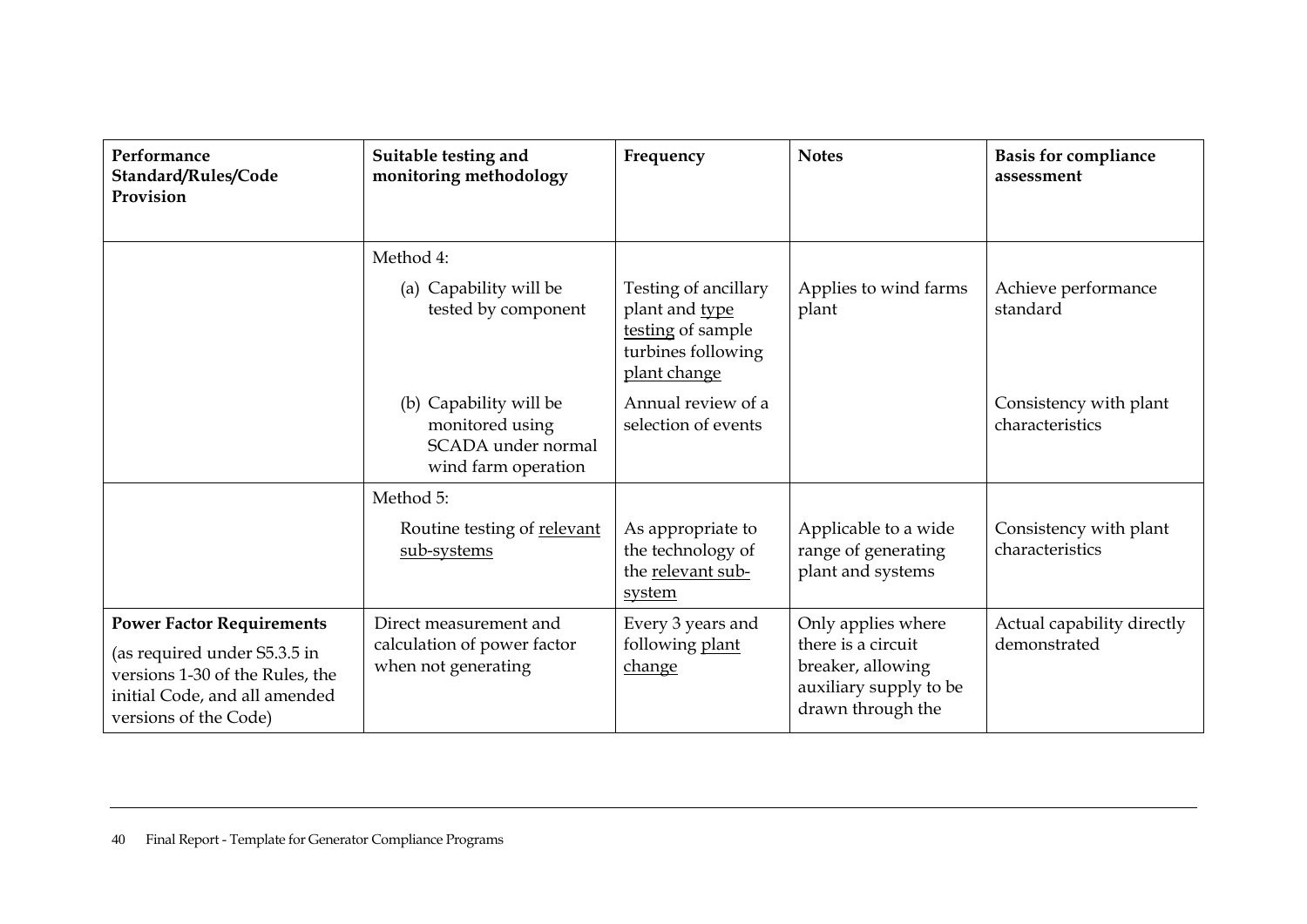| Performance<br>Standard/Rules/Code<br>Provision                                                                                                                                          | Suitable testing and<br>monitoring methodology                                                                                                                                                                                                        | Frequency                                                             | <b>Notes</b>                                                                                                                         | <b>Basis for compliance</b><br>assessment                                                                                                 |
|------------------------------------------------------------------------------------------------------------------------------------------------------------------------------------------|-------------------------------------------------------------------------------------------------------------------------------------------------------------------------------------------------------------------------------------------------------|-----------------------------------------------------------------------|--------------------------------------------------------------------------------------------------------------------------------------|-------------------------------------------------------------------------------------------------------------------------------------------|
|                                                                                                                                                                                          |                                                                                                                                                                                                                                                       |                                                                       | main connection point                                                                                                                |                                                                                                                                           |
| <b>Quality of Electricity</b><br>Generated<br>(as required under S5.2.5.2 in<br>versions 1-30 of the Rules, the<br>initial Code, and all amended<br>versions of the Code) <sup>127</sup> | Method 1:<br>(a) Direct measurements<br>using power quality<br>meters to derive:<br>voltage fluctuation<br>i.<br>levels<br>voltage balance<br>ii.<br>iii. harmonics, flicker<br>and negative phase<br>sequence voltage<br>prior to<br>synchronisation | Following plant<br>change                                             | Performance of<br>generator and its<br>contribution to power<br>quality needs to be<br>separated from the<br>contribution of others. | Achieve performance<br>standard or demonstrate<br>consistency with plant<br>characteristics used in<br>determining original<br>compliance |
|                                                                                                                                                                                          | (b) Routine testing of any<br>relevant sub-systems                                                                                                                                                                                                    | As appropriate to<br>the technology of<br>the relevant sub-<br>system | Important when power<br>quality at the<br>connection point is<br>dependent on ancillary<br>plant of power<br>electronic control      |                                                                                                                                           |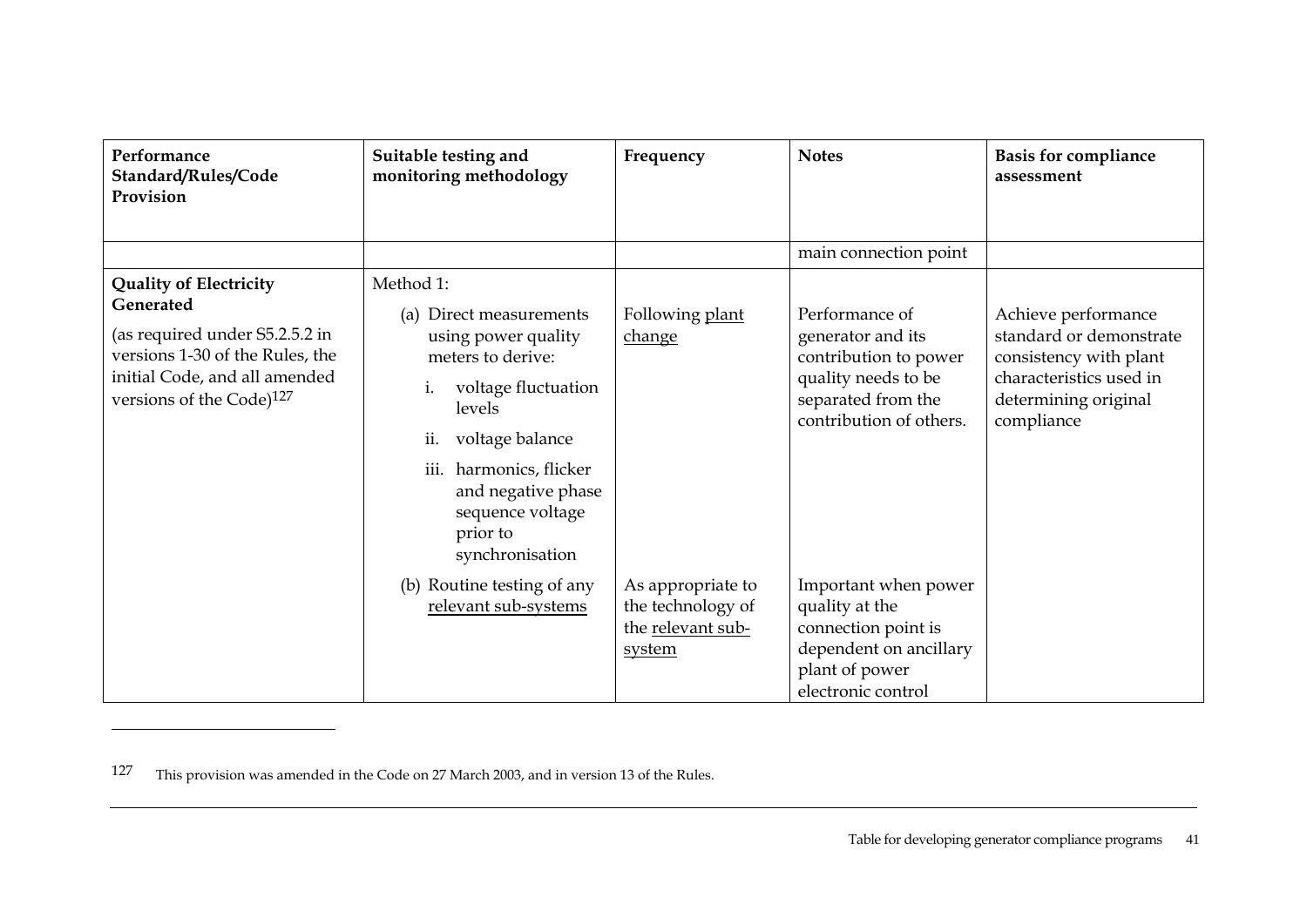| Performance<br>Standard/Rules/Code<br>Provision                                                                          | Suitable testing and<br>monitoring methodology                                           | Frequency                                                                               | <b>Notes</b>                                                                                                                                | <b>Basis for compliance</b><br>assessment                                                                                                       |
|--------------------------------------------------------------------------------------------------------------------------|------------------------------------------------------------------------------------------|-----------------------------------------------------------------------------------------|---------------------------------------------------------------------------------------------------------------------------------------------|-------------------------------------------------------------------------------------------------------------------------------------------------|
|                                                                                                                          |                                                                                          |                                                                                         | systems.                                                                                                                                    |                                                                                                                                                 |
|                                                                                                                          | Method 2:                                                                                |                                                                                         |                                                                                                                                             |                                                                                                                                                 |
|                                                                                                                          | (a) Monitoring in-service<br>performance through<br>use of Power Quality<br>Monitors     | Routine monitoring<br>Specific review<br>every 3 years and<br>following plant<br>change |                                                                                                                                             | Monitors set against the<br>performance standard are<br>not raising alarms.<br>Consistency with plant<br>characteristics (no<br>deterioration). |
|                                                                                                                          | Testing of any relevant<br>(b)<br>sub-systems                                            | As appropriate to<br>the technology of<br>the relevant sub-<br>system                   | Important when power<br>quality at the<br>connection point is<br>dependent on ancillary<br>plant of power<br>electronic control<br>systems. | Consistency with plant<br>characteristics.                                                                                                      |
| <b>Response to Frequency</b><br><b>Disturbances</b><br>(as required under S5.2.5.3 in<br>versions 1-30 of the Rules, the | Method 1:<br>(a) Investigating plant<br>trips that occur during<br>significant frequency | On every event                                                                          |                                                                                                                                             | Achieve performance<br>standard                                                                                                                 |

42Final Report - Template for Generator Compliance Programs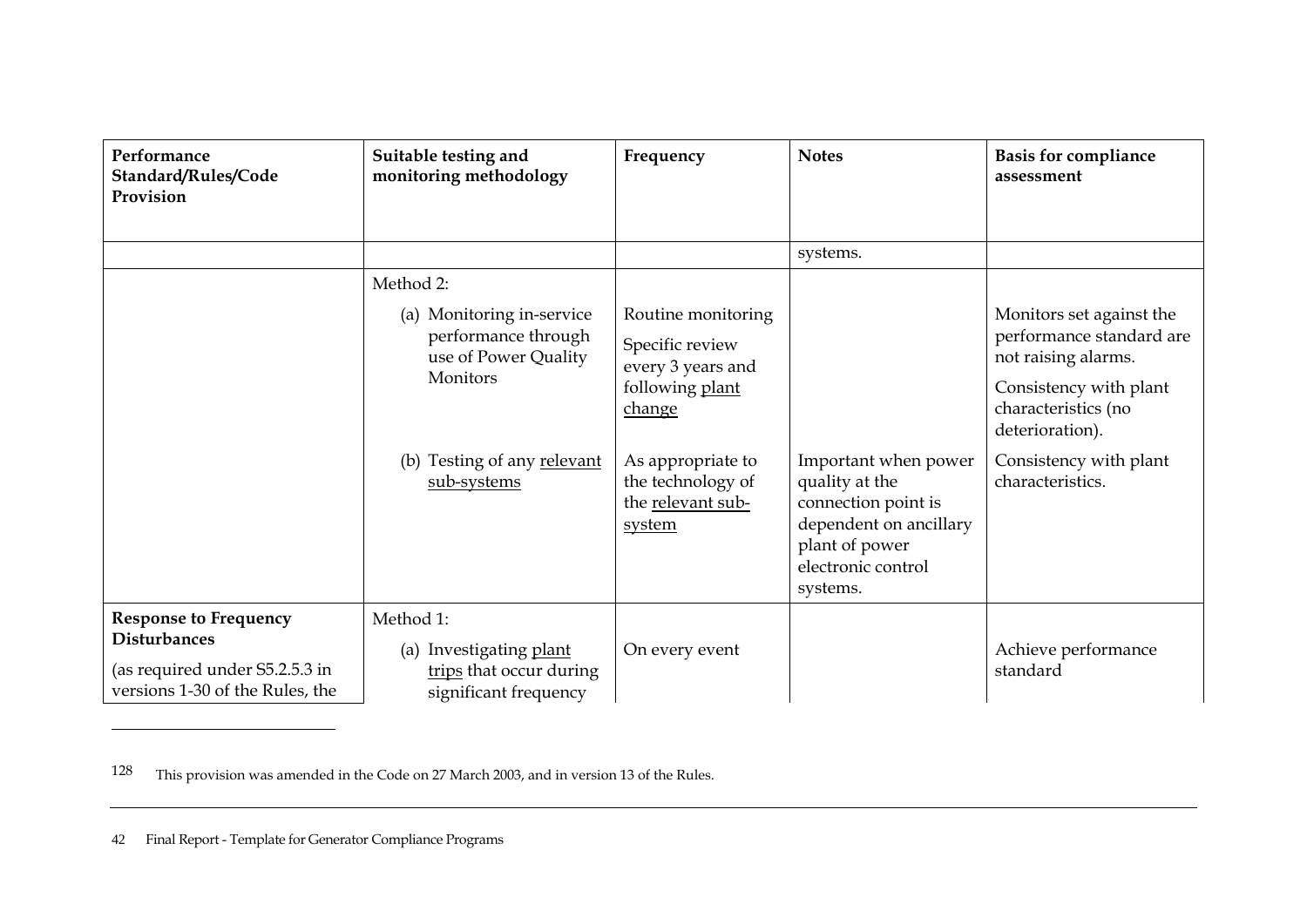| Performance<br>Standard/Rules/Code<br>Provision                       | Suitable testing and<br>monitoring methodology                                                                                                                                                                                                                                                            | Frequency                                                                                                                                      | <b>Notes</b>                                                                                                                   | <b>Basis for compliance</b><br>assessment                                                                                                                                       |
|-----------------------------------------------------------------------|-----------------------------------------------------------------------------------------------------------------------------------------------------------------------------------------------------------------------------------------------------------------------------------------------------------|------------------------------------------------------------------------------------------------------------------------------------------------|--------------------------------------------------------------------------------------------------------------------------------|---------------------------------------------------------------------------------------------------------------------------------------------------------------------------------|
| initial Code, and all amended<br>versions of the Code) <sup>128</sup> | disturbances<br>(b) Routine testing of<br>relevant sub-systems<br>including:<br>testing of control<br>i.<br>system response to<br>disturbances by the<br>injection of<br>simulated<br>frequency / speed<br>control signals<br>Routine tests of<br>ii.<br>electrical /<br>mechanical over<br>speed devices | As appropriate to<br>the technology of<br>the relevant sub-<br>system                                                                          |                                                                                                                                |                                                                                                                                                                                 |
|                                                                       | Method 2:<br>(a) Investigating system<br>performance using<br>high speed data<br>recorders                                                                                                                                                                                                                | Every event where<br>the plant trips and<br>disturbances where<br>the frequency moves<br>out of the operational<br>frequency tolerance<br>band | Appropriate to use<br>where high speed<br>monitors are available<br>and models have been<br>used in establishing<br>compliance | Consistency of operation<br>with plant models used to<br>establish initial<br>compliance if the models<br>are available; OR<br>consistency with past<br>performance only if the |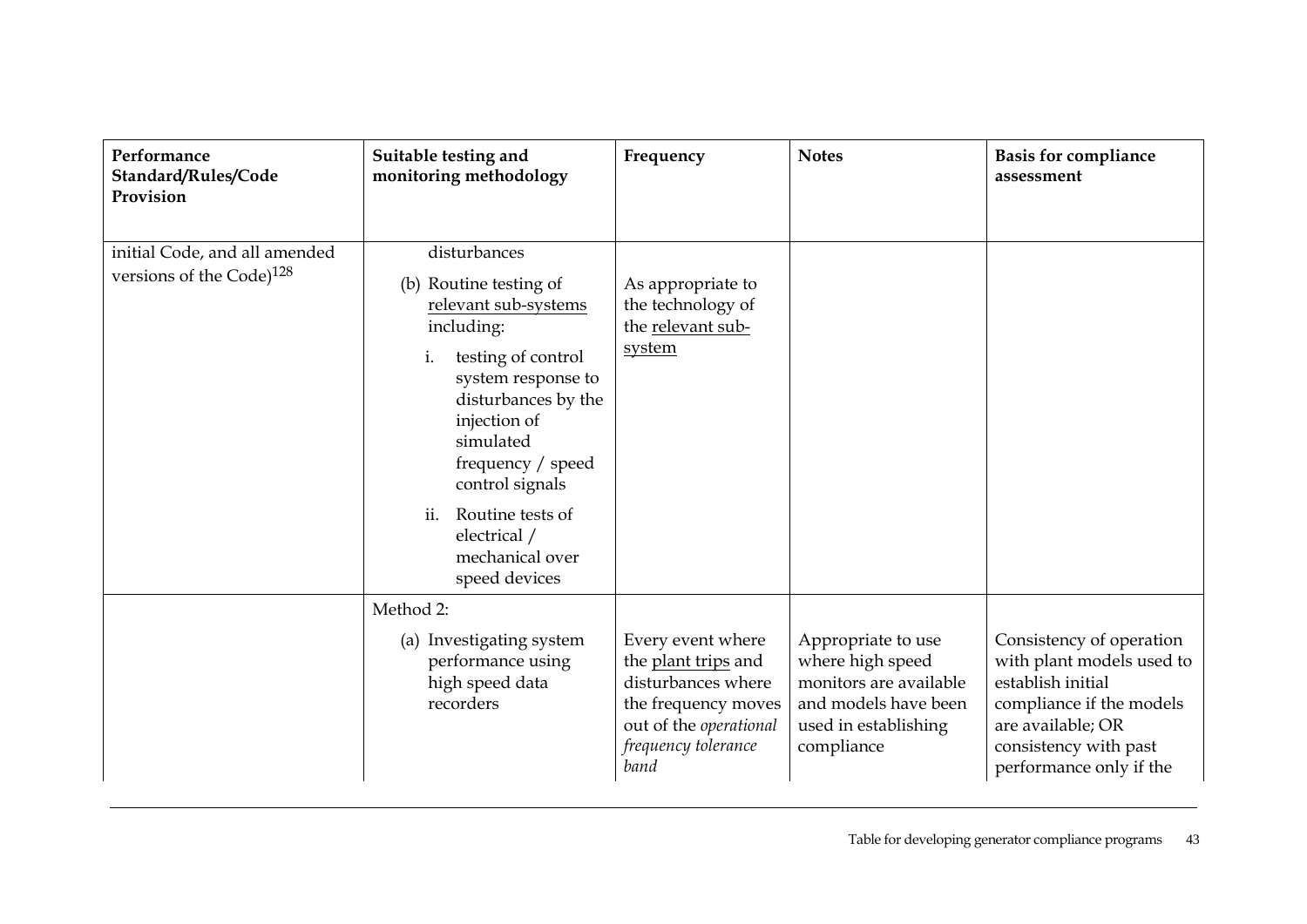| Performance<br>Standard/Rules/Code<br>Provision | Suitable testing and<br>monitoring methodology                                                                                                                                                                                                        | Frequency                                                             | <b>Notes</b>                                                                                            | <b>Basis for compliance</b><br>assessment                                                                 |
|-------------------------------------------------|-------------------------------------------------------------------------------------------------------------------------------------------------------------------------------------------------------------------------------------------------------|-----------------------------------------------------------------------|---------------------------------------------------------------------------------------------------------|-----------------------------------------------------------------------------------------------------------|
|                                                 |                                                                                                                                                                                                                                                       |                                                                       |                                                                                                         | models are not available                                                                                  |
|                                                 | (b) Routine testing of<br>relevant sub-systems<br>including:<br>testing of control<br>i.<br>system response to<br>disturbances by the<br>injection of<br>simulated<br>frequency / speed<br>control signals<br>Routine tests of<br>ii.<br>electrical / | As appropriate to<br>the technology of<br>the relevant sub-<br>system |                                                                                                         |                                                                                                           |
|                                                 | mechanical over<br>speed devices                                                                                                                                                                                                                      |                                                                       |                                                                                                         |                                                                                                           |
|                                                 | Method 3:                                                                                                                                                                                                                                             |                                                                       |                                                                                                         |                                                                                                           |
|                                                 | (a) Verify the modelled<br>performance of a<br>sample of turbines                                                                                                                                                                                     | Following plant<br>change                                             | Only applicable to<br>small asynchronous<br>generators with digital<br>controls that are<br>aggregated. | Operation over the<br>frequency range specified<br>and agreed in the<br>Generator Performance<br>Standard |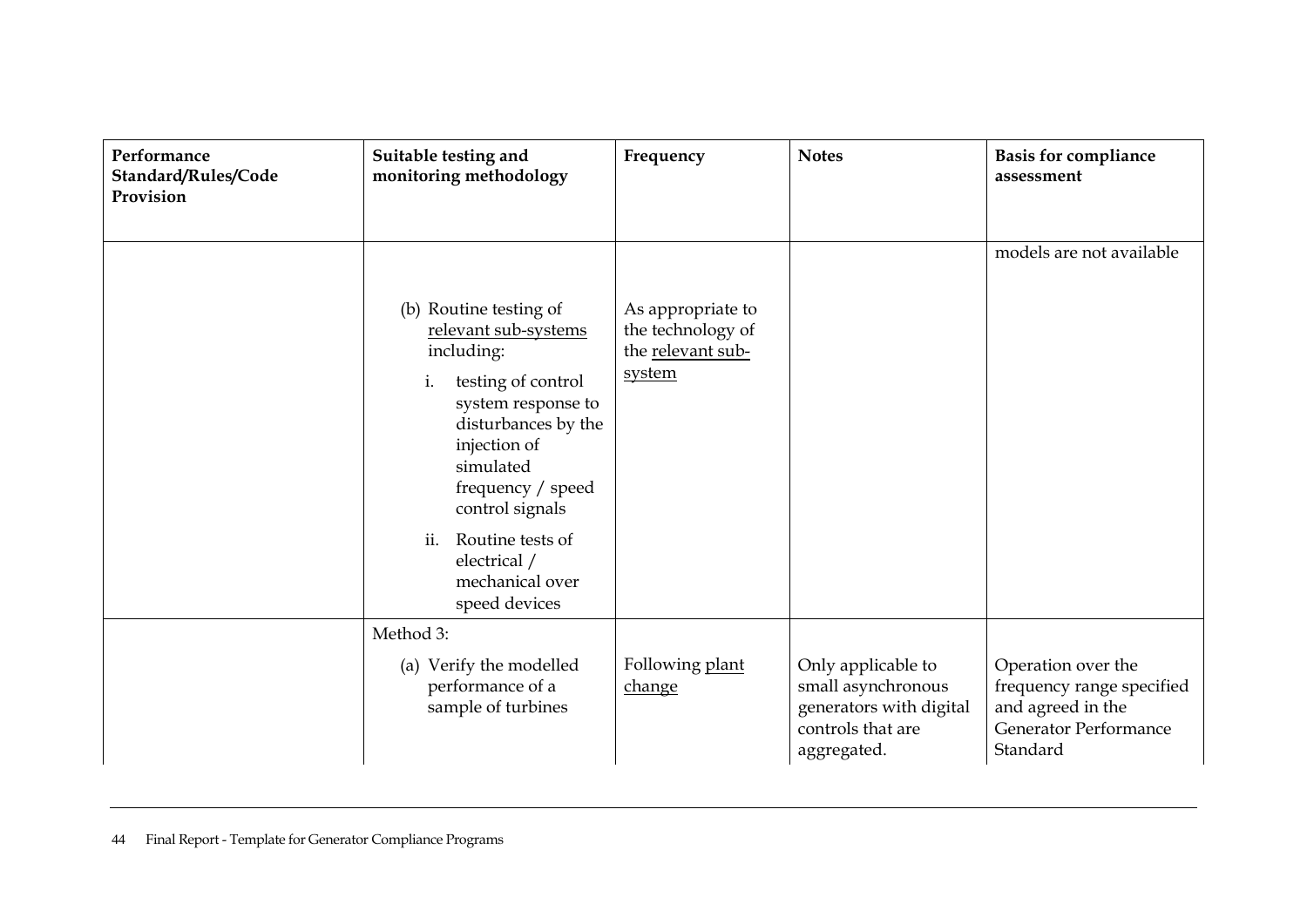| Performance<br>Standard/Rules/Code<br>Provision | Suitable testing and<br>monitoring methodology                                                                                                                                                                                                        | Frequency                                                             | <b>Notes</b>                                                                                                                    | <b>Basis for compliance</b><br>assessment |
|-------------------------------------------------|-------------------------------------------------------------------------------------------------------------------------------------------------------------------------------------------------------------------------------------------------------|-----------------------------------------------------------------------|---------------------------------------------------------------------------------------------------------------------------------|-------------------------------------------|
|                                                 | (b) Verify the performance<br>at the connection point<br>by testing response to<br>an introduced<br>disturbance                                                                                                                                       | Type testing and<br>verification every<br>10 years                    | Each unit is not<br>material and<br>performance slippage<br>is unlikely.                                                        |                                           |
|                                                 | (c) Continuous monitoring<br>(high speed) of<br>performance at the<br>connection point                                                                                                                                                                |                                                                       | Appropriate to use<br>where high speed<br>monitors are available<br>and models have been<br>used in establishing<br>compliance. |                                           |
|                                                 | (d) Routine testing of<br>relevant sub-systems<br>including:<br>testing of control<br>i.<br>system response to<br>disturbances by the<br>injection of<br>simulated<br>frequency / speed<br>control signals<br>ii.<br>Routine tests of<br>electrical / | As appropriate to<br>the technology of<br>the relevant sub-<br>system |                                                                                                                                 |                                           |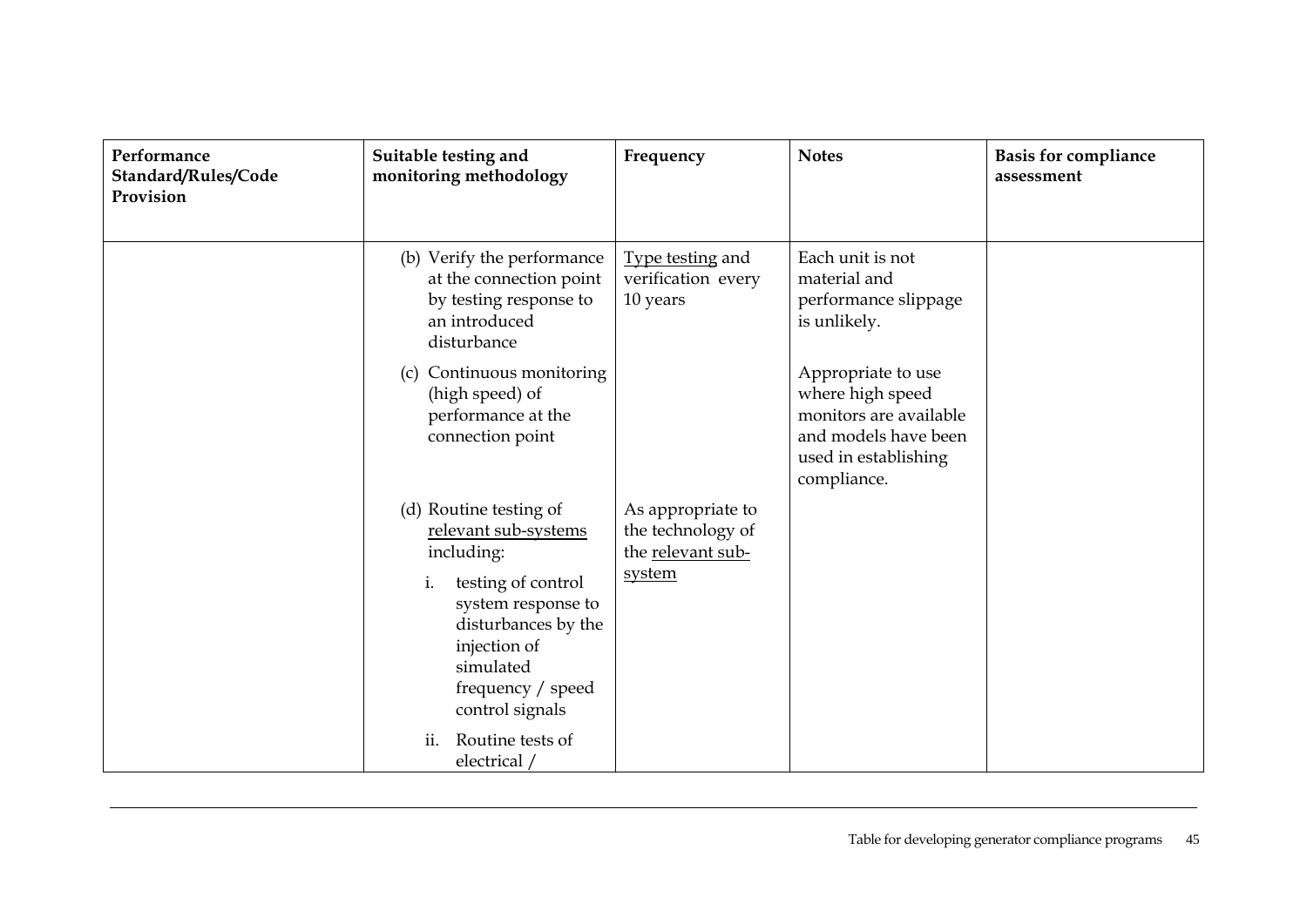| Performance<br>Standard/Rules/Code<br>Provision | Suitable testing and<br>monitoring methodology                                                                                                                                                                         | Frequency                                                             | <b>Notes</b> | <b>Basis for compliance</b><br>assessment |
|-------------------------------------------------|------------------------------------------------------------------------------------------------------------------------------------------------------------------------------------------------------------------------|-----------------------------------------------------------------------|--------------|-------------------------------------------|
|                                                 | mechanical over<br>speed devices                                                                                                                                                                                       |                                                                       |              |                                           |
|                                                 | Method 4:<br>(a) Performance of<br>relevant sub-systems<br>will be monitored<br>using the following<br>systems under normal<br>machine operation:<br>digital protection<br>relays; other data-<br>logging equipment as | Every 3 years                                                         |              | Achieve performance<br>standard           |
|                                                 | required<br>(b) Routine testing and<br>validation of relevant<br>sub-system<br>performance including:<br>electrical<br>i.<br>protection; and<br>turbine protection<br>ii.                                              | As appropriate to<br>the technology of<br>the relevant sub-<br>system |              |                                           |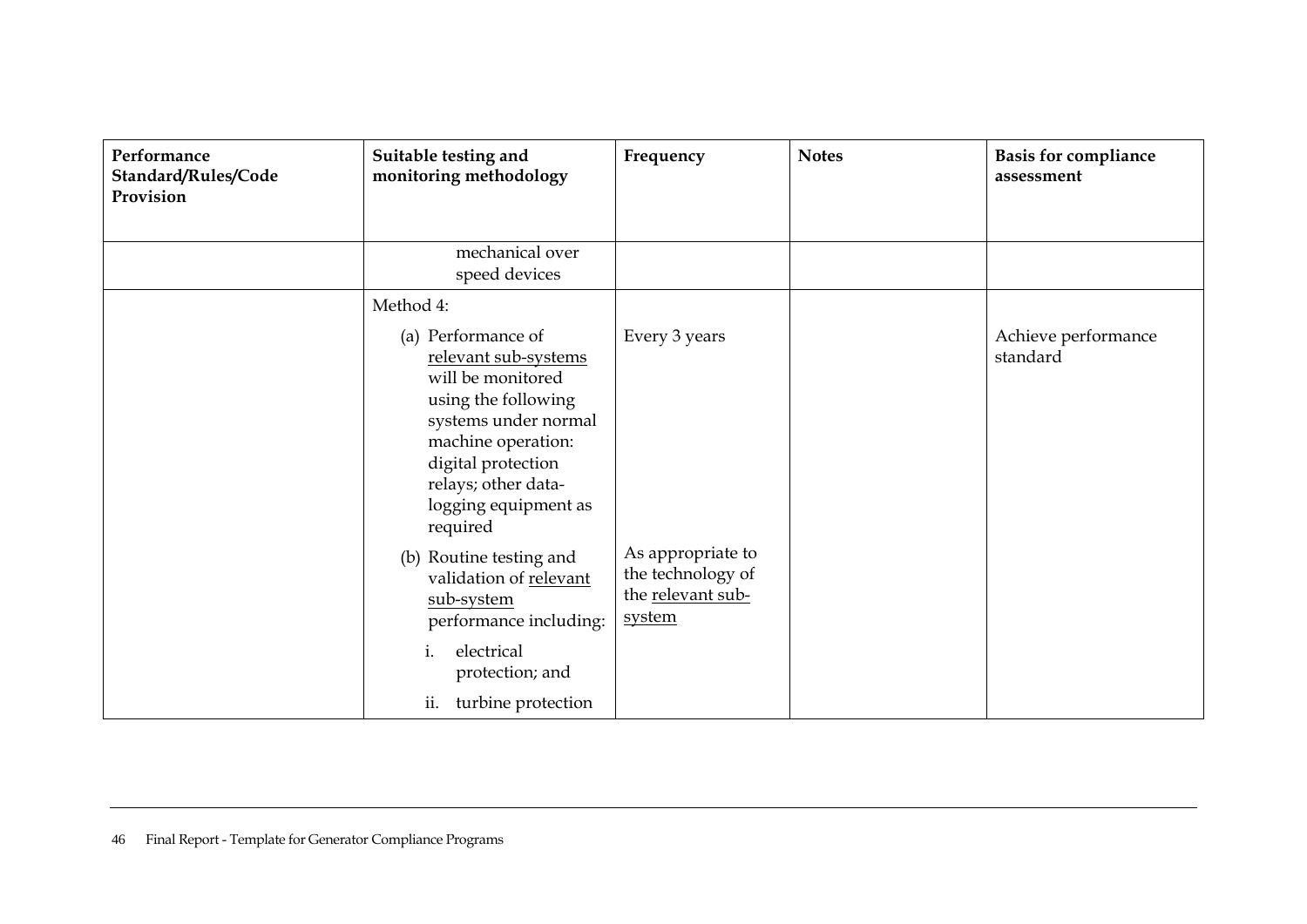| Performance<br>Standard/Rules/Code<br>Provision                                                                                                                                                                                                                     | Suitable testing and<br>monitoring methodology                                                                                                                                                                                                       | Frequency                                                                                             | <b>Notes</b>                                                                                                     | <b>Basis for compliance</b><br>assessment                                                                                   |
|---------------------------------------------------------------------------------------------------------------------------------------------------------------------------------------------------------------------------------------------------------------------|------------------------------------------------------------------------------------------------------------------------------------------------------------------------------------------------------------------------------------------------------|-------------------------------------------------------------------------------------------------------|------------------------------------------------------------------------------------------------------------------|-----------------------------------------------------------------------------------------------------------------------------|
| <b>Response to Voltage</b><br><b>Disturbances</b><br>(as required under: S5.2.5.3 in<br>versions 1-12 of the Rules, and<br>S5.2.5.4 in versions 13-30 of the<br>Rules; and S5.2.5.3 in the initial<br>Code, and all amended versions<br>of the Code) <sup>129</sup> | Method 1:<br>(a) Investigating plant<br>trips that occur during<br>significant voltage<br>disturbances<br>(b) Routine testing of<br>relevant sub-systems<br>including:<br>AVR systems<br>Auxiliary power<br>ii.<br>systems<br>iii. Protection relays | On every event<br>As appropriate to<br>the technology of<br>the relevant sub-<br>system               |                                                                                                                  | Consistency with plant<br>characteristics                                                                                   |
|                                                                                                                                                                                                                                                                     | Method 2:<br>(a) Continuous high speed<br>monitoring                                                                                                                                                                                                 | On every event<br>where the plant<br>trips or on at least<br>one major voltage<br>disturbance every 3 | Appropriate to use<br>where high speed<br>monitors are available<br>and models have been<br>used in establishing | Consistency of operation<br>with plant models used to<br>establish initial<br>compliance if the models<br>are available; OR |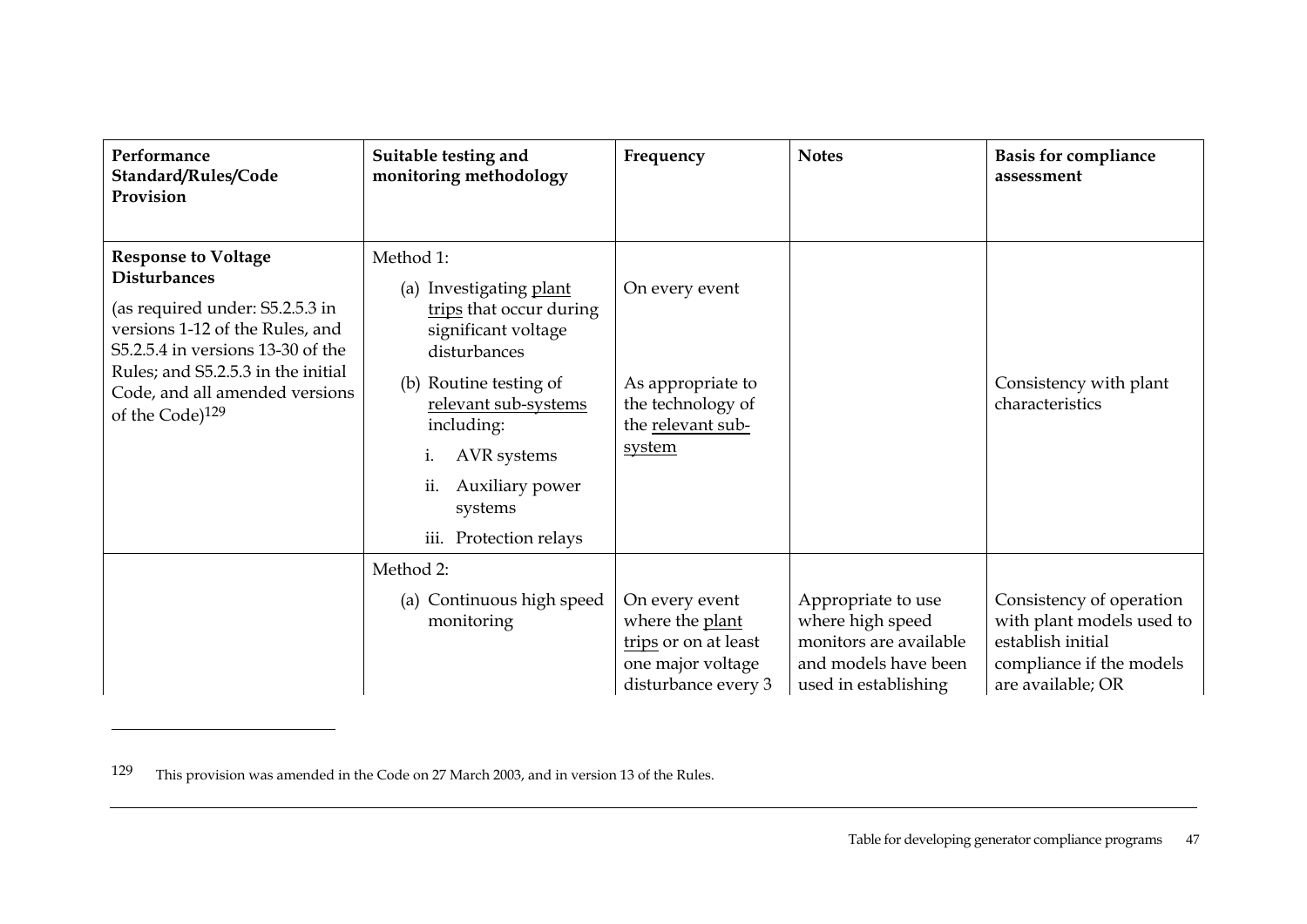| Performance<br>Standard/Rules/Code<br>Provision | Suitable testing and<br>monitoring methodology                                                                                               | Frequency                                                             | <b>Notes</b>                                                                                           | <b>Basis for compliance</b><br>assessment                                                                  |
|-------------------------------------------------|----------------------------------------------------------------------------------------------------------------------------------------------|-----------------------------------------------------------------------|--------------------------------------------------------------------------------------------------------|------------------------------------------------------------------------------------------------------------|
|                                                 |                                                                                                                                              | years                                                                 | compliance.                                                                                            | consistency with past<br>performance only if the<br>models are not available                               |
|                                                 | (b) Routine testing of<br>relevant sub-systems<br>including:                                                                                 | As appropriate to<br>the technology of<br>the relevant sub-<br>system | Where possible, testing<br>of auxiliary power<br>systems should include<br>simulated disturbance       |                                                                                                            |
|                                                 | AVR systems<br>1.<br>Auxiliary power<br>ii.<br>systems<br>iii. Protection relays                                                             |                                                                       | testing.                                                                                               |                                                                                                            |
|                                                 | Method 3:                                                                                                                                    |                                                                       |                                                                                                        |                                                                                                            |
|                                                 | (a) With the generator out<br>of service, test the<br>ability of nominated<br>415 V drives to sustain<br>a specified voltage<br>interruption | Every 4 years                                                         | Applies only to 415 V<br>drives.                                                                       | Successful ride through of<br>system voltage<br>disturbances, as per the<br>agreed performance<br>standard |
|                                                 | (b) In-service monitoring<br>and investigation of<br>any occurrence of a<br>plant trip which may<br>have been associated                     | On every event                                                        | This type of monitoring<br>will be acceptable only<br>if high speed<br>monitoring is not<br>available. |                                                                                                            |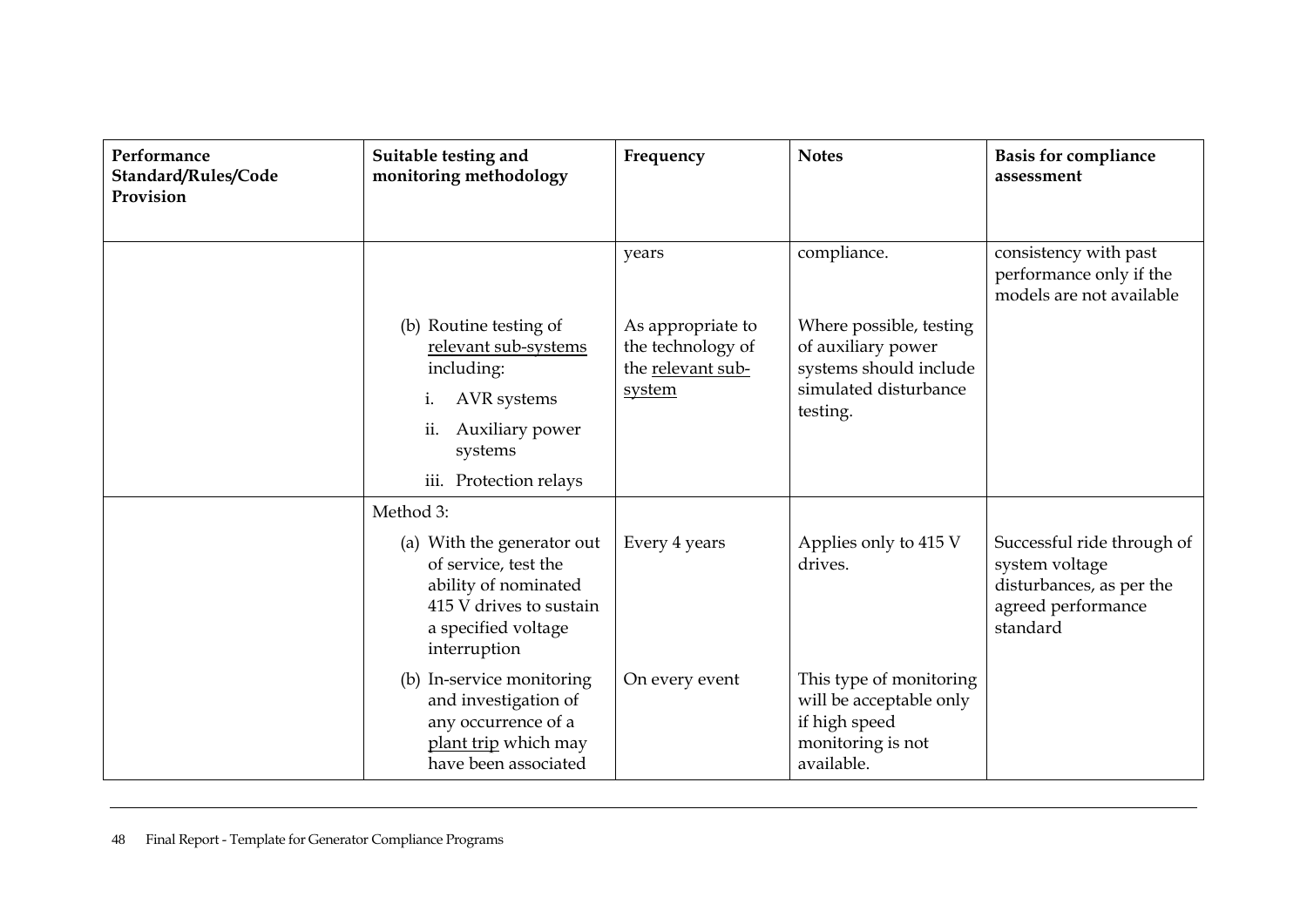| Performance<br>Standard/Rules/Code<br>Provision                                                                                                  | Suitable testing and<br>monitoring methodology                                                                                                                                                                                                                      | Frequency                                                                               | <b>Notes</b>                                                            | <b>Basis for compliance</b><br>assessment |
|--------------------------------------------------------------------------------------------------------------------------------------------------|---------------------------------------------------------------------------------------------------------------------------------------------------------------------------------------------------------------------------------------------------------------------|-----------------------------------------------------------------------------------------|-------------------------------------------------------------------------|-------------------------------------------|
|                                                                                                                                                  | with a system voltage<br>disturbance                                                                                                                                                                                                                                |                                                                                         |                                                                         |                                           |
| <b>Response to Disturbances</b><br>following Contingency Events<br>(as required under S5.2.5.5 in<br>versions 13-30 of the Rules) <sup>130</sup> | Method 1:<br>Direct testing by<br>instigating a network trip                                                                                                                                                                                                        | Following plant<br>changes                                                              | Preferred method<br>where possible and<br>where risks can be<br>managed | Achieve performance<br>standard           |
|                                                                                                                                                  | Method 2:<br>(a) Investigate plant trips<br>that occur during or<br>immediately following<br>major system events<br>(b) Routine monitoring<br>and testing of relevant<br>sub-systems including<br>suitable testing to<br>confirm circuit breaker<br>operating times | On every event<br>As appropriate to<br>the technology of<br>the relevant sub-<br>system |                                                                         | Achieve performance<br>standard           |
|                                                                                                                                                  | Method 3:                                                                                                                                                                                                                                                           |                                                                                         |                                                                         |                                           |

130 This provision was amended in version 13 of the Rules.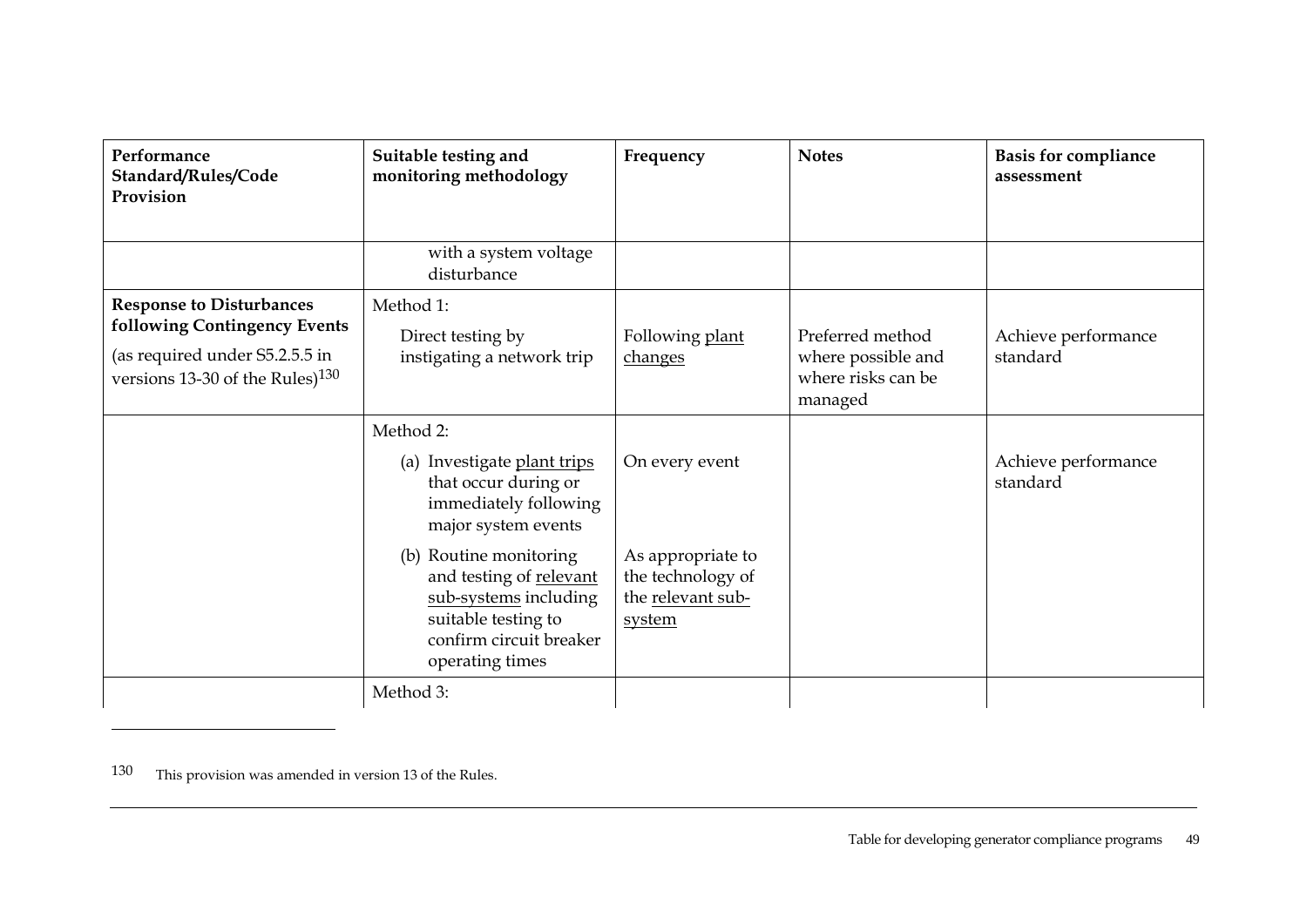| Performance<br>Standard/Rules/Code<br>Provision                                                                                                                                     | Suitable testing and<br>monitoring methodology                                                                                               | Frequency                                                                               | <b>Notes</b>                                                                                                                   | <b>Basis for compliance</b><br>assessment                                                                                                                                                                   |
|-------------------------------------------------------------------------------------------------------------------------------------------------------------------------------------|----------------------------------------------------------------------------------------------------------------------------------------------|-----------------------------------------------------------------------------------------|--------------------------------------------------------------------------------------------------------------------------------|-------------------------------------------------------------------------------------------------------------------------------------------------------------------------------------------------------------|
|                                                                                                                                                                                     | Continuous monitoring<br>(a)<br>using high speed<br>recorders                                                                                | On disturbances<br>when the plant trips<br>or at least one major<br>event every 3 years | Appropriate to use<br>where high speed<br>monitors are available<br>and models have been<br>used in establishing<br>compliance | Consistency of operation<br>with plant models used to<br>establish initial<br>compliance if the models<br>are available; OR<br>consistency with past<br>performance only if the<br>models are not available |
|                                                                                                                                                                                     | (b) Routine monitoring<br>and testing of relevant<br>sub-systems                                                                             | As appropriate to<br>the technology of<br>the relevant sub-<br>system                   |                                                                                                                                |                                                                                                                                                                                                             |
| <b>Quality of Electricity</b><br><b>Generated and Continuous</b><br><b>Uninterrupted Operation</b><br>(as required under S5.2.5.6 in<br>versions 13-30 of the Rules) <sup>131</sup> | Method 1:<br>Direct measurements<br>(a)<br>using power quality<br>meters to test:<br>voltage fluctuation<br>levels<br>voltage balance<br>ii. | Following plant<br>changes                                                              |                                                                                                                                | Achieve performance<br>standard and ensure<br>protection settings are<br>consistent with the<br>performance standard.                                                                                       |

131 This provision was amended in version 13 of the Rules.

50Final Report - Template for Generator Compliance Programs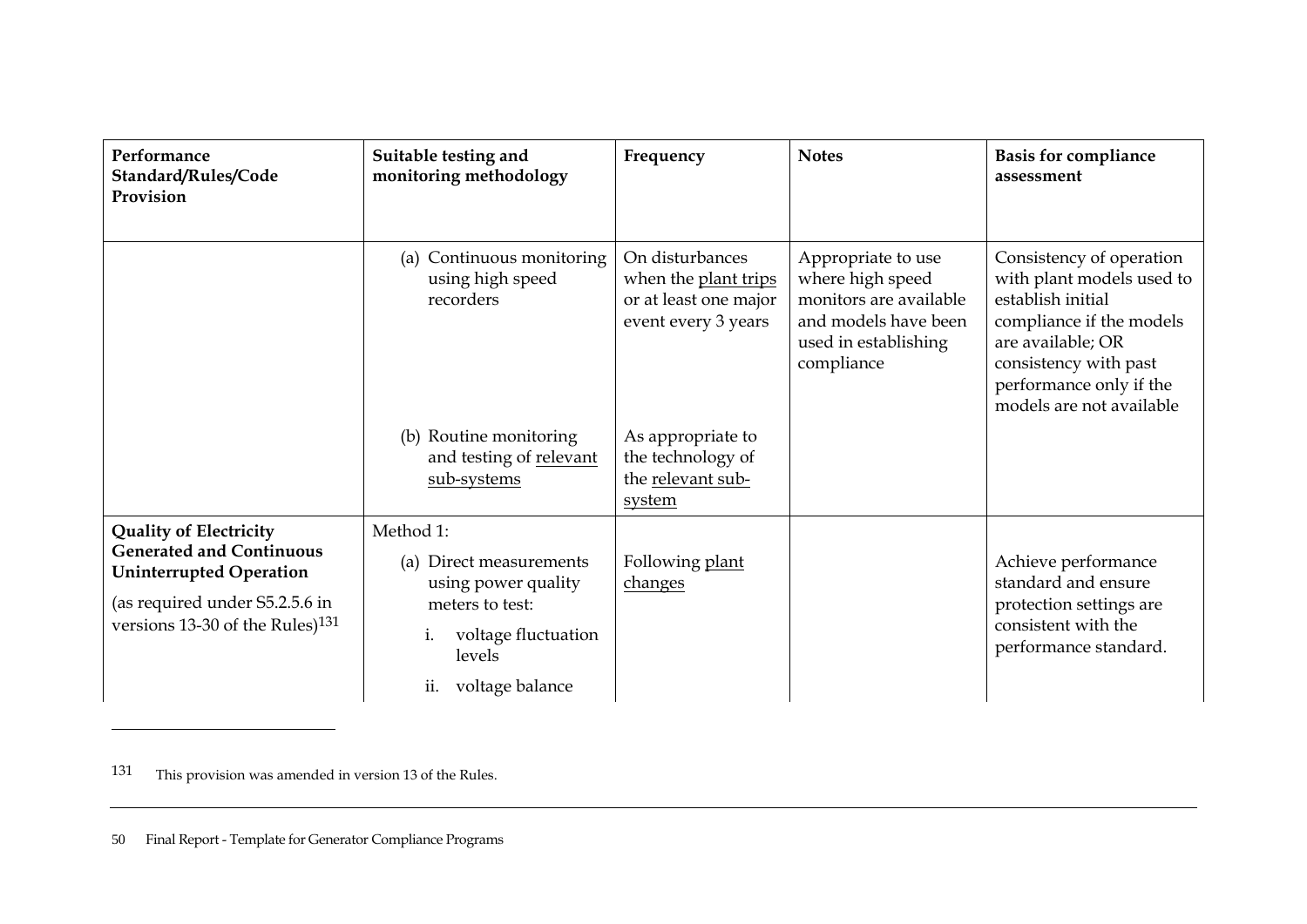| Performance<br>Standard/Rules/Code<br>Provision | Suitable testing and<br>monitoring methodology                                                                                             | Frequency                                                             | <b>Notes</b>                         | <b>Basis for compliance</b><br>assessment          |
|-------------------------------------------------|--------------------------------------------------------------------------------------------------------------------------------------------|-----------------------------------------------------------------------|--------------------------------------|----------------------------------------------------|
|                                                 | iii. harmonics, flicker<br>and negative phase<br>sequence voltage<br>prior to<br>synchronisation                                           |                                                                       |                                      |                                                    |
|                                                 | and to ensure<br>protection settings align<br>to the performance<br>standard                                                               |                                                                       |                                      |                                                    |
|                                                 | (b) Investigating plant<br>trips to ensure the trip<br>is not caused by<br>power-quality<br>protection (harmonics<br>or voltage unbalance) | Following each<br>event                                               |                                      | Achieve performance<br>standard.                   |
|                                                 | (c) Routine monitoring<br>and testing of any<br>relevant sub-systems                                                                       | As appropriate to<br>the technology of<br>the relevant sub-<br>system |                                      |                                                    |
|                                                 | Method 2:                                                                                                                                  |                                                                       |                                      |                                                    |
|                                                 | Monitoring in-service<br>performance using                                                                                                 | On disturbances<br>when the plant trips<br>including at least         | Appropriate to use<br>where suitable | Consistency of operation<br>with plant performance |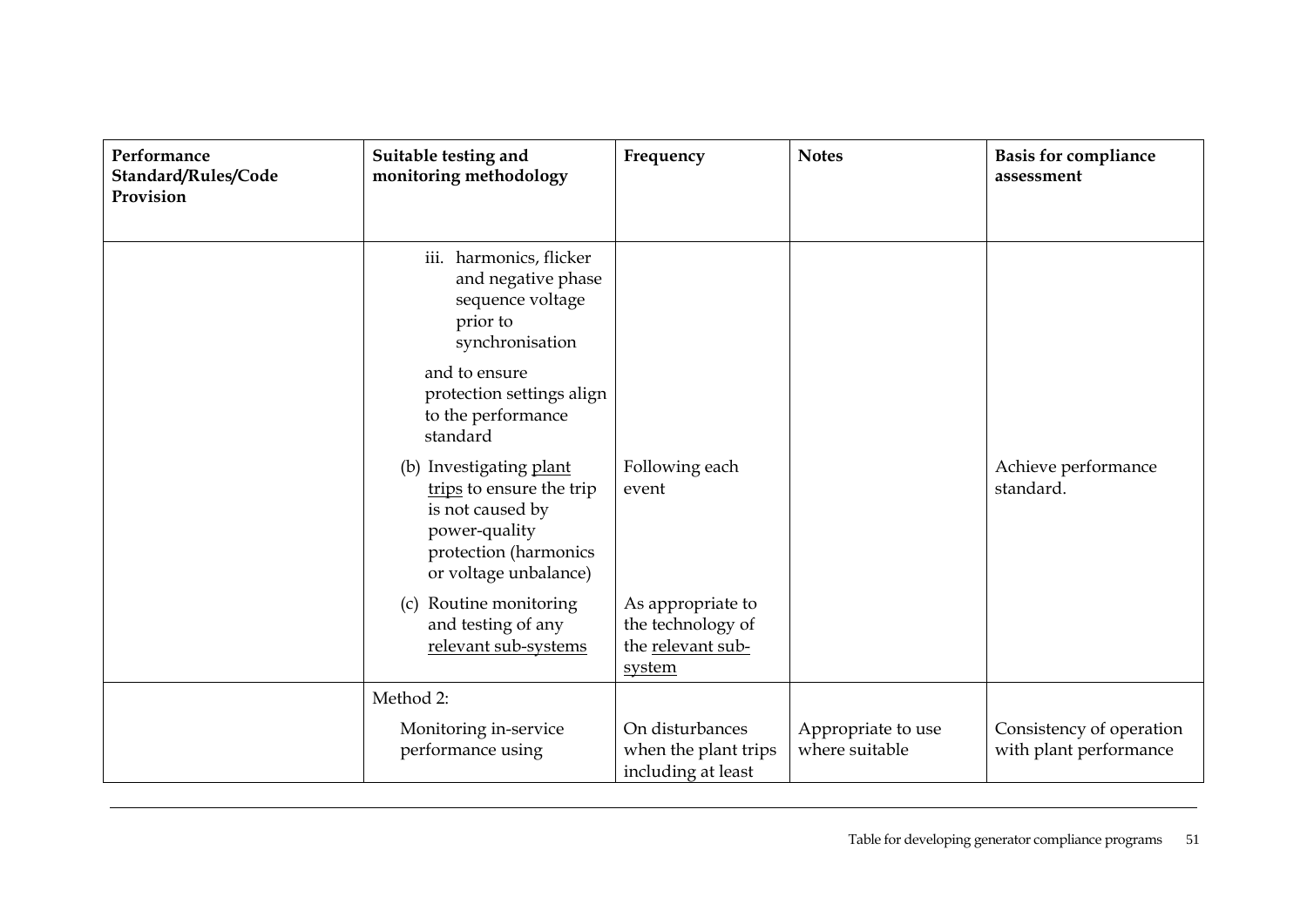| Performance<br>Standard/Rules/Code<br>Provision                                                                                                                                 | Suitable testing and<br>monitoring methodology                                                                                                             | Frequency                                                             | <b>Notes</b>          | <b>Basis for compliance</b><br>assessment                                                                |
|---------------------------------------------------------------------------------------------------------------------------------------------------------------------------------|------------------------------------------------------------------------------------------------------------------------------------------------------------|-----------------------------------------------------------------------|-----------------------|----------------------------------------------------------------------------------------------------------|
|                                                                                                                                                                                 | appropriate metering                                                                                                                                       | one major event<br>every 3 years                                      | metering is available | specifications                                                                                           |
| <b>Partial Load Rejection</b>                                                                                                                                                   | Method 1:                                                                                                                                                  |                                                                       |                       |                                                                                                          |
| (as required under: S5.2.5.4 in<br>versions 1-12 of the Rules, and<br>S5.2.5.7 in versions 13-30 of the<br>Rules; and S5.2.5.4 of the initial<br>Code, and all amended versions | (a) Measure response of<br>the generator to system<br>over-frequency and<br>analyse the unit<br>performance                                                |                                                                       | Directly measurable   | Achieve performance<br>standard                                                                          |
| of the Code) <sup>132</sup>                                                                                                                                                     | (b) Investigation of plant<br><u>trips</u>                                                                                                                 | On every event                                                        |                       |                                                                                                          |
|                                                                                                                                                                                 | Method 2:                                                                                                                                                  |                                                                       |                       |                                                                                                          |
|                                                                                                                                                                                 | (a) Routine testing of<br>relevant sub-systems<br>including:<br>Analytical<br>simulation of<br>generator, auxiliary<br>systems and critical<br>protections | As appropriate to<br>the technology of<br>the relevant sub-<br>system |                       | Simulation demonstrates<br>ride through of load<br>rejection event specified<br>in Performance Standard. |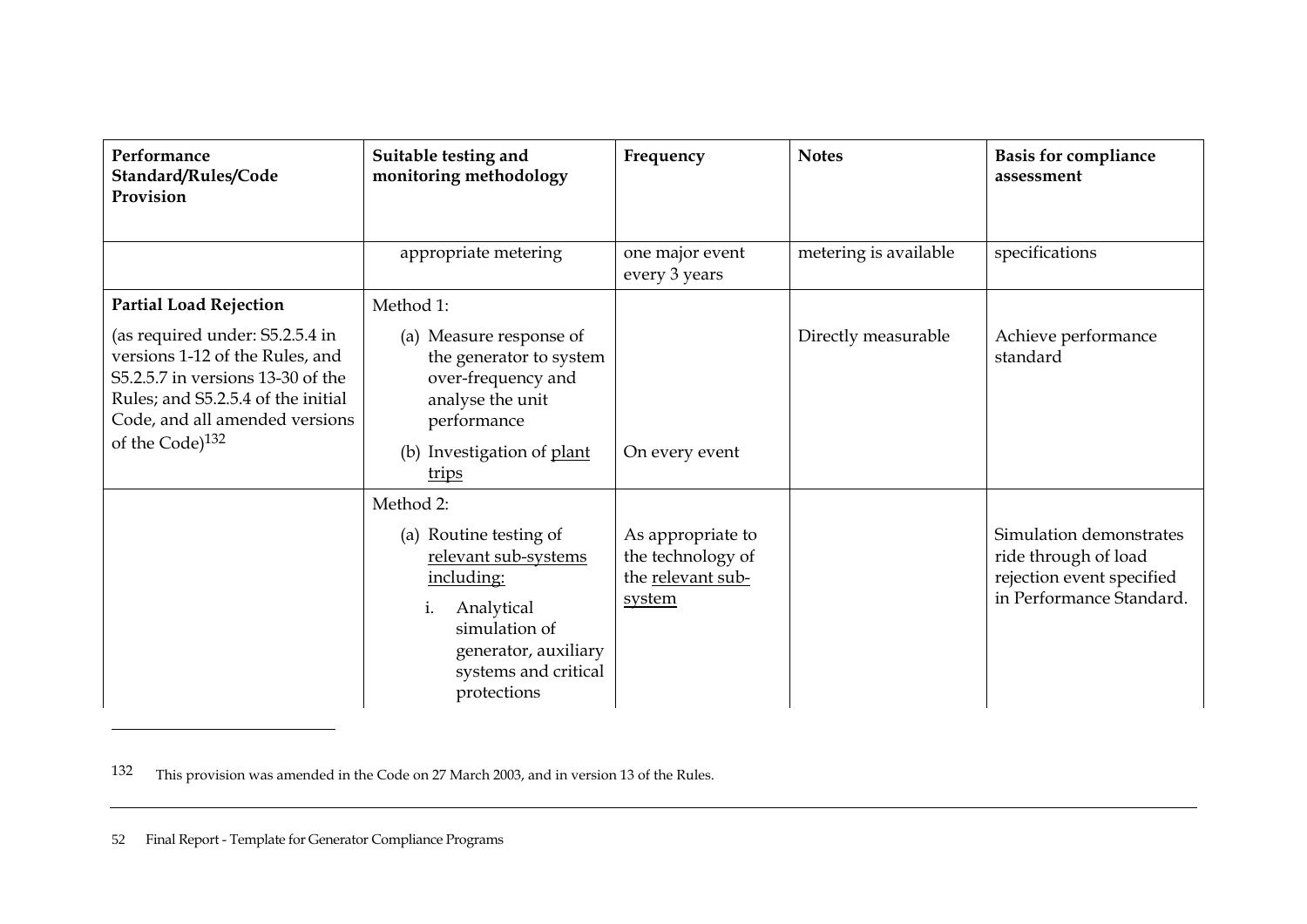| Performance<br>Standard/Rules/Code<br>Provision            | Suitable testing and<br>monitoring methodology                                                                                                                           | Frequency      | <b>Notes</b>                                                         | <b>Basis for compliance</b><br>assessment                                                                                                                   |
|------------------------------------------------------------|--------------------------------------------------------------------------------------------------------------------------------------------------------------------------|----------------|----------------------------------------------------------------------|-------------------------------------------------------------------------------------------------------------------------------------------------------------|
|                                                            | Secondary injection<br>ii.<br>testing of critical<br>protection systems<br>(b) Assess any plant trip<br>for relationship to load<br>rejection event                      | On every event | <b>Type Test permissible</b><br>where multiple units<br>are involved | Operation over the<br>conditions specified and<br>agreed in the Generator<br>Performance Standard.                                                          |
|                                                            | Method 3:<br>(a) Response to partial<br>load rejection to be<br>assessed by in-service<br>performance<br>(b) Test for correct<br>operation of turbine<br>overspeed trips | Every 4 years  | Overspeed protection<br>checked off-line after<br>major overhauls    | Achieve performance<br>standard.<br>That turbine trip operates<br>to within acceptable<br>tolerance of nominal trip<br>setting for overspeed<br>protection. |
| <b>Protection from Power System</b><br><b>Disturbances</b> | Method 1:<br>(a) Continuous monitoring                                                                                                                                   |                | Appropriate to use                                                   | Consistency of operation                                                                                                                                    |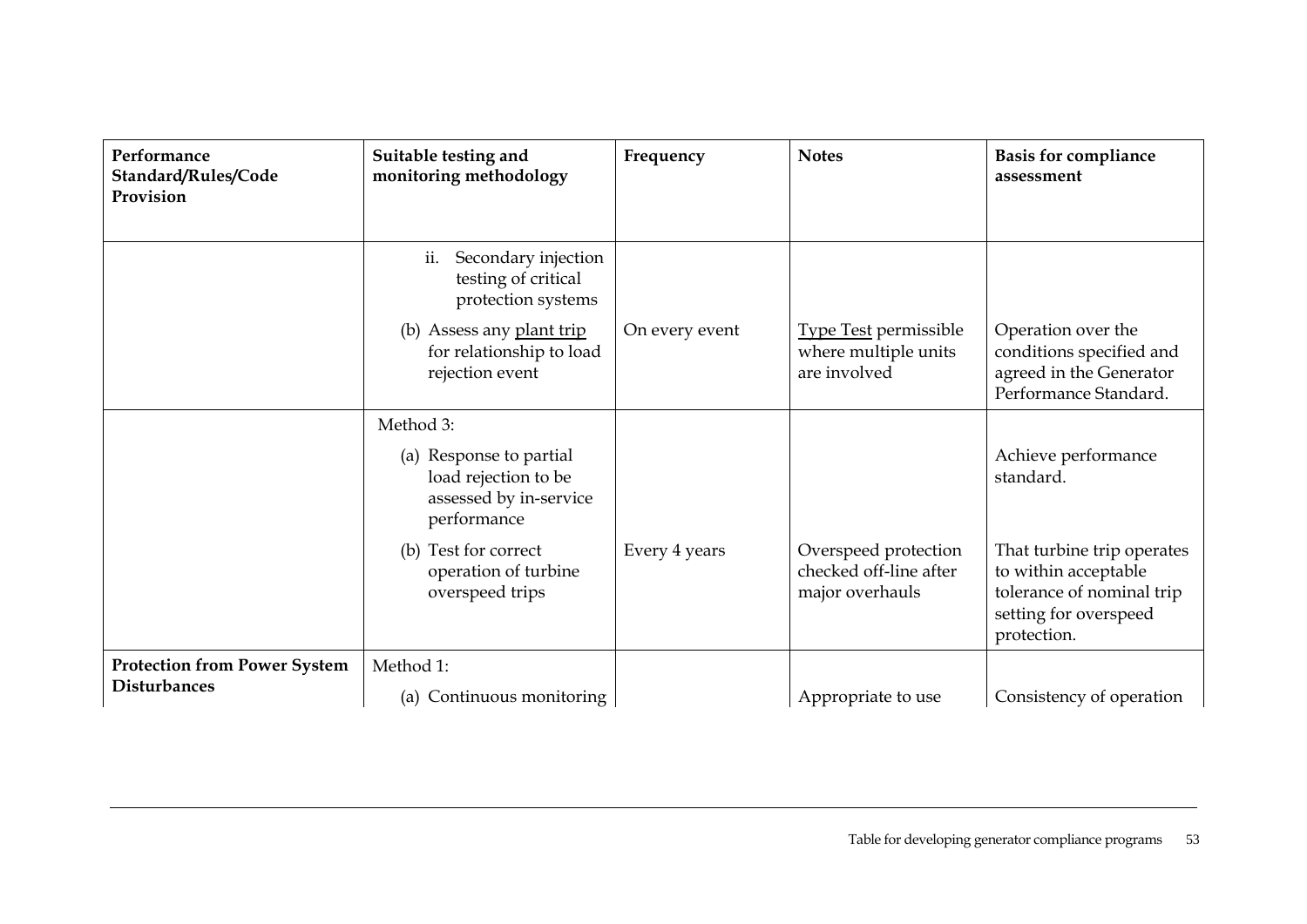| Performance<br>Standard/Rules/Code<br>Provision                                                                                            | Suitable testing and<br>monitoring methodology                                                    | Frequency                                                             | <b>Notes</b>                                                                                             | <b>Basis for compliance</b><br>assessment                                                                                                                                   |
|--------------------------------------------------------------------------------------------------------------------------------------------|---------------------------------------------------------------------------------------------------|-----------------------------------------------------------------------|----------------------------------------------------------------------------------------------------------|-----------------------------------------------------------------------------------------------------------------------------------------------------------------------------|
| (as required under S5.2.5.8 in<br>versions 1-30 of the Rules, the<br>initial Code, and all amended<br>versions of the Code) <sup>133</sup> | using high speed<br>recorders                                                                     |                                                                       | where high speed<br>monitors are available<br>and models have been<br>used in establishing<br>compliance | with plant models used to<br>establish initial<br>compliance if the models<br>are available; OR<br>consistency with past<br>performance if the models<br>are not available. |
|                                                                                                                                            | (b) Routine testing of<br>relevant sub-systems<br>including applicable<br>protection relays       | As appropriate to<br>the technology of<br>the relevant sub-<br>system |                                                                                                          | That protection system<br>operated in accordance<br>with design and the<br>Performance Standard.                                                                            |
|                                                                                                                                            | (c) Investigate unit<br>electrical protection<br>trips                                            | On every event                                                        |                                                                                                          |                                                                                                                                                                             |
|                                                                                                                                            | Method 2:                                                                                         |                                                                       |                                                                                                          |                                                                                                                                                                             |
|                                                                                                                                            | (a) Routine testing of<br>relevant sub-systems<br>including:<br>Injection of<br>simulated signals | As appropriate to<br>the technology of<br>the relevant sub-<br>system |                                                                                                          | Achieve performance<br>standard                                                                                                                                             |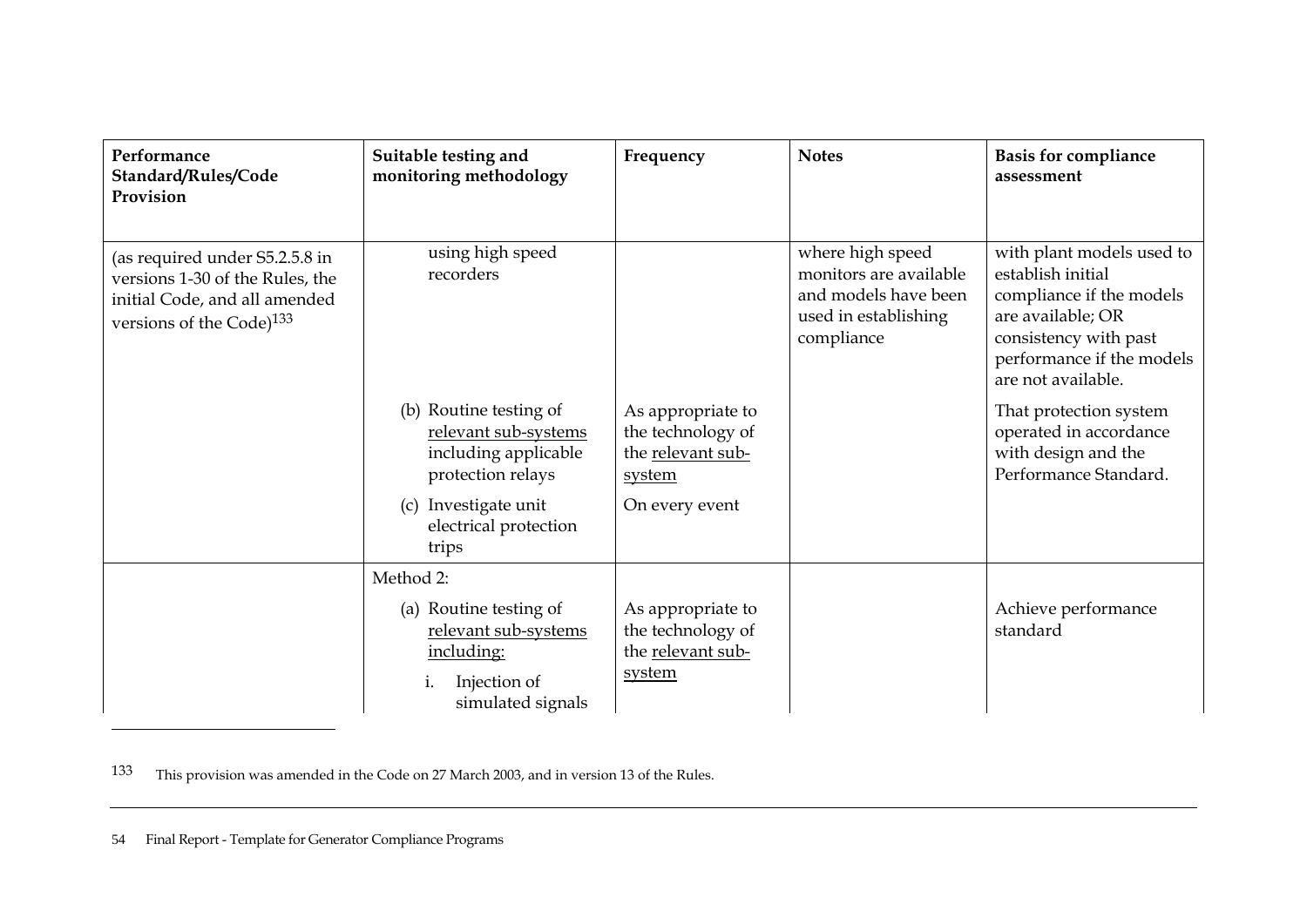| Performance<br>Standard/Rules/Code<br>Provision | Suitable testing and<br>monitoring methodology                                       | Frequency                                                                                                                                                                                                                    | <b>Notes</b>                                                                                                                                                                                                                                                       | <b>Basis for compliance</b><br>assessment                                                                                                                                            |
|-------------------------------------------------|--------------------------------------------------------------------------------------|------------------------------------------------------------------------------------------------------------------------------------------------------------------------------------------------------------------------------|--------------------------------------------------------------------------------------------------------------------------------------------------------------------------------------------------------------------------------------------------------------------|--------------------------------------------------------------------------------------------------------------------------------------------------------------------------------------|
|                                                 | (secondary<br>injection) to<br>demonstrate correct<br>operation of the<br>protection |                                                                                                                                                                                                                              |                                                                                                                                                                                                                                                                    |                                                                                                                                                                                      |
|                                                 | Repair or<br>ii.<br>recalibrate<br>protection relays as<br>required                  |                                                                                                                                                                                                                              |                                                                                                                                                                                                                                                                    |                                                                                                                                                                                      |
|                                                 | (b) Investigate plant trips                                                          | On every event                                                                                                                                                                                                               |                                                                                                                                                                                                                                                                    |                                                                                                                                                                                      |
|                                                 | Method 3:                                                                            |                                                                                                                                                                                                                              |                                                                                                                                                                                                                                                                    |                                                                                                                                                                                      |
|                                                 | (a) Performance is<br>monitored, in-service                                          | At each major<br>overhaul; and/or<br>every 5 years by<br>routine functional<br>testing of unit<br>electrical protection<br>systems and<br>verification of<br>database registered<br>protection settings<br>to occur annually | Applicable for wind<br>farms.<br>Changes to turbine<br>control parameters will<br>be controlled such that<br>the performance of the<br>generating system and<br>generating units is not<br>compromised in<br>relation to the<br>generator performance<br>standard. | Performance is confirmed<br>by the generating system<br>remaining synchronised<br>during power system<br>disturbance conditions<br>where required under a<br>provision of the Rules. |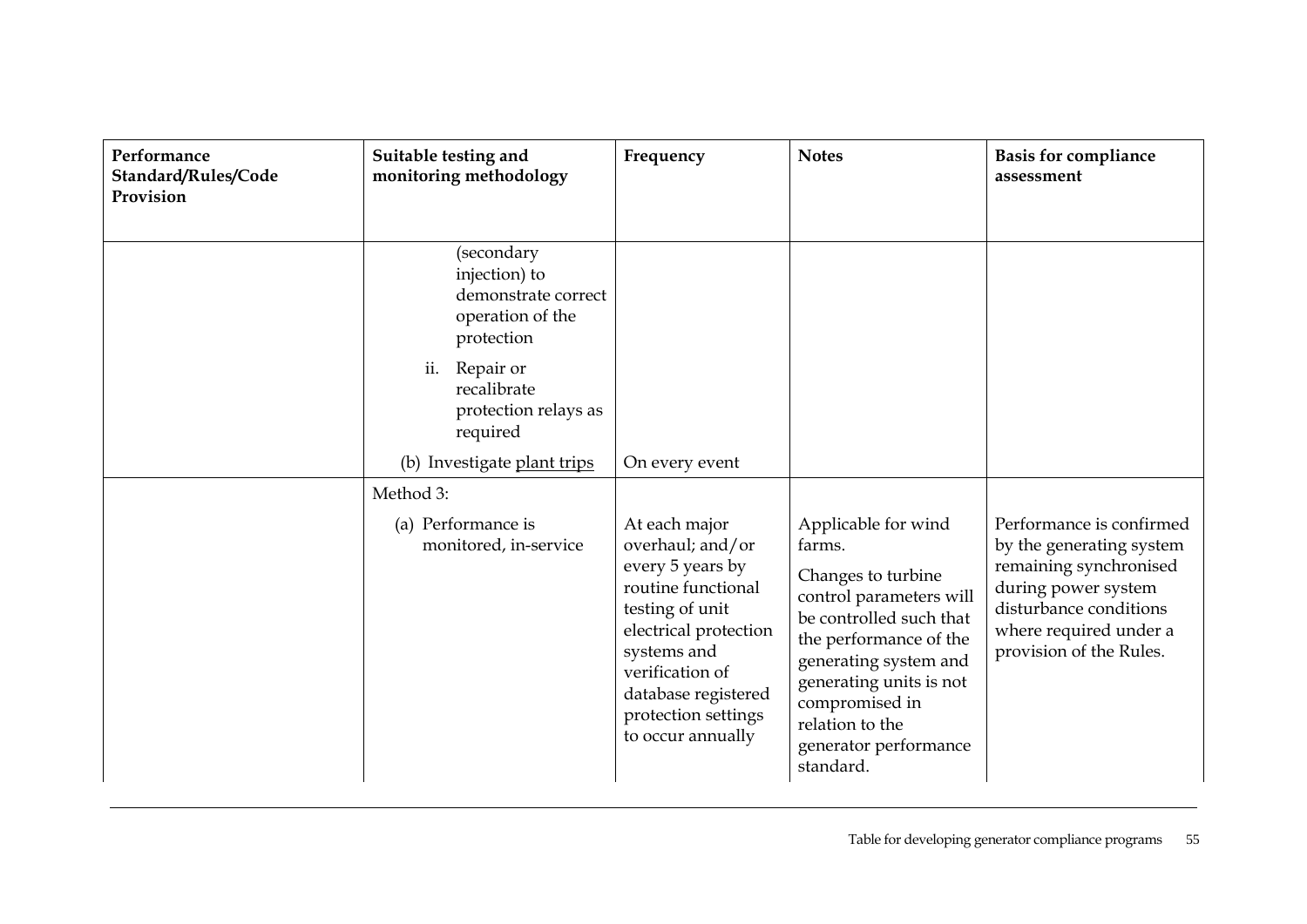| Performance<br>Standard/Rules/Code<br>Provision                                                                                                                                                            | Suitable testing and<br>monitoring methodology                                                                                                                                                                    | Frequency                                                                              | <b>Notes</b>                                   | <b>Basis for compliance</b><br>assessment                                            |
|------------------------------------------------------------------------------------------------------------------------------------------------------------------------------------------------------------|-------------------------------------------------------------------------------------------------------------------------------------------------------------------------------------------------------------------|----------------------------------------------------------------------------------------|------------------------------------------------|--------------------------------------------------------------------------------------|
|                                                                                                                                                                                                            | (b) Routine testing of<br>relevant sub-systems<br>including testing by<br>secondary injection all<br>protection system<br>relays, between the<br>generating unit<br>terminals but within the<br>generating system | As appropriate to<br>the technology of<br>the relevant sub-<br>system                  | Appropriate to use<br>where data is available. | Performance will be<br>assessed against the<br>performance standard<br>requirements. |
| Protection Systems that Impact  <br>on Power System Security<br>(as required under S5.2.5.9 in<br>versions 1-30 of the Rules, the<br>initial Code, and all amended<br>versions of the Code) <sup>134</sup> | Method 1:<br>(a) Routine testing of<br>protection systems<br>including:<br>CB opening times;<br>Protection relay<br>ii.<br>injection testing.<br>(b) Confirmation from                                            | As appropriate to<br>the technology of<br>the protection<br>system<br>Every plant trip | Directly measurable                            | Achieve performance<br>standard                                                      |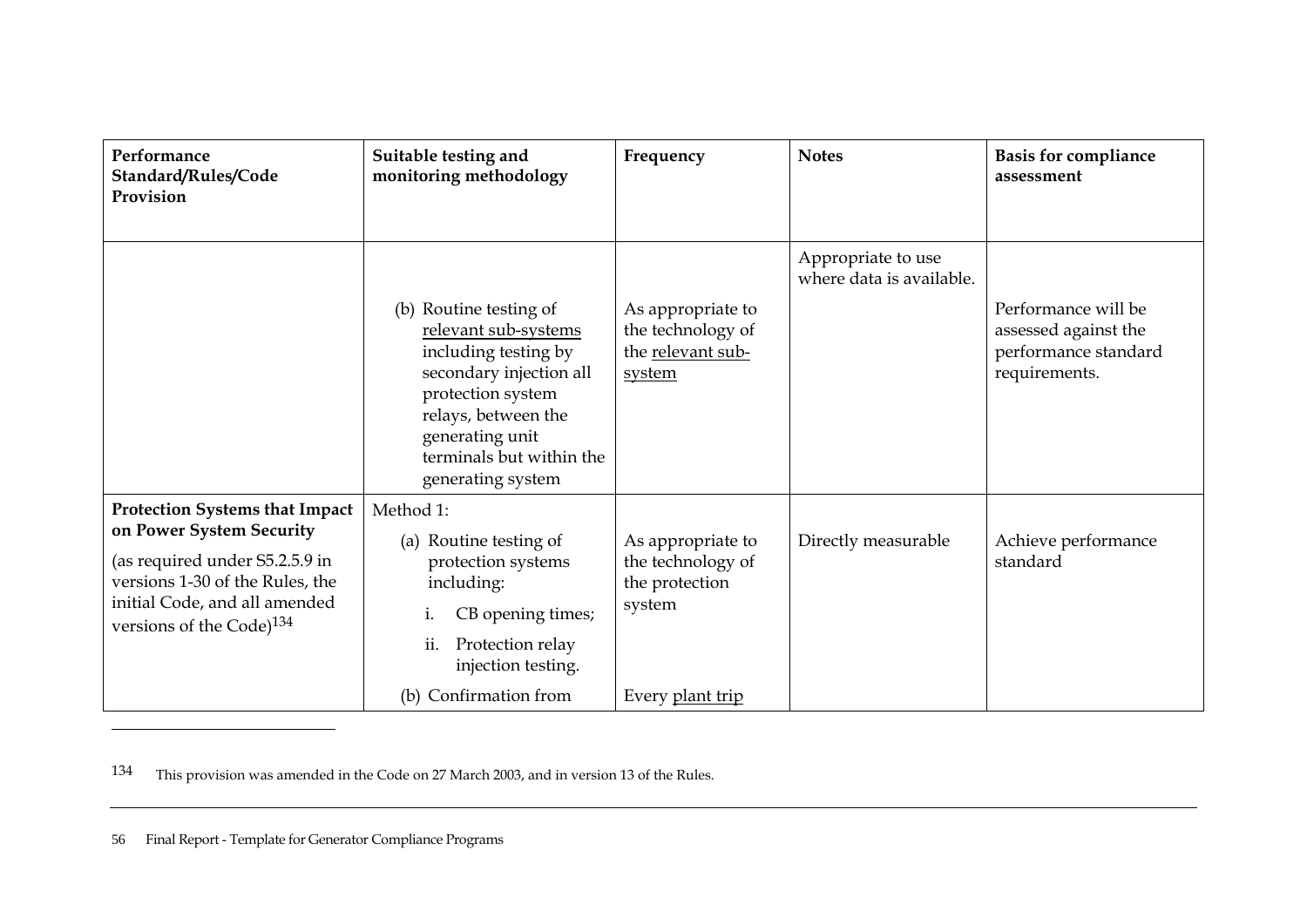| Performance<br>Standard/Rules/Code<br>Provision | Suitable testing and<br>monitoring methodology                                  | Frequency                                                   | <b>Notes</b> | <b>Basis for compliance</b><br>assessment                                              |
|-------------------------------------------------|---------------------------------------------------------------------------------|-------------------------------------------------------------|--------------|----------------------------------------------------------------------------------------|
|                                                 | fault recorder records<br>of actual performance                                 |                                                             |              |                                                                                        |
|                                                 | Method 2:                                                                       |                                                             |              |                                                                                        |
|                                                 | (a) Routine testing of<br>relevant sub-systems<br>including:                    | As appropriate to<br>the technology of<br>the relevant sub- |              | That all protection relays<br>operate satisfactorily and<br>to within design tolerance |
|                                                 | protection system<br>i.<br>testing by<br>secondary injection                    | system                                                      |              | of setting value.                                                                      |
|                                                 | ii. checking of circuit<br>breaker opening<br>times                             | On every event                                              |              |                                                                                        |
|                                                 | iii. redundancy of<br>primary protection<br>systems                             |                                                             |              |                                                                                        |
|                                                 | iv. timing of trip signal<br>issued by the<br>breaker fail<br>protection system |                                                             |              |                                                                                        |
|                                                 | (b) Assessment of<br>protection system<br>performance in the                    |                                                             |              | That protection system is<br>operated in accordance<br>with design and the             |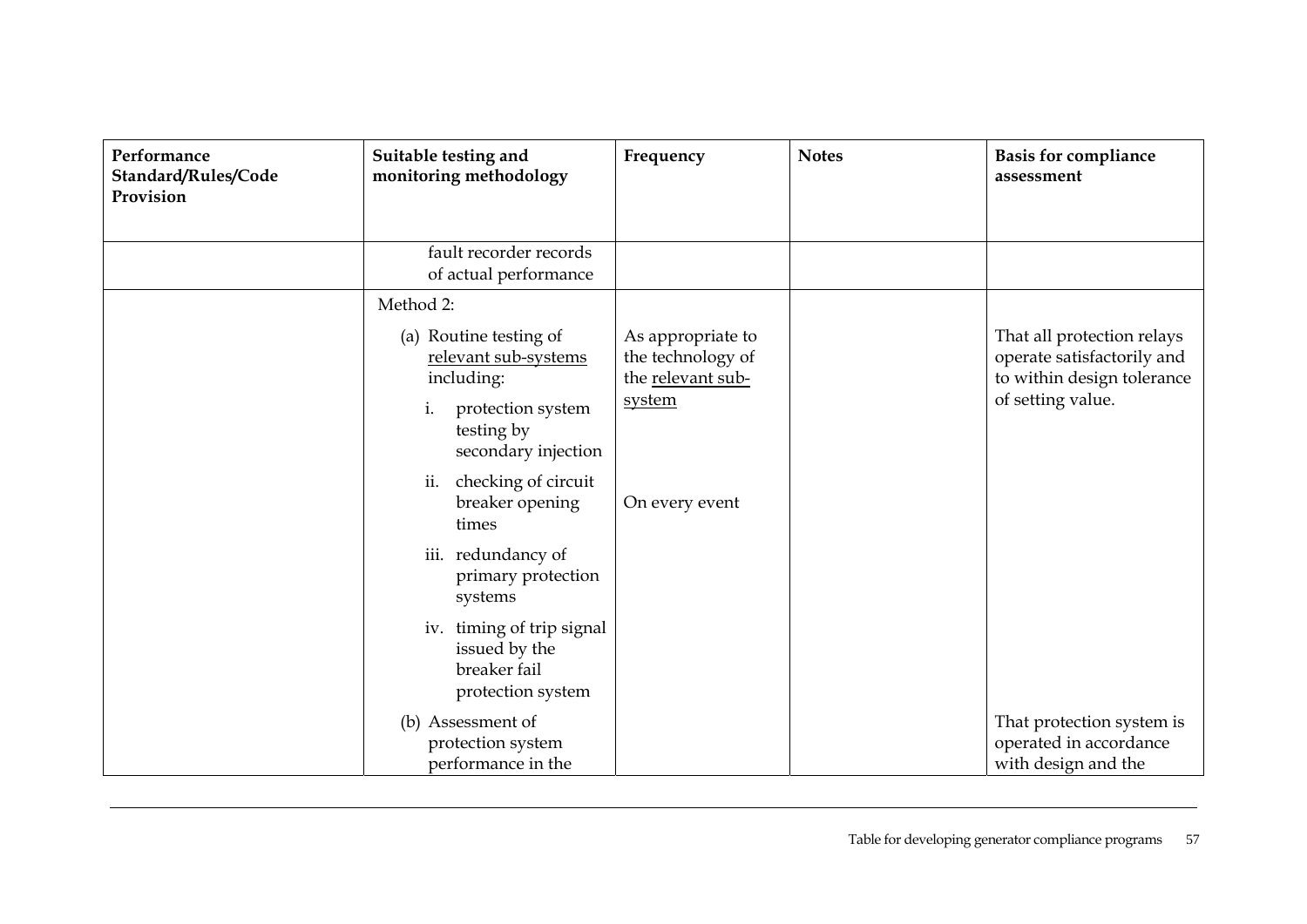| Performance<br>Standard/Rules/Code<br>Provision | Suitable testing and<br>monitoring methodology                                                                                            | Frequency                                                                                                                                                                                                                    | <b>Notes</b>                                                                                                                                                                                                                            | <b>Basis for compliance</b><br>assessment                                                                                                                                                                                                                          |
|-------------------------------------------------|-------------------------------------------------------------------------------------------------------------------------------------------|------------------------------------------------------------------------------------------------------------------------------------------------------------------------------------------------------------------------------|-----------------------------------------------------------------------------------------------------------------------------------------------------------------------------------------------------------------------------------------|--------------------------------------------------------------------------------------------------------------------------------------------------------------------------------------------------------------------------------------------------------------------|
|                                                 | event of protection<br>system operation                                                                                                   |                                                                                                                                                                                                                              |                                                                                                                                                                                                                                         | Performance Standard.                                                                                                                                                                                                                                              |
|                                                 | Method 3:                                                                                                                                 |                                                                                                                                                                                                                              |                                                                                                                                                                                                                                         |                                                                                                                                                                                                                                                                    |
|                                                 | (a) Performance is<br>monitored, in-service,<br>where data is available.                                                                  | At each major<br>overhaul; and/or<br>every 5 years by<br>routine functional<br>testing of unit<br>electrical protection<br>systems and<br>verification of<br>database registered<br>protection settings<br>to occur annually | Changes to turbine<br>control parameters will<br>be controlled such that<br>the performance of the<br>generating system and<br>generating units is not<br>compromised in<br>relation to the<br><b>Generator Performance</b><br>Standard | Performance is confirmed<br>by assessing operation of<br>protection systems against<br>the requirements of the<br>standard when a<br>generating unit trips as a<br>result of fault occurring<br>between the generating<br>unit stator and the<br>connection point. |
|                                                 | (b) Relevant testing of any<br>relevant sub-systems<br>including protection<br>system relays shall be<br>tested by secondary<br>injection | As appropriate to<br>the technology of<br>the relevant sub-<br>system                                                                                                                                                        |                                                                                                                                                                                                                                         | Performance will be<br>assessed against the<br>performance standard<br>requirements following a<br>unit trip as a result of a<br>relevant system event in<br>which the unit should<br>have remained<br>synchronised.                                               |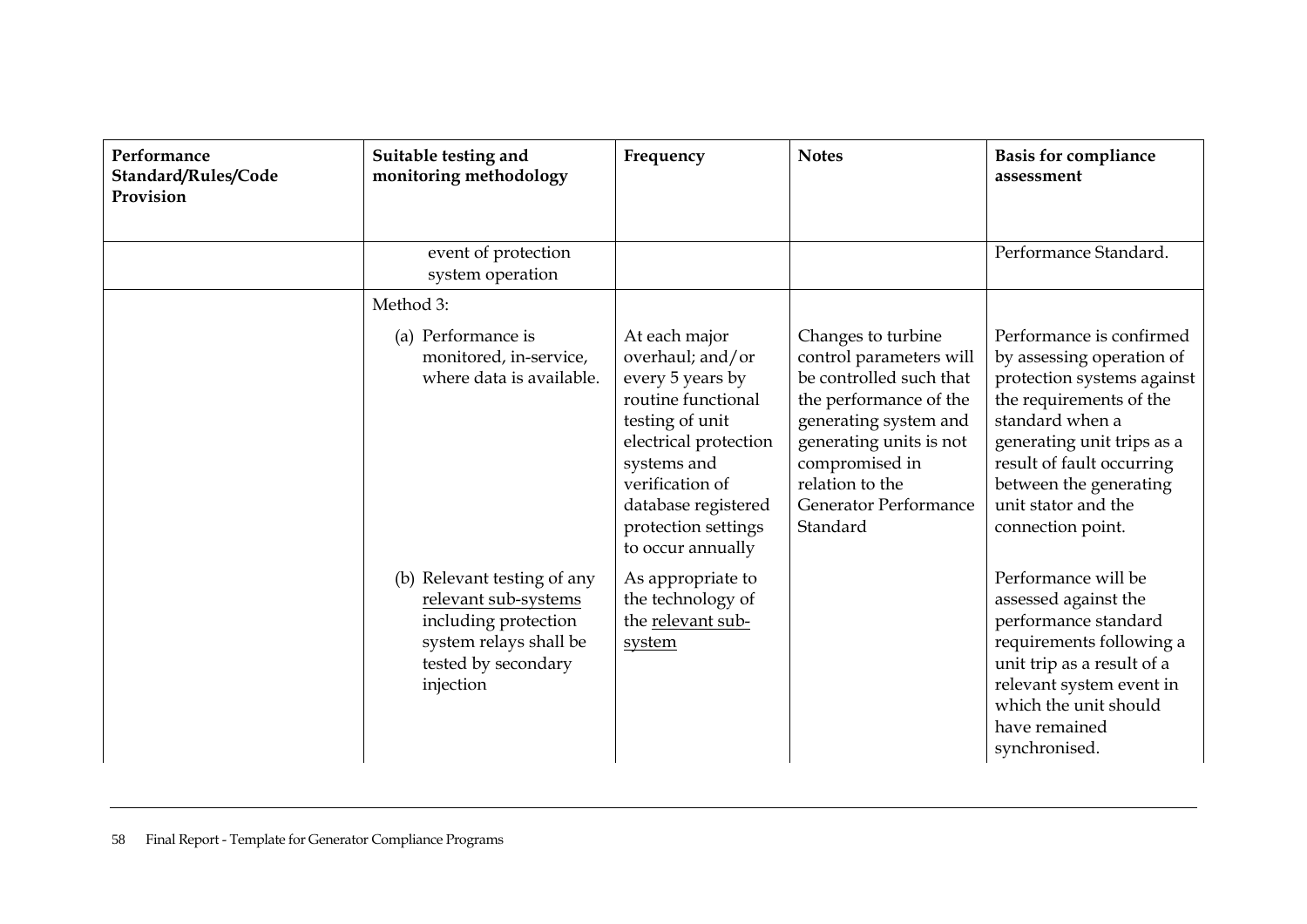| Performance<br>Standard/Rules/Code<br>Provision                                                                                                                                                                                                                                       | Suitable testing and<br>monitoring methodology                                                                                                                                                                                                                                | Frequency                                                                               | <b>Notes</b> | <b>Basis for compliance</b><br>assessment                                                                                                                                                                          |
|---------------------------------------------------------------------------------------------------------------------------------------------------------------------------------------------------------------------------------------------------------------------------------------|-------------------------------------------------------------------------------------------------------------------------------------------------------------------------------------------------------------------------------------------------------------------------------|-----------------------------------------------------------------------------------------|--------------|--------------------------------------------------------------------------------------------------------------------------------------------------------------------------------------------------------------------|
|                                                                                                                                                                                                                                                                                       | Verification of database<br>(c)<br>registered protection<br>settings to occur in<br>conjunction with<br>injection testing                                                                                                                                                     |                                                                                         |              |                                                                                                                                                                                                                    |
| <b>Asynchronous Operation of</b><br><b>Synchronous Generating Units</b><br>/ Protection to Trip Plant for<br><b>Unstable Operation</b><br>(as required under S5.2.5.10 in<br>versions 1-30 of the Rules, the<br>initial Code, and all amended<br>versions of the Code) <sup>135</sup> | Method 1:<br>(a) Routine testing of<br>relevant sub-systems<br>including protection<br>system testing by<br>secondary injection<br>(b) Assessment of<br>protection system<br>performance in the<br>event of protection<br>system operation or of<br>asynchronous<br>operation | As appropriate to<br>the technology of<br>the relevant sub-<br>system<br>On every event |              | That all protection relays<br>operate satisfactorily and<br>to within design tolerance<br>of setting value.<br>That protection system is<br>operated in accordance<br>with design and the<br>Performance Standard. |
| <b>Frequency Control / Frequency</b>                                                                                                                                                                                                                                                  | Method 1:                                                                                                                                                                                                                                                                     |                                                                                         |              |                                                                                                                                                                                                                    |

<sup>135</sup> This provision was amended in the Code on 27 March 2003, and in version 13 of the Rules.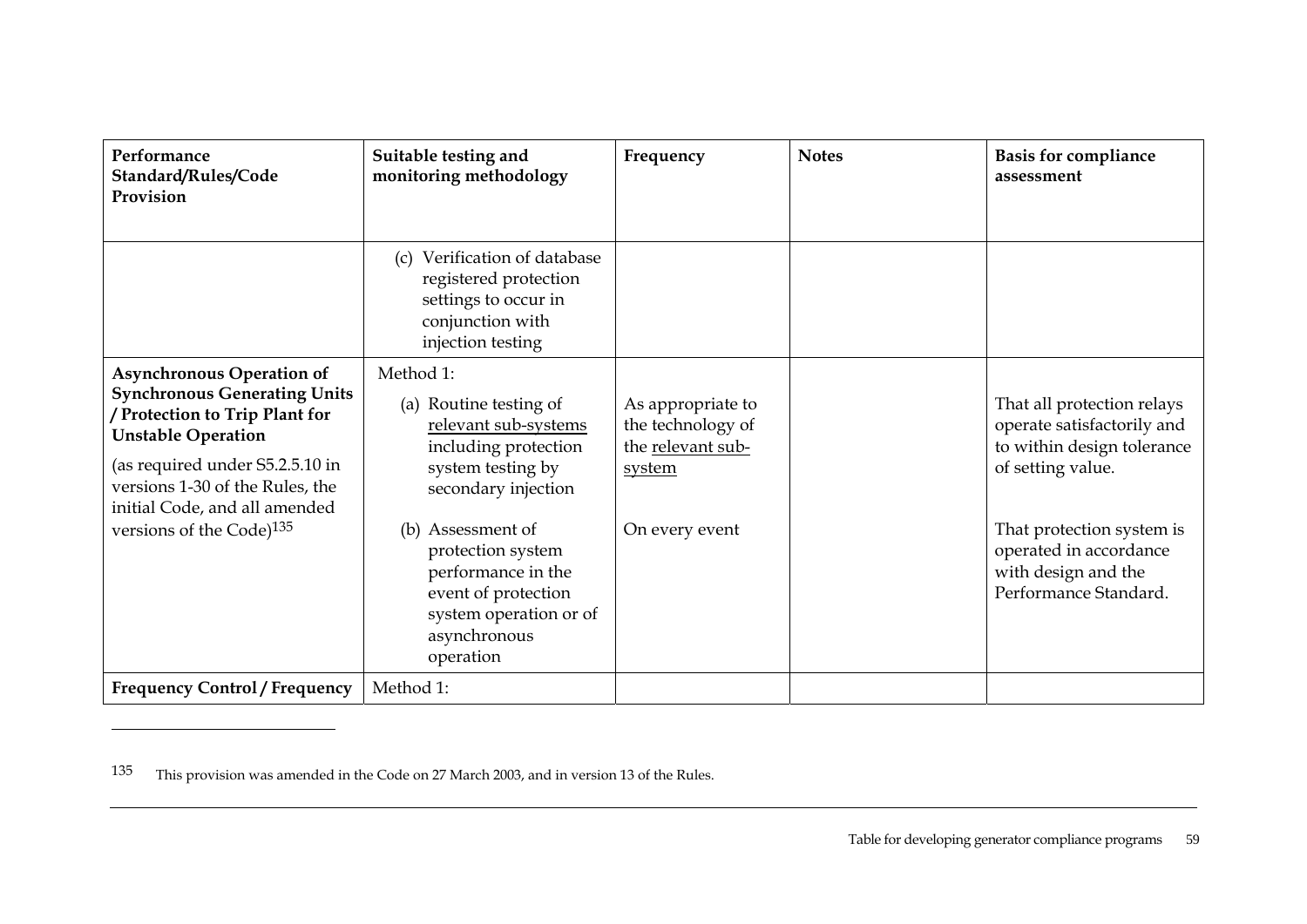| Performance<br>Standard/Rules/Code<br>Provision                                                                                                                                                                                                         | Suitable testing and<br>monitoring methodology                                                                                       | Frequency                                                               | <b>Notes</b>                                                                                                                   | <b>Basis for compliance</b><br>assessment                                                                                                                                                                   |
|---------------------------------------------------------------------------------------------------------------------------------------------------------------------------------------------------------------------------------------------------------|--------------------------------------------------------------------------------------------------------------------------------------|-------------------------------------------------------------------------|--------------------------------------------------------------------------------------------------------------------------------|-------------------------------------------------------------------------------------------------------------------------------------------------------------------------------------------------------------|
| Responsiveness and/or<br><b>Governor Stability and</b><br><b>Governor System</b><br>(as required under: S5.2.5.11 in<br>versions 1-30 of the Rules;<br>S5.2.5.11 and S5.2.6.4 in the<br>initial Code, and all amended<br>versions of the Code before 27 | Monitor in-service<br>performance using high<br>speed frequency data                                                                 |                                                                         | Appropriate to use<br>where high speed<br>monitors are available<br>and models have been<br>used in establishing<br>compliance | Consistency of operation<br>with plant models used to<br>establish initial<br>compliance if the models<br>are available; OR<br>consistency with past<br>performance only if the<br>models are not available |
| March 2003; and S5.2.5.11 of all<br>amended versions of the Code<br>from 27 March 2003<br>onwards) <sup>136</sup>                                                                                                                                       | Method 2:<br>Assessment of governor<br>system performance<br>during events involving<br>significant variation to<br>system frequency | On every event                                                          | Assessment takes into<br>account inertial<br>response, overall<br>governor droop setting<br>etc                                | That governor system<br>response is within the<br>tolerance specified by the<br>Performance Standards                                                                                                       |
|                                                                                                                                                                                                                                                         | Method 3:<br>(a) Analytical simulation<br>of turbine and<br>governor systems                                                         | <b>Type Test</b><br>permissible where<br>multiple units are<br>involved |                                                                                                                                |                                                                                                                                                                                                             |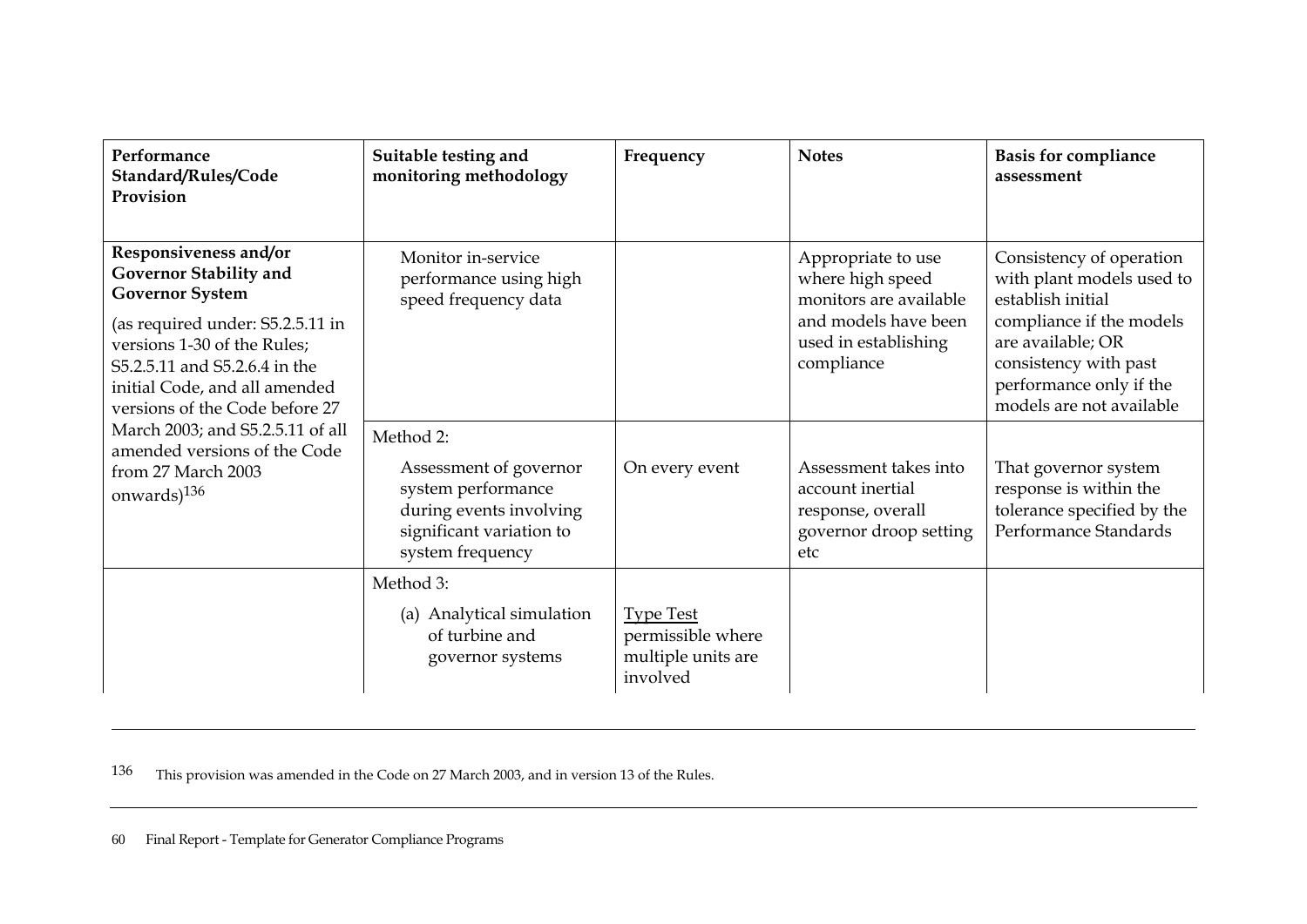| Performance<br>Standard/Rules/Code<br>Provision                                                                                                         | Suitable testing and<br>monitoring methodology                                                                                             | Frequency                      | <b>Notes</b>                                                                          | <b>Basis for compliance</b><br>assessment                                                                                                                                                                   |
|---------------------------------------------------------------------------------------------------------------------------------------------------------|--------------------------------------------------------------------------------------------------------------------------------------------|--------------------------------|---------------------------------------------------------------------------------------|-------------------------------------------------------------------------------------------------------------------------------------------------------------------------------------------------------------|
|                                                                                                                                                         | (b) Assess generator<br>response to<br>disturbances using<br>high speed recording<br>data                                                  | Ongoing                        |                                                                                       | Consistency of operation<br>with plant models used to<br>establish initial<br>compliance if the models<br>are available; OR<br>consistency with past<br>performance only if the<br>models are not available |
|                                                                                                                                                         | Method 4:<br>(a) Step response test of<br>the governor to test<br>damping and droop<br>characteristics<br>(b) Routine calibration<br>tests | Every 4 years<br>Every 4 years |                                                                                       | Plant performance<br>complies with the<br>Generator Performance<br>Standard                                                                                                                                 |
| <b>Stability / Impact on Network</b><br>Capability<br>(as required under S5.2.5.12 in<br>versions 1-30 of the Rules, and<br>all amended versions of the | Method 1:<br>(a) Monitor in-service<br>performance for<br>relevant performance<br>characteristics not                                      | Following plant<br>changes     | Generator can only be<br>held responsible for<br>ensuring the<br>performance of their | Consistency of operation<br>with plant models used to<br>establish initial<br>compliance if the models                                                                                                      |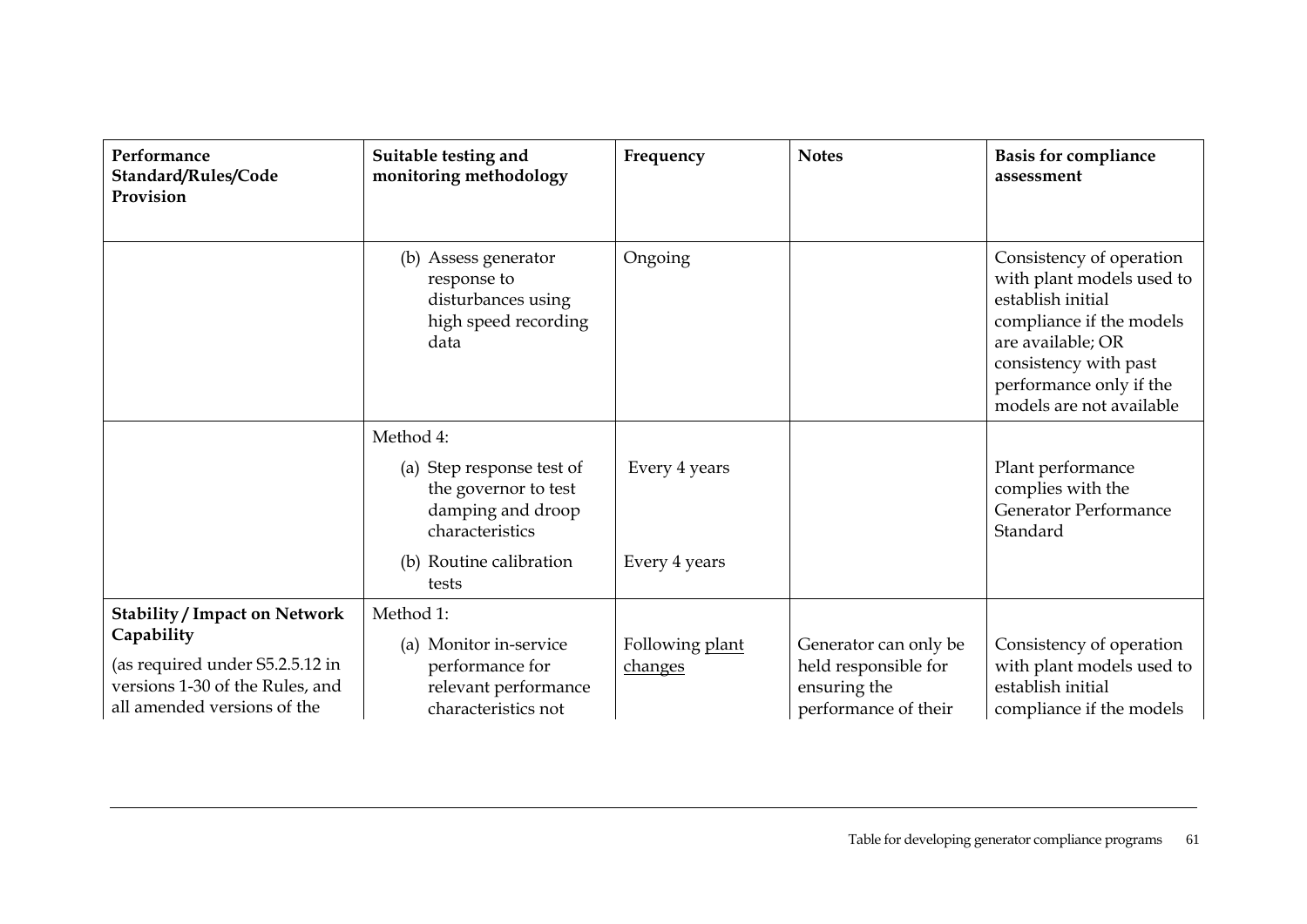| Performance<br>Standard/Rules/Code<br>Provision                                                                                                                                                                                                          | Suitable testing and<br>monitoring methodology                                                                                                                       | Frequency                                                             | <b>Notes</b>                                                       | <b>Basis for compliance</b><br>assessment                                                                                                                                         |
|----------------------------------------------------------------------------------------------------------------------------------------------------------------------------------------------------------------------------------------------------------|----------------------------------------------------------------------------------------------------------------------------------------------------------------------|-----------------------------------------------------------------------|--------------------------------------------------------------------|-----------------------------------------------------------------------------------------------------------------------------------------------------------------------------------|
| Code from 27 March 2003<br>onwards) <sup>137</sup>                                                                                                                                                                                                       | otherwise tested                                                                                                                                                     |                                                                       | generating system as it<br>contributes to meeting<br>this standard | are available; OR<br>consistency with past<br>performance if the models<br>are not available                                                                                      |
|                                                                                                                                                                                                                                                          | (b) Routine monitoring<br>and testing of relevant<br>sub-systems including<br>suitable testing to<br>confirm power system<br>stabiliser performance<br>(if relevant) | As appropriate to<br>the technology of<br>the relevant sub-<br>system |                                                                    |                                                                                                                                                                                   |
| <b>Excitation Control System/</b><br><b>Voltage and Reactive Power</b><br>Control<br>(as required under: S5.2.5.13 in<br>versions 1-30 of the Rules;<br>S5.2.5.13 and S5.2.6.5 in the<br>initial Code, and all amended<br>versions of the Code before 27 | Method 1:<br>(a) Transfer function<br>measurements and<br>step response tests<br>with the unit<br>unsynchronised and at<br>full load                                 | Every 4 years                                                         |                                                                    | Consistency of operation<br>with plant models used to<br>establish initial<br>compliance if the models<br>are available; OR<br>consistency with past<br>performance if the models |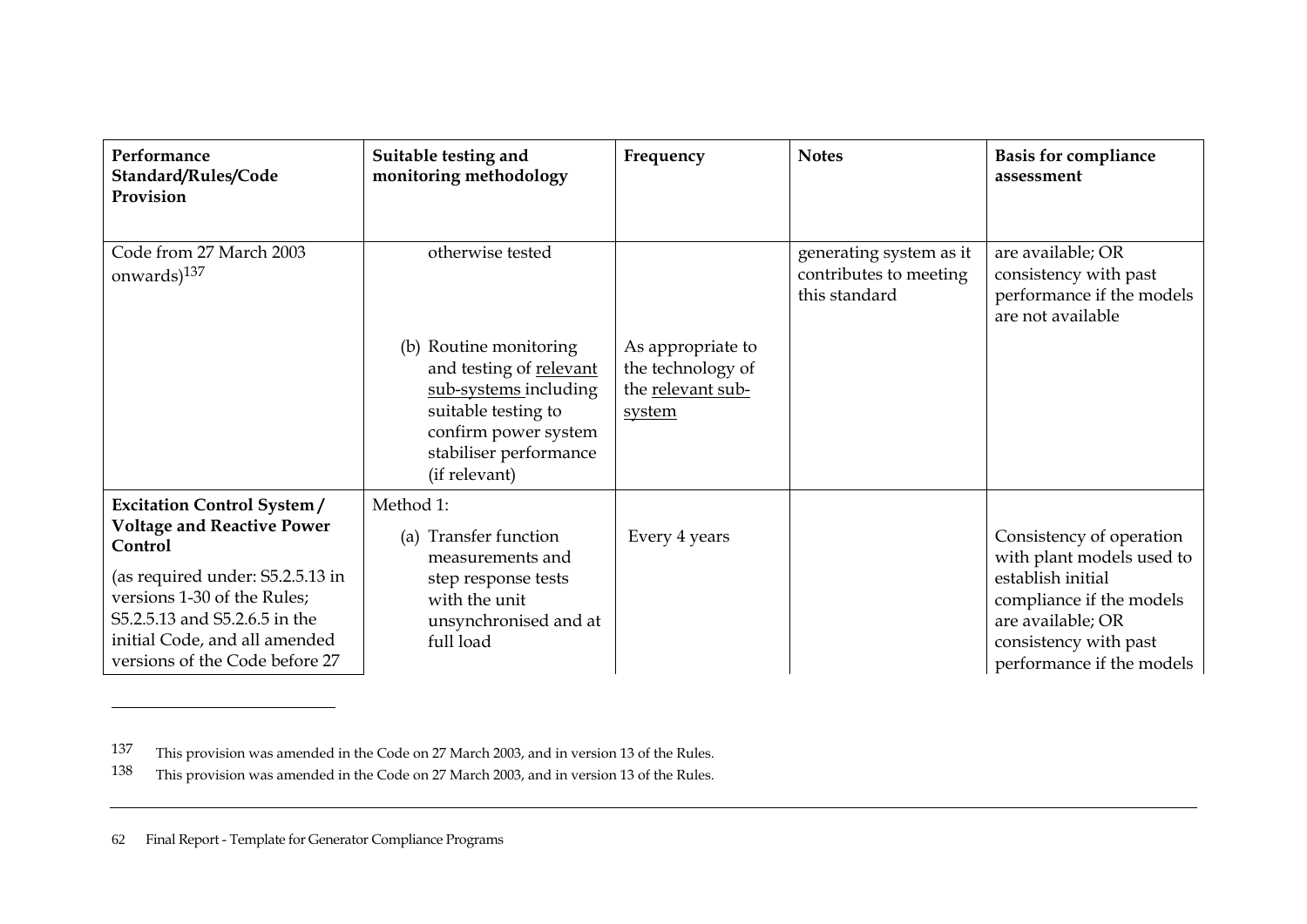| Performance<br>Standard/Rules/Code<br>Provision                                                                   | Suitable testing and<br>monitoring methodology                                                                                                 | Frequency     | <b>Notes</b> | <b>Basis for compliance</b><br>assessment                                                                                                                                                              |
|-------------------------------------------------------------------------------------------------------------------|------------------------------------------------------------------------------------------------------------------------------------------------|---------------|--------------|--------------------------------------------------------------------------------------------------------------------------------------------------------------------------------------------------------|
| March 2003; and S5.2.5.13 of all<br>amended versions of the Code<br>from 27 March 2003<br>onwards) <sup>138</sup> | (b) Assess the stability of<br>limiter operation<br>(c) Monitoring in-service<br>performance or<br>undertake transfer<br>function measurements |               |              | are not available                                                                                                                                                                                      |
|                                                                                                                   | Method 2:<br>(a) AVR step response<br>tests                                                                                                    | Every 4 years |              | Consistency of operation<br>with plant models used to<br>establish initial<br>compliance if the models<br>are available; OR<br>consistency with past<br>performance if the models<br>are not available |
|                                                                                                                   | (b) AVR step response<br>test of OEL and UEL<br>operation<br>(c) AVR and PSS transfer<br>function<br>measurements over                         |               |              |                                                                                                                                                                                                        |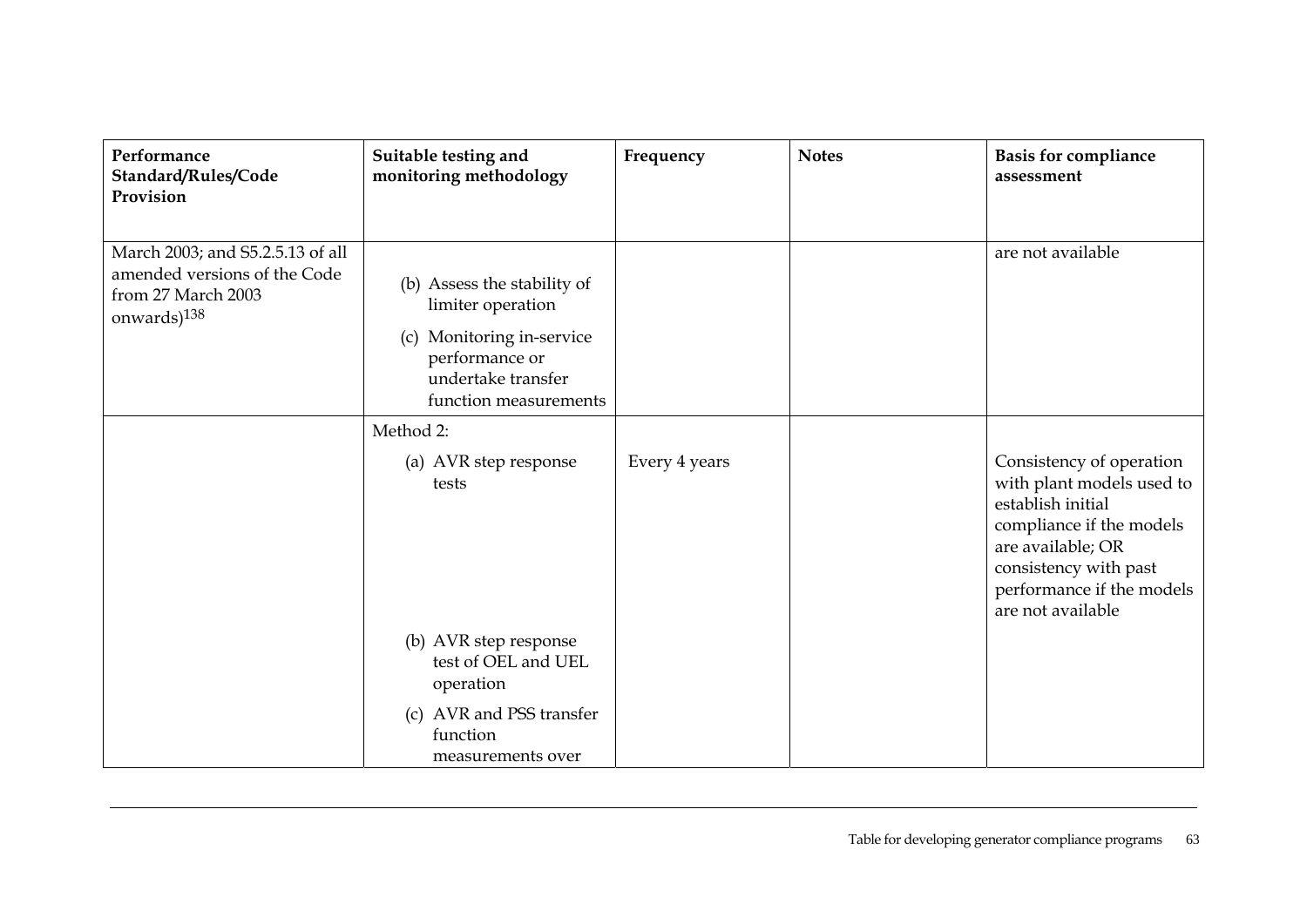| Performance<br>Standard/Rules/Code<br>Provision                                                               | Suitable testing and<br>monitoring methodology                                                                                                                                        | Frequency                                                             | <b>Notes</b>                                                                                                                                                                                                                                                       | <b>Basis for compliance</b><br>assessment                                                                                                                                                              |
|---------------------------------------------------------------------------------------------------------------|---------------------------------------------------------------------------------------------------------------------------------------------------------------------------------------|-----------------------------------------------------------------------|--------------------------------------------------------------------------------------------------------------------------------------------------------------------------------------------------------------------------------------------------------------------|--------------------------------------------------------------------------------------------------------------------------------------------------------------------------------------------------------|
|                                                                                                               | required frequency<br>range                                                                                                                                                           |                                                                       |                                                                                                                                                                                                                                                                    |                                                                                                                                                                                                        |
|                                                                                                               | Method 3:<br>Performance of relevant<br>sub-systems will be<br>monitored using the<br>following systems: digital<br>protection relays; other<br>data-logging equipment as<br>required | As appropriate to<br>the technology of<br>the relevant sub-<br>system | Applicable for Wind<br>Farms.<br>Changes to turbine<br>control parameters will<br>be controlled such that<br>the performance of the<br>generating system and<br>generating units is not<br>compromised in<br>relation to the<br>Generator Performance<br>Standard. | Consistency of operation<br>with plant models used to<br>establish initial<br>compliance if the models<br>are available; OR<br>consistency with past<br>performance if the models<br>are not available |
| <b>Active Power Control</b><br>(as required under S5.2.5.14 in<br>versions 13-30 of the Rules) <sup>139</sup> | Method 1:<br>One-off installation                                                                                                                                                     | Following plant<br>change                                             |                                                                                                                                                                                                                                                                    | Achieve performance<br>standard                                                                                                                                                                        |
|                                                                                                               | Method 2:                                                                                                                                                                             |                                                                       |                                                                                                                                                                                                                                                                    |                                                                                                                                                                                                        |

139 This provision was amended in version 13 of the Rules.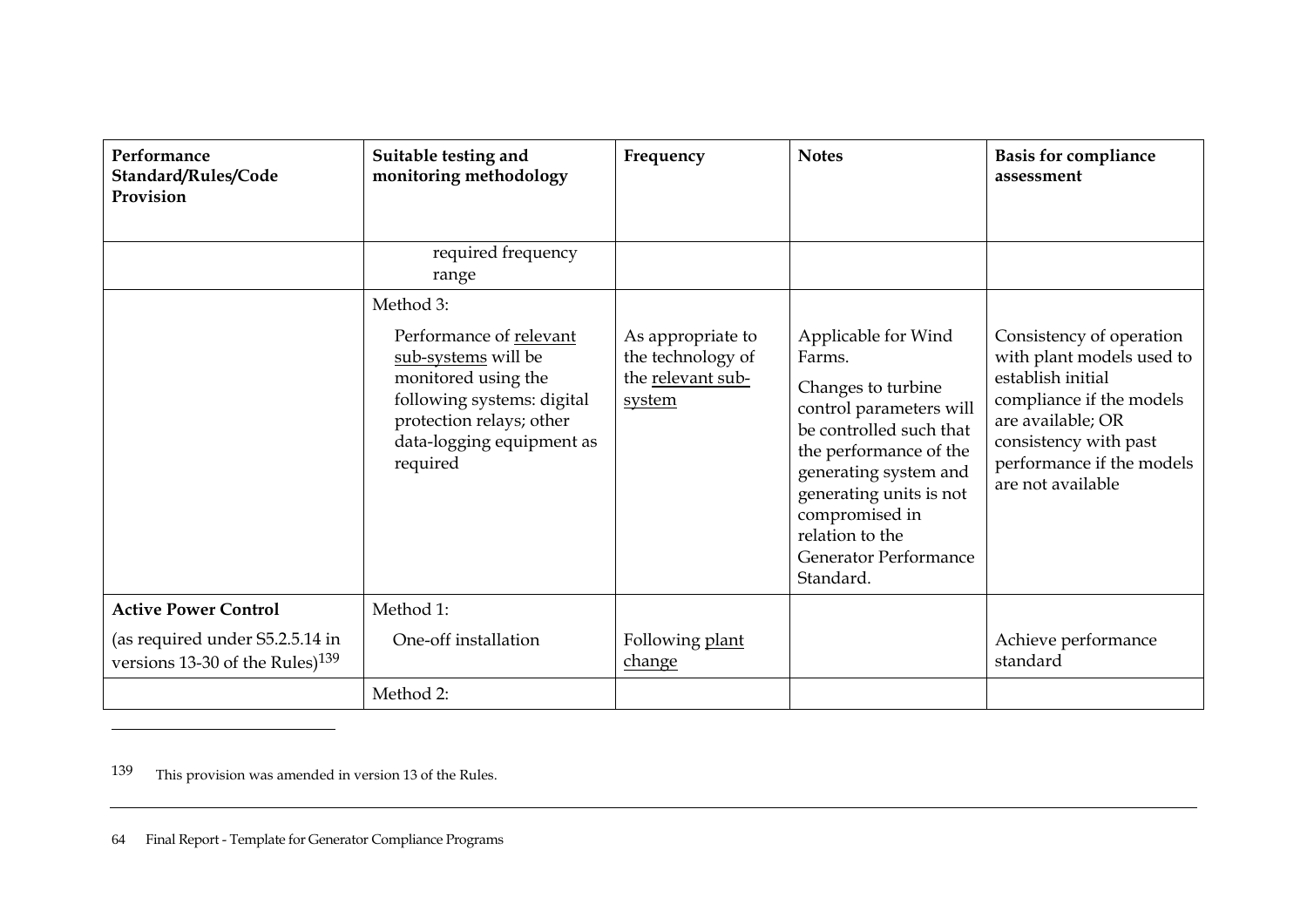| Performance<br>Standard/Rules/Code<br>Provision                                                                                            | Suitable testing and<br>monitoring methodology                                                     | Frequency                                        | <b>Notes</b>                 | <b>Basis for compliance</b><br>assessment                                   |
|--------------------------------------------------------------------------------------------------------------------------------------------|----------------------------------------------------------------------------------------------------|--------------------------------------------------|------------------------------|-----------------------------------------------------------------------------|
|                                                                                                                                            | Monitor non-compliance<br>with dispatch market<br>systems                                          |                                                  |                              | Achieve performance<br>standard                                             |
| <b>Remote Monitoring</b>                                                                                                                   | Method 1:                                                                                          |                                                  |                              |                                                                             |
| (as required under S5.2.6.1 in<br>versions 1-30 of the Rules, the<br>initial Code, and all amended<br>versions of the Code) <sup>140</sup> | (a) Calibration of<br>Transducers<br>Verification of the<br>(b)<br>accuracy of transmitted<br>data | Following plant<br>change and every 5<br>years   |                              | Confirmation at each end<br>of the communications<br>system by both parties |
|                                                                                                                                            | Method 2:                                                                                          |                                                  |                              |                                                                             |
|                                                                                                                                            | (a) SCADA monitored<br>values and farm panel<br>metering will be<br>routinely checked              | Every 5 years                                    | Applicable for Wind<br>Farms | Achieve performance<br>standard                                             |
|                                                                                                                                            | (b) The calibration of<br>transducers and Wind<br>Farm panel metering<br>will be checked           | At each major<br>outage or once<br>every 5 years |                              |                                                                             |

140 This provision was amended in the Code on 27 March 2003, and in version 13 of the Rules.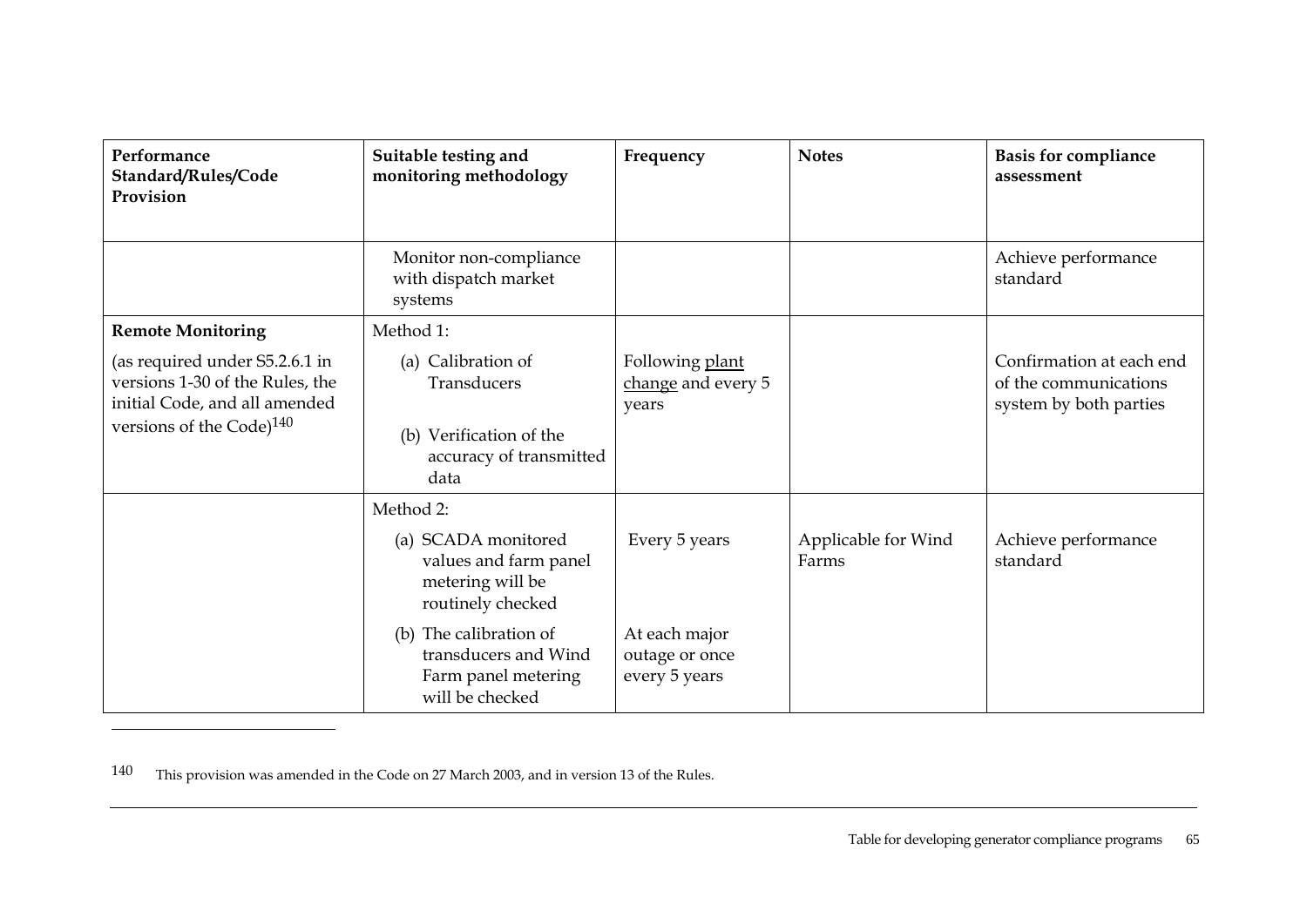| Performance<br>Standard/Rules/Code<br>Provision                                                                                                                                                                                                                              | Suitable testing and<br>monitoring methodology                                                                                                                                                             | Frequency                                                                       | <b>Notes</b>                                                                                                                                             | <b>Basis for compliance</b><br>assessment                                                                                  |
|------------------------------------------------------------------------------------------------------------------------------------------------------------------------------------------------------------------------------------------------------------------------------|------------------------------------------------------------------------------------------------------------------------------------------------------------------------------------------------------------|---------------------------------------------------------------------------------|----------------------------------------------------------------------------------------------------------------------------------------------------------|----------------------------------------------------------------------------------------------------------------------------|
| <b>Communications Equipment</b>                                                                                                                                                                                                                                              | Method 1:                                                                                                                                                                                                  |                                                                                 |                                                                                                                                                          |                                                                                                                            |
| (as required under: S5.2.6.3 in<br>versions 1-12 of the Rules, and<br>S5.2.6.2 in versions 13-30 of the<br>Rules; and S5.2.6.3 of the initial<br>Code, and all amended versions<br>of the Code) <sup>141</sup>                                                               | (a) Confirmation of the<br>availability of<br>communication links,<br>including any backup<br>links with AEMO<br>Testing of relevant sub-<br>(b)<br>systems including any<br>power backup or UPS<br>system | Annual<br>As appropriate to<br>the technology of<br>the relevant sub-<br>system |                                                                                                                                                          | Achieve performance<br>standard                                                                                            |
| <b>Power Station Auxiliary</b><br><b>Transformers / Supplies</b><br>(as required under: S5.2.8 in<br>versions 1-12 of the Rules, and<br>S5.2.7 in versions 13-30 of the<br>Rules; and S5.2.8 of the initial<br>Code, and all amended versions<br>of the Code) <sup>142</sup> | Method 1:<br>(a) Metering of active and<br>reactive power at the<br>auxiliary supply<br>connection point                                                                                                   | Every 4 years                                                                   | Only applicable when<br>auxiliary supplies are<br>taken from some other<br>point different to<br>generator connection<br>point.<br>Access Standards must | Power factor, quality of<br>supply and protection<br>and control requirements<br>within allowable range /<br>specification |

141 This provision was amended in version 13 of the Rules.

142 This provision was amended in the Code on 27 March 2003, and in version 13 of the Rules.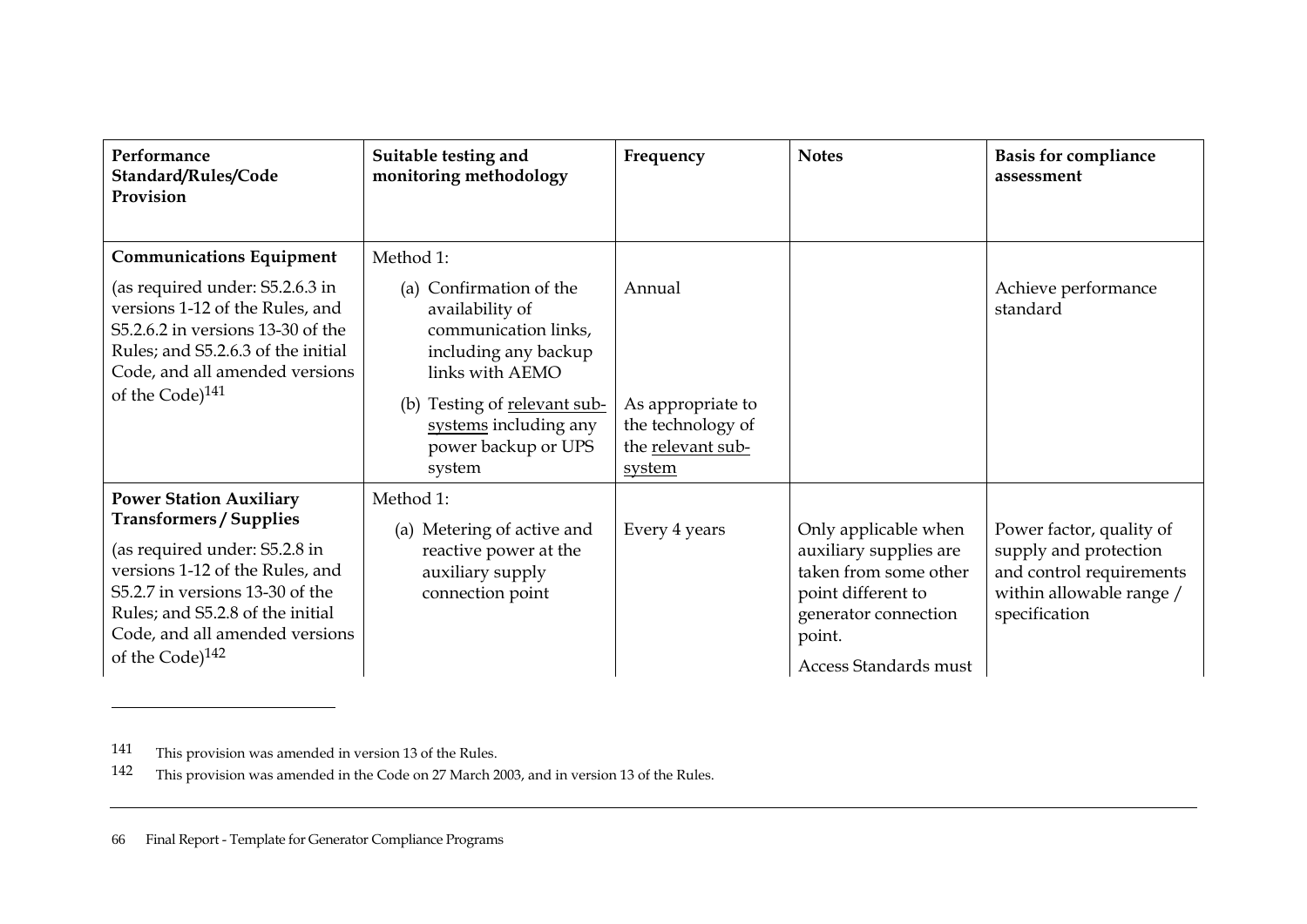| Performance<br>Standard/Rules/Code<br>Provision | Suitable testing and<br>monitoring methodology                                                               | Frequency                                                             | <b>Notes</b>                                                                                                                                                                                                                                                                                                                                                                    | <b>Basis for compliance</b><br>assessment |
|-------------------------------------------------|--------------------------------------------------------------------------------------------------------------|-----------------------------------------------------------------------|---------------------------------------------------------------------------------------------------------------------------------------------------------------------------------------------------------------------------------------------------------------------------------------------------------------------------------------------------------------------------------|-------------------------------------------|
|                                                 | (b) Testing of any relevant<br>sub-systems including<br>capacitor banks and<br>circuit breakers              | As appropriate to<br>the technology of<br>the relevant sub-<br>system | be established under<br>clause S5.3.5.                                                                                                                                                                                                                                                                                                                                          | Performance to<br>specification           |
|                                                 | Method 2:<br>Performance will be<br>monitored as part of<br>condition monitoring and<br>maintenance routines |                                                                       | This standard only<br>applies to generating<br>systems that takes<br>auxiliary supplies from<br>a separate supply.<br>Unit auxiliary supplies<br>on wind farms are<br>taken from within<br>connection point when<br>units are on-line. Very<br>small wind farm<br>station service auxiliary<br>load requirements are<br>considered negligible<br>under NEM CMP<br>requirements. | Achieve performance<br>standard           |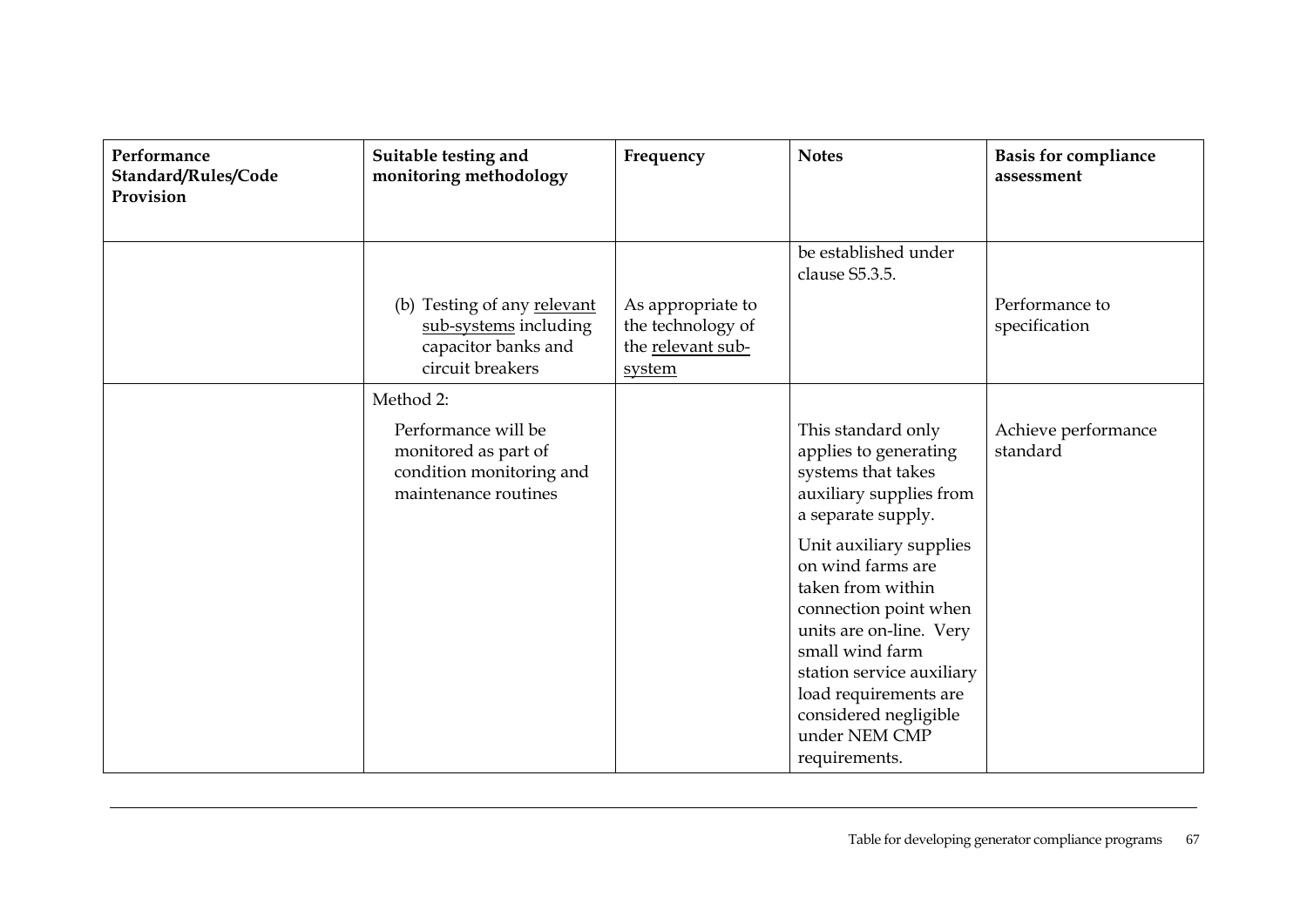| Performance<br>Standard/Rules/Code<br>Provision                                                                                                                                                                  | Suitable testing and<br>monitoring methodology                                                                                     | Frequency                                                             | <b>Notes</b> | <b>Basis for compliance</b><br>assessment                     |
|------------------------------------------------------------------------------------------------------------------------------------------------------------------------------------------------------------------|------------------------------------------------------------------------------------------------------------------------------------|-----------------------------------------------------------------------|--------------|---------------------------------------------------------------|
| <b>Fault Level / Current</b>                                                                                                                                                                                     | Method 1:                                                                                                                          |                                                                       |              |                                                               |
| (as required under: S5.2.9 in<br>versions 1-12 of the Rules, and<br>S5.2.8 in versions 13-30 of the<br>Rules; and S5.2.9 in all<br>amended versions of the Code<br>from 27 March 2003<br>onwards) <sup>143</sup> | (a) Monitoring in-service<br>performance during<br>faults near the<br>connection point                                             | Review following<br>any event                                         |              | Calculation confirms<br>current fault current<br>contribution |
|                                                                                                                                                                                                                  | (b) Review and<br>recalculation of fault<br>levels                                                                                 | Following plant<br>change                                             |              |                                                               |
|                                                                                                                                                                                                                  | Routine testing of any<br>(c)<br>relevant sub-systems                                                                              | As appropriate to<br>the technology of<br>the relevant sub-<br>system |              |                                                               |
|                                                                                                                                                                                                                  | Method 2:                                                                                                                          |                                                                       |              |                                                               |
|                                                                                                                                                                                                                  | (a) Modelling and<br>simulation of plant<br>characteristics to make<br>sure the plant is<br>capable of meeting<br>agreed standards | Following plant<br>change                                             |              | Calculation confirms<br>current fault current<br>contribution |

143 This provision was amended in the Code on 27 March 2003, and in version 13 of the Rules.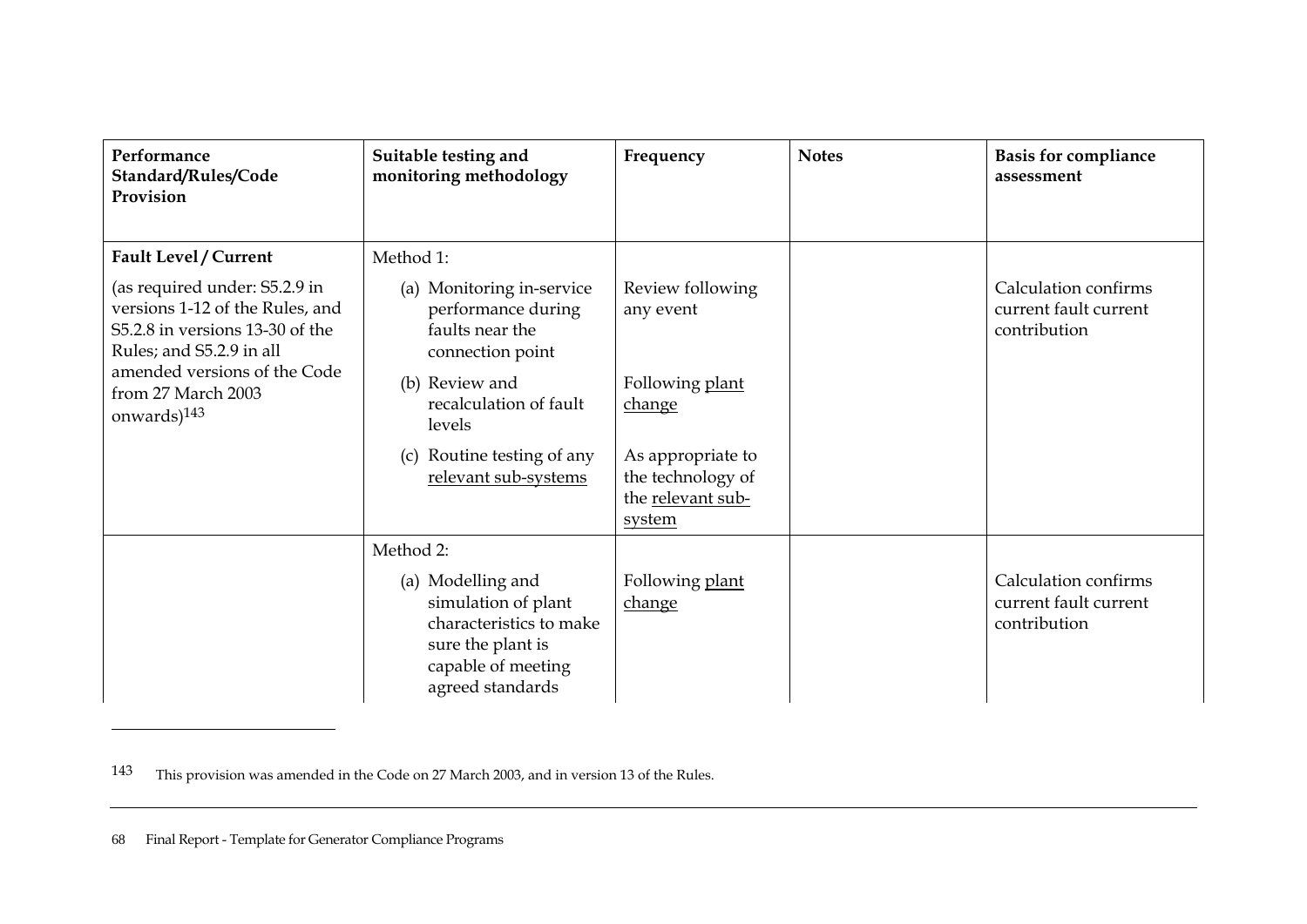| Performance<br>Standard/Rules/Code<br>Provision | Suitable testing and<br>monitoring methodology                                                                                                                                            | Frequency                                                             | <b>Notes</b> | <b>Basis for compliance</b><br>assessment                                                                                                                                                               |
|-------------------------------------------------|-------------------------------------------------------------------------------------------------------------------------------------------------------------------------------------------|-----------------------------------------------------------------------|--------------|---------------------------------------------------------------------------------------------------------------------------------------------------------------------------------------------------------|
|                                                 | (b) Monitoring of<br>generator contribution<br>on fault event                                                                                                                             | Review following<br>any event                                         |              |                                                                                                                                                                                                         |
|                                                 | Method 3:<br>(a) Performance of relevant<br>sub-systems will be<br>monitored using the<br>following systems:<br>digital protection relays;<br>other data-logging<br>equipment as required | As appropriate to<br>the technology of<br>the relevant sub-<br>system |              | Achieve performance<br>standard.                                                                                                                                                                        |
|                                                 | (b) Where recorded data is<br>available, comparison to<br>be made of measured<br>fault currents and<br>computer simulations                                                               | Following a fault                                                     |              | Consistency of operation<br>with plant models used to<br>establish initial<br>compliance if the models<br>are available; OR<br>consistency with past<br>performance if the models<br>are not available. |
|                                                 | (c) Review and<br>recalculation of fault<br>levels                                                                                                                                        | Following plant<br>change                                             |              |                                                                                                                                                                                                         |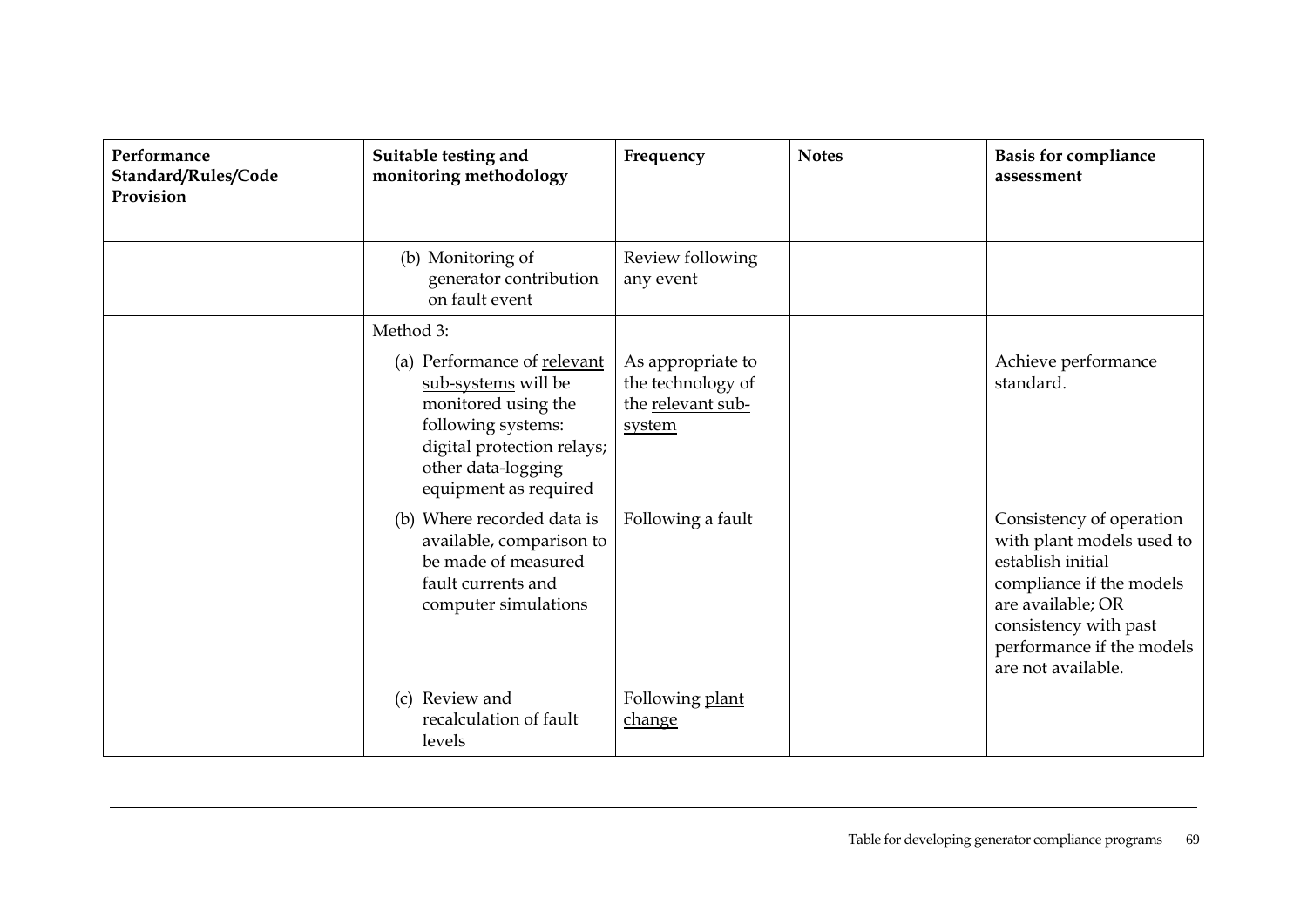This page has been intentionally left blank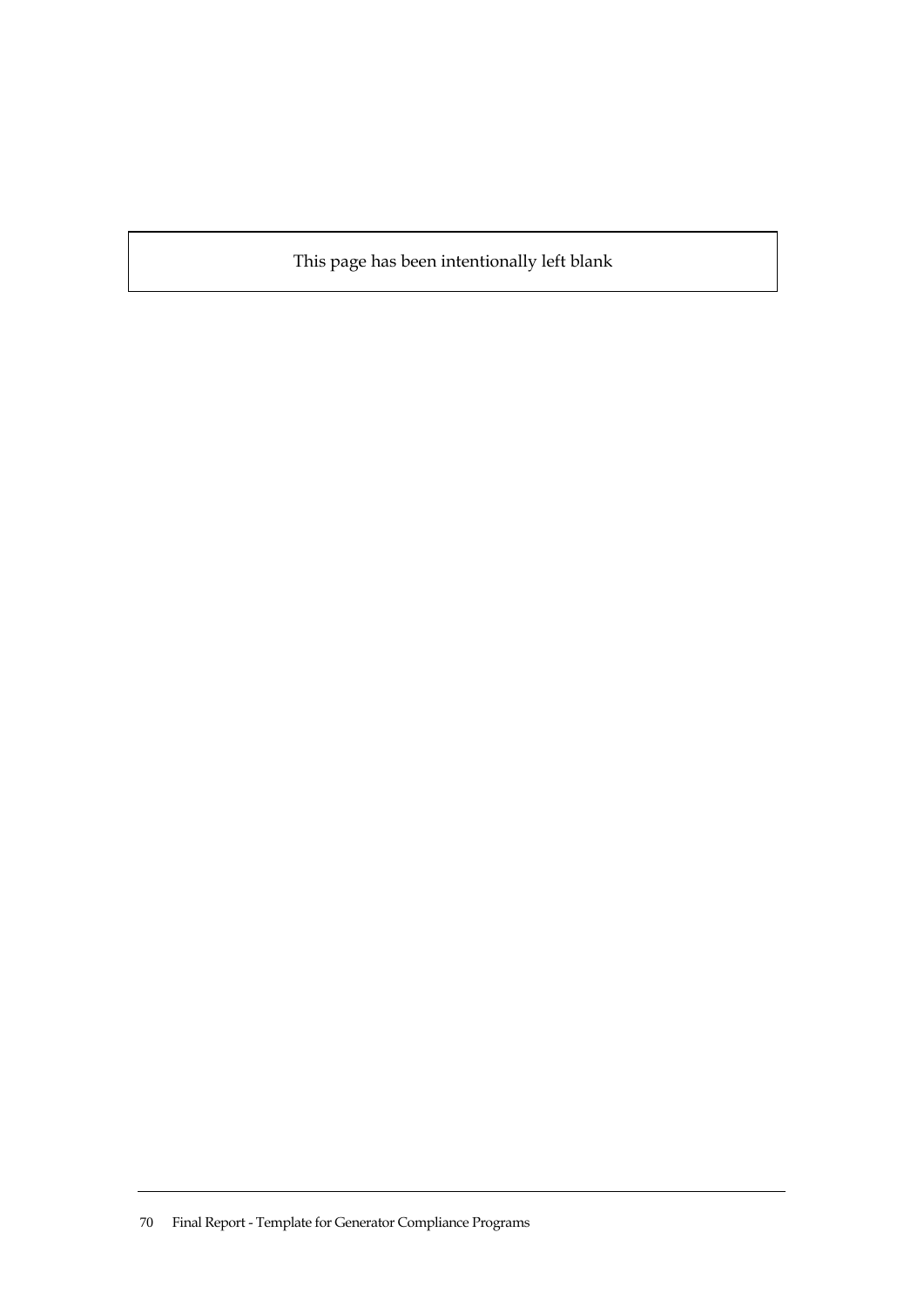# **A Panel's Terms of Reference for the Review**

[Reproduced below]

## **Reliability Panel Review to Develop the Template for Generator Compliance Programs AEMC Terms of Reference (21 November 2008)**

#### **Introduction**

On 23 October 2008, the Commission published a notice under sections 102 and 103 of the National Electricity Law (NEL) of the making of the National Electricity Amendment (Performance Standard Compliance of Generators) Rule 2008 and associated Rule determination. The Rule commenced operation on 23 October 2008.

An outcome from that Rule change is that, as part of the framework of compliance programs, the Reliability Panel (Panel) will develop the template for generator compliance programs based on a public consultation process and review this template within a defined time period in accordance with clause 8.8.3 of the National Electricity Rules (Rules) every three years or as the Commission directs. Following such a review in accordance with clause 8.8.3(ba), the Panel may amend the template for generator compliance programs in accordance with its report to the AEMC submitted under clause 8.8.3(j).

At the second round of consultation of the Rule change process, the Panel indicated that it supported the Commission's conclusions. It also foreshadowed that the period of time for the Panel to develop the initial template for generator compliance programs would be approximately nine months after the date that the final Rule was approved.

In accordance with clause 8.8.3(c) of the Rules, the AEMC advises the Panel of these terms of reference for its review to develop the template for generator compliance programs.

## **Purpose of the Review**

As required by clause 8.8.1(a)(2b) of the Rules, the Panel is to determine and publish the template for generator compliance programs.

As required by clause 8.8.3(a)(6) of the Rules, the Panel is to conduct the review to develop the template for generator compliance programs in accordance with clause 8.8.3 of the Rules.

The AEMC requests the Panel, in accordance with section 38 of the NEL, clause 8.8.3 of the Rules and the national electricity objective in the NEL, to undertake a review. The Panel must undertake the review to develop the template for generator compliance programs.